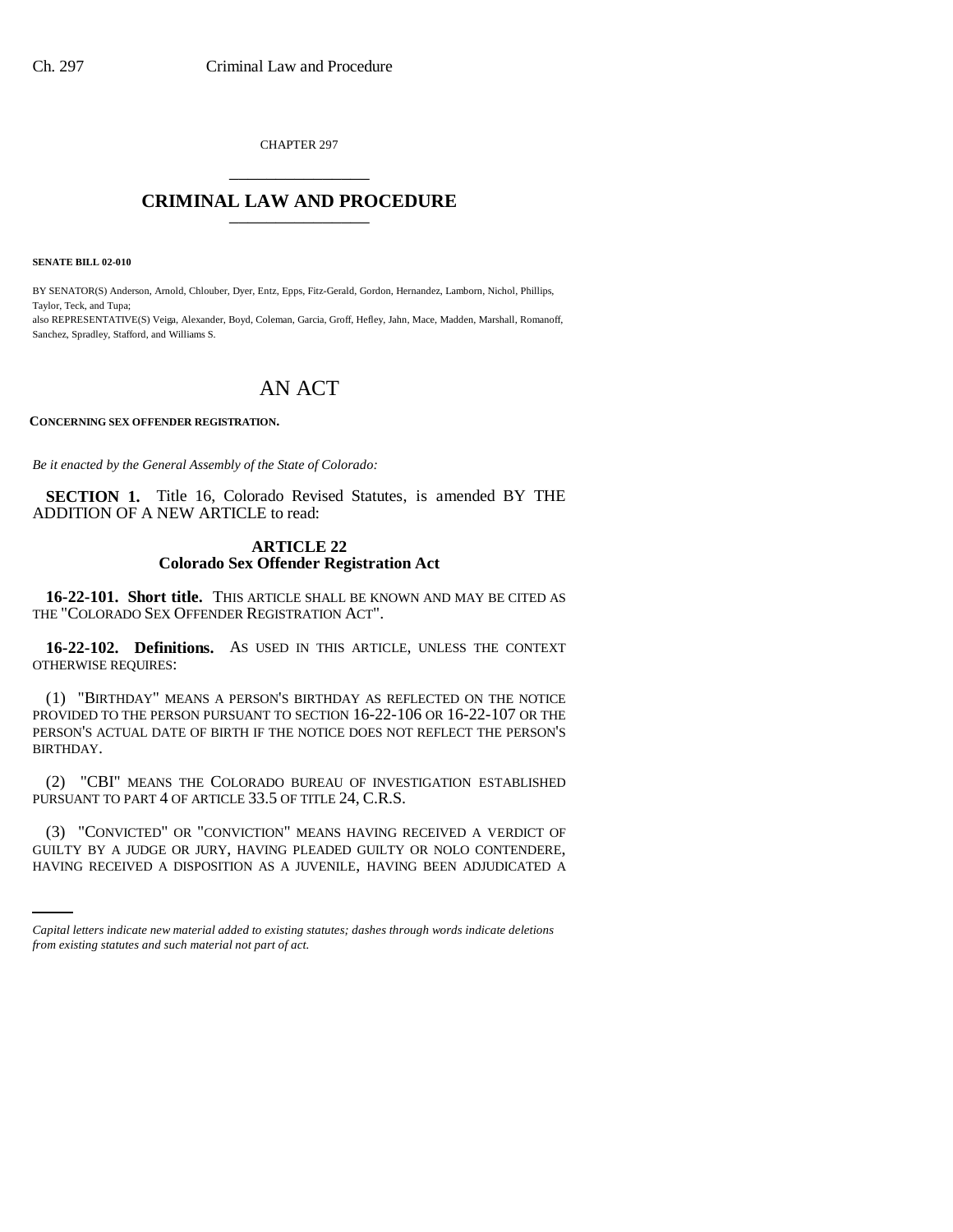JUVENILE DELINQUENT, OR HAVING RECEIVED A DEFERRED JUDGMENT AND SENTENCE OR A DEFERRED ADJUDICATION.

(4) "IMMEDIATE FAMILY" MEANS A PERSON'S SPOUSE, PARENT, GRANDPARENT, SIBLING, OR CHILD.

(5) "REGISTER" AND "REGISTRATION" INCLUDE INITIAL REGISTRATION PURSUANT TO SECTION 16-22-104, AND REGISTRATION, CONFIRMATION OF REGISTRATION, AND REREGISTRATION, AS REQUIRED IN SECTION 16-22-108.

(6) "SEX OFFENDER REGISTRY" MEANS THE COLORADO SEX OFFENDER REGISTRY CREATED AND MAINTAINED BY THE CBI PURSUANT TO SECTION 16-22-110.

(7) "SEXUALLY VIOLENT PREDATOR" MEANS A PERSON WHO IS FOUND TO BE A SEXUALLY VIOLENT PREDATOR PURSUANT TO SECTION 18-3-414.5, C.R.S.

(8) "TEMPORARY RESIDENT" MEANS ANY PERSON WHO IS:

(a) EMPLOYED IN THIS STATE ON A FULL-TIME OR PART-TIME BASIS, WITH OR WITHOUT COMPENSATION, FOR MORE THAN FOURTEEN CONSECUTIVE BUSINESS DAYS OR FOR AN AGGREGATE PERIOD OF MORE THAN THIRTY DAYS IN ANY CALENDAR YEAR; OR

(b) ENROLLED IN ANY TYPE OF EDUCATIONAL INSTITUTION IN THIS STATE ON A FULL-TIME OR PART-TIME BASIS.

(9) "UNLAWFUL SEXUAL BEHAVIOR" MEANS ANY OF THE FOLLOWING OFFENSES OR CRIMINAL ATTEMPT, CONSPIRACY, OR SOLICITATION TO COMMIT ANY OF THE FOLLOWING OFFENSES:

(a) (I) SEXUAL ASSAULT, IN VIOLATION OF SECTION 18-3-402, C.R.S.; OR

(II) SEXUAL ASSAULT IN THE FIRST DEGREE, IN VIOLATION OF SECTION 18-3-402, C.R.S., AS IT EXISTED PRIOR TO JULY 1, 2000;

(b) SEXUAL ASSAULT IN THE SECOND DEGREE, IN VIOLATION OF SECTION 18-3-403, C.R.S., AS IT EXISTED PRIOR TO JULY 1, 2000;

(c) (I) UNLAWFUL SEXUAL CONTACT, IN VIOLATION OF SECTION 18-3-404,C.R.S.; OR

(II) SEXUAL ASSAULT IN THE THIRD DEGREE, IN VIOLATION OF SECTION 18-3-404, C.R.S., AS IT EXISTED PRIOR TO JULY 1, 2000;

(d) SEXUAL ASSAULT ON A CHILD, IN VIOLATION OF SECTION 18-3-405, C.R.S.;

(e) SEXUAL ASSAULT ON A CHILD BY ONE IN A POSITION OF TRUST, IN VIOLATION OF SECTION 18-3-405.3, C.R.S.;

(f) SEXUAL ASSAULT ON A CLIENT BY A PSYCHOTHERAPIST, IN VIOLATION OF SECTION 18-3-405.5, C.R.S.;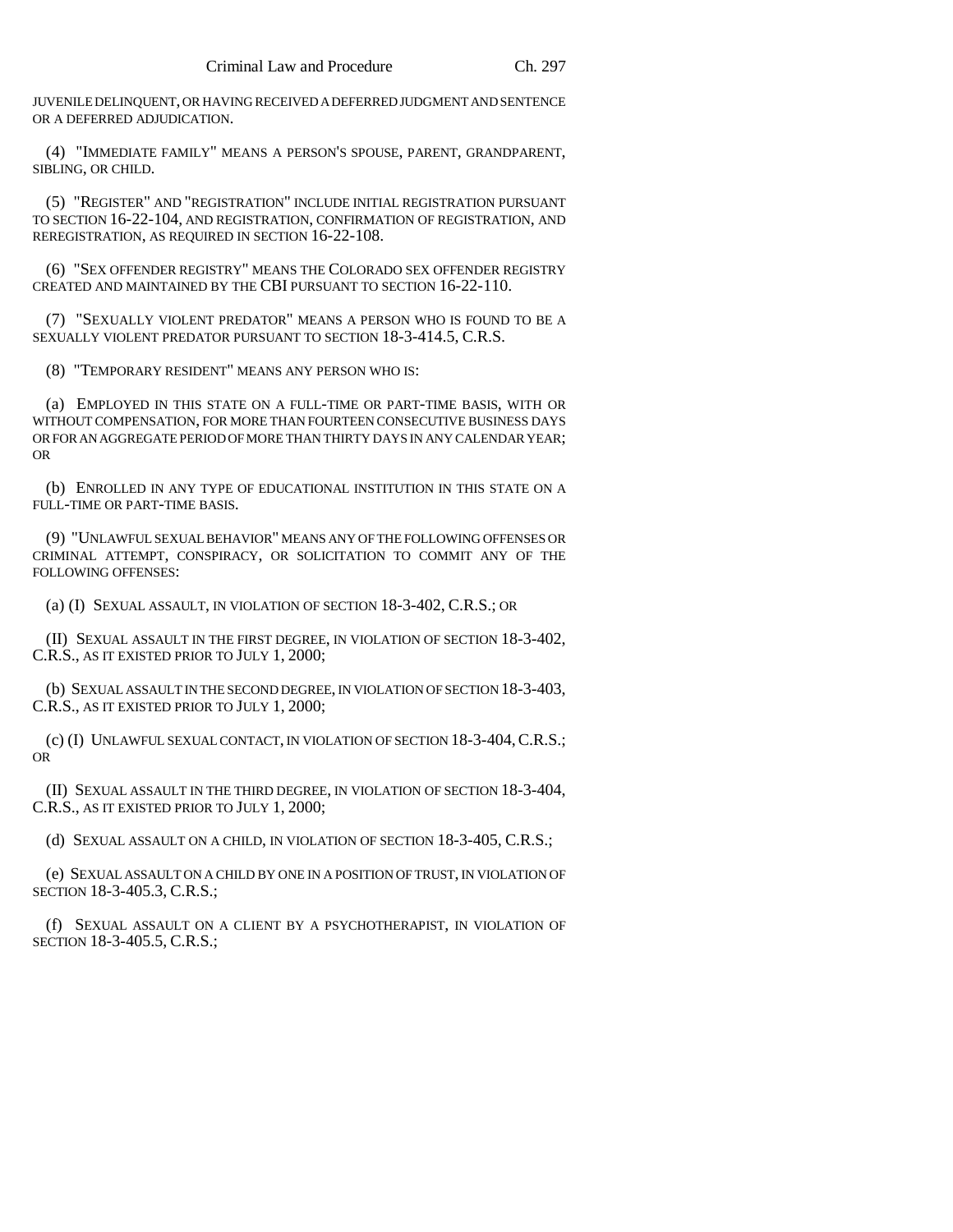(g) ENTICEMENT OF A CHILD, IN VIOLATION OF SECTION 18-3-305, C.R.S.;

(h) INCEST, IN VIOLATION OF SECTION 18-6-301, C.R.S.;

(i) AGGRAVATED INCEST, IN VIOLATION OF SECTION 18-6-302, C.R.S.;

(j) TRAFFICKING IN CHILDREN, IN VIOLATION OF SECTION 18-6-402, C.R.S.;

(k) SEXUAL EXPLOITATION OF CHILDREN, IN VIOLATION OF SECTION 18-6-403, C.R.S.;

(l) PROCUREMENT OF A CHILD FOR SEXUAL EXPLOITATION, IN VIOLATION OF SECTION 18-6-404, C.R.S.;

(m) INDECENT EXPOSURE, IN VIOLATION OF SECTION 18-7-302, C.R.S.;

(n) SOLICITING FOR CHILD PROSTITUTION, IN VIOLATION OF SECTION 18-7-402, C.R.S.;

(o) PANDERING OF A CHILD, IN VIOLATION OF SECTION 18-7-403, C.R.S.;

(p) PROCUREMENT OF A CHILD, IN VIOLATION OF SECTION 18-7-403.5, C.R.S.;

(q) KEEPING A PLACE OF CHILD PROSTITUTION, IN VIOLATION OF SECTION 18-7-404, C.R.S.;

(r) PIMPING OF A CHILD, IN VIOLATION OF SECTION 18-7-405, C.R.S.;

(s) INDUCEMENT OF CHILD PROSTITUTION, IN VIOLATION OF SECTION 18-7-405.5, C.R.S.;

(t) PATRONIZING A PROSTITUTED CHILD, IN VIOLATION OF SECTION 18-7-406,  $C.R.S.:$ 

(u) ENGAGING IN SEXUAL CONDUCT IN A PENAL INSTITUTION, IN VIOLATION OF SECTION 18-7-701, C.R.S.

**16-22-103. Sex offender registration - required - applicability - exception.** (1) EFFECTIVE JULY 1, 1998, THE FOLLOWING PERSONS SHALL BE REQUIRED TO REGISTER PURSUANT TO THE PROVISIONS OF SECTION 16-22-108 AND SHALL BE SUBJECT TO THE REQUIREMENTS AND OTHER PROVISIONS SPECIFIED IN THIS ARTICLE:

(a) ANY PERSON WHO WAS CONVICTED ON OR AFTER JULY 1, 1991, IN THE STATE OF COLORADO, OF AN UNLAWFUL SEXUAL OFFENSE, AS DEFINED IN SECTION 18-3-411 (1),C.R.S., OR ENTICEMENT OF A CHILD, AS DESCRIBED IN SECTION 18-3-305,C.R.S.;

(b) ANY PERSON WHO WAS CONVICTED ON OR AFTER JULY 1, 1991, IN ANOTHER STATE OR JURISDICTION OF AN OFFENSE THAT, IF COMMITTED IN COLORADO, WOULD CONSTITUTE AN UNLAWFUL SEXUAL OFFENSE, AS DEFINED IN SECTION 18-3-411 (1), C.R.S., OR ENTICEMENT OF A CHILD, AS DESCRIBED IN SECTION 18-3-305,C.R.S.; AND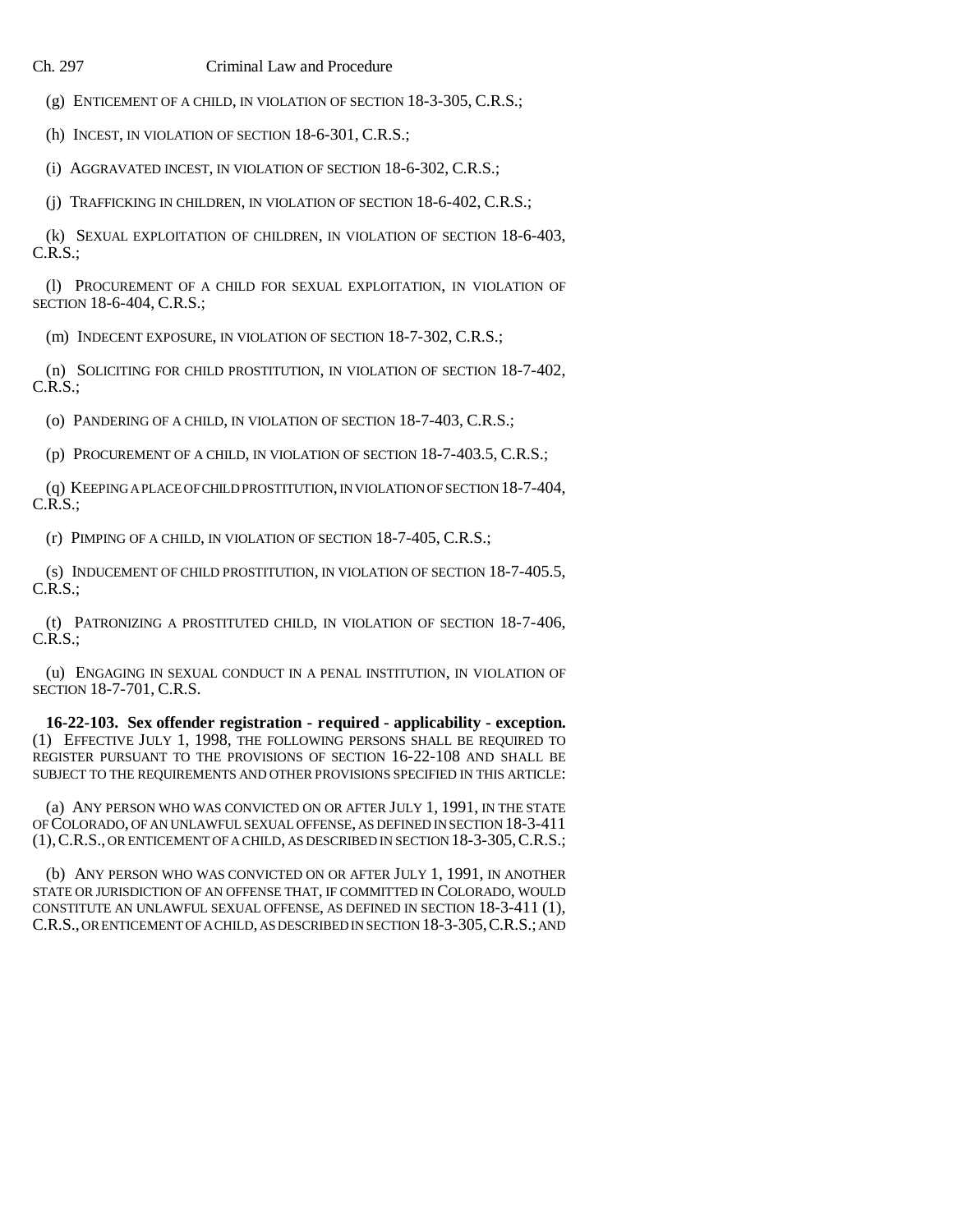(c) ANY PERSON WHO WAS RELEASED ON OR AFTER JULY 1, 1991, FROM THE CUSTODY OF THE DEPARTMENT OF CORRECTIONS HAVING SERVED A SENTENCE FOR AN UNLAWFUL SEXUAL OFFENSE, AS DEFINED IN SECTION 18-3-411 (1), C.R.S., OR ENTICEMENT OF A CHILD, AS DESCRIBED IN SECTION 18-3-305, C.R.S.

(2) (a) ON AND AFTER JULY 1, 1994, ANY PERSON WHO IS CONVICTED IN THE STATE OF COLORADO OF UNLAWFUL SEXUAL BEHAVIOR OR OF ANOTHER OFFENSE, THE UNDERLYING FACTUAL BASIS OF WHICH INVOLVES UNLAWFUL SEXUAL BEHAVIOR, OR ANY PERSON WHO IS RELEASED FROM THE CUSTODY OF THE DEPARTMENT OF CORRECTIONS HAVING COMPLETED SERVING A SENTENCE FOR UNLAWFUL SEXUAL BEHAVIOR OR FOR ANOTHER OFFENSE, THE UNDERLYING FACTUAL BASIS OF WHICH INVOLVED UNLAWFUL SEXUAL BEHAVIOR, SHALL BE REQUIRED TO REGISTER IN THE MANNER PRESCRIBED IN SECTION 16-22-104, SECTION 16-22-106 OR 16-22-107, WHICHEVER IS APPLICABLE, AND SECTION 16-22-108.

(b) A PERSON SHALL BE DEEMED TO HAVE BEEN CONVICTED OF UNLAWFUL SEXUAL BEHAVIOR IF HE OR SHE IS CONVICTED OF ONE OR MORE OF THE OFFENSES SPECIFIED IN SECTION 16-22-102 (9), OR OF ATTEMPT, SOLICITATION, OR CONSPIRACY TO COMMIT ONE OR MORE OF THE OFFENSES SPECIFIED IN SAID SECTION.

(c) (I) FOR CONVICTIONS ENTERED ON OR AFTER JULY 1, 2002, A PERSON SHALL BE DEEMED TO BE CONVICTED OF AN OFFENSE, THE UNDERLYING FACTUAL BASIS OF WHICH INVOLVES UNLAWFUL SEXUAL BEHAVIOR, IF:

(A) THE PERSON IS CONVICTED OF AN OFFENSE THAT REQUIRES PROOF OF UNLAWFUL SEXUAL BEHAVIOR AS AN ELEMENT OF THE OFFENSE; OR

(B) THE PERSON IS CONVICTED OF AN OFFENSE AND IS ELIGIBLE FOR AND RECEIVES AN ENHANCED SENTENCE BASED ON A CIRCUMSTANCE THAT REQUIRES PROOF OF UNLAWFUL SEXUAL BEHAVIOR; OR

(C) THE PERSON WAS ORIGINALLY CHARGED WITH UNLAWFUL SEXUAL BEHAVIOR OR WITH AN OFFENSE THAT MEETS THE DESCRIPTION IN SUB-SUBPARAGRAPH (A) OR (B) OF THIS SUBPARAGRAPH (I), THE PERSON PLEADS GUILTY TO AN OFFENSE THAT DOES NOT CONSTITUTE UNLAWFUL SEXUAL BEHAVIOR, AND, AS PART OF THE PLEA AGREEMENT, THE PERSON ADMITS, AFTER ADVISEMENT AS PROVIDED IN SUBPARAGRAPH (III) OF THIS PARAGRAPH (c), THAT THE UNDERLYING FACTUAL BASIS OF THE OFFENSE TO WHICH HE OR SHE IS PLEADING GUILTY INVOLVES UNLAWFUL SEXUAL BEHAVIOR; OR

(D) THE PERSON WAS CHARGED WITH AND CONVICTED OF AN OFFENSE THAT DOES NOT CONSTITUTE UNLAWFUL SEXUAL BEHAVIOR AND THE PERSON ADMITS ON THE RECORD, AFTER ADVISEMENT AS PROVIDED IN SUBPARAGRAPH (III) OF THIS PARAGRAPH (c), THAT THE UNDERLYING FACTUAL BASIS OF THE OFFENSE INVOLVED UNLAWFUL SEXUAL BEHAVIOR.

(II) IF A PERSON IS ORIGINALLY CHARGED WITH UNLAWFUL SEXUAL BEHAVIOR OR WITH AN OFFENSE THAT MEETS THE DESCRIPTION IN SUB-SUBPARAGRAPH (A) OR (B) OF SUBPARAGRAPH (I) OF THIS PARAGRAPH (c), THE COURT MAY ACCEPT A PLEA AGREEMENT TO AN OFFENSE THAT DOES NOT CONSTITUTE UNLAWFUL SEXUAL BEHAVIOR ONLY IF: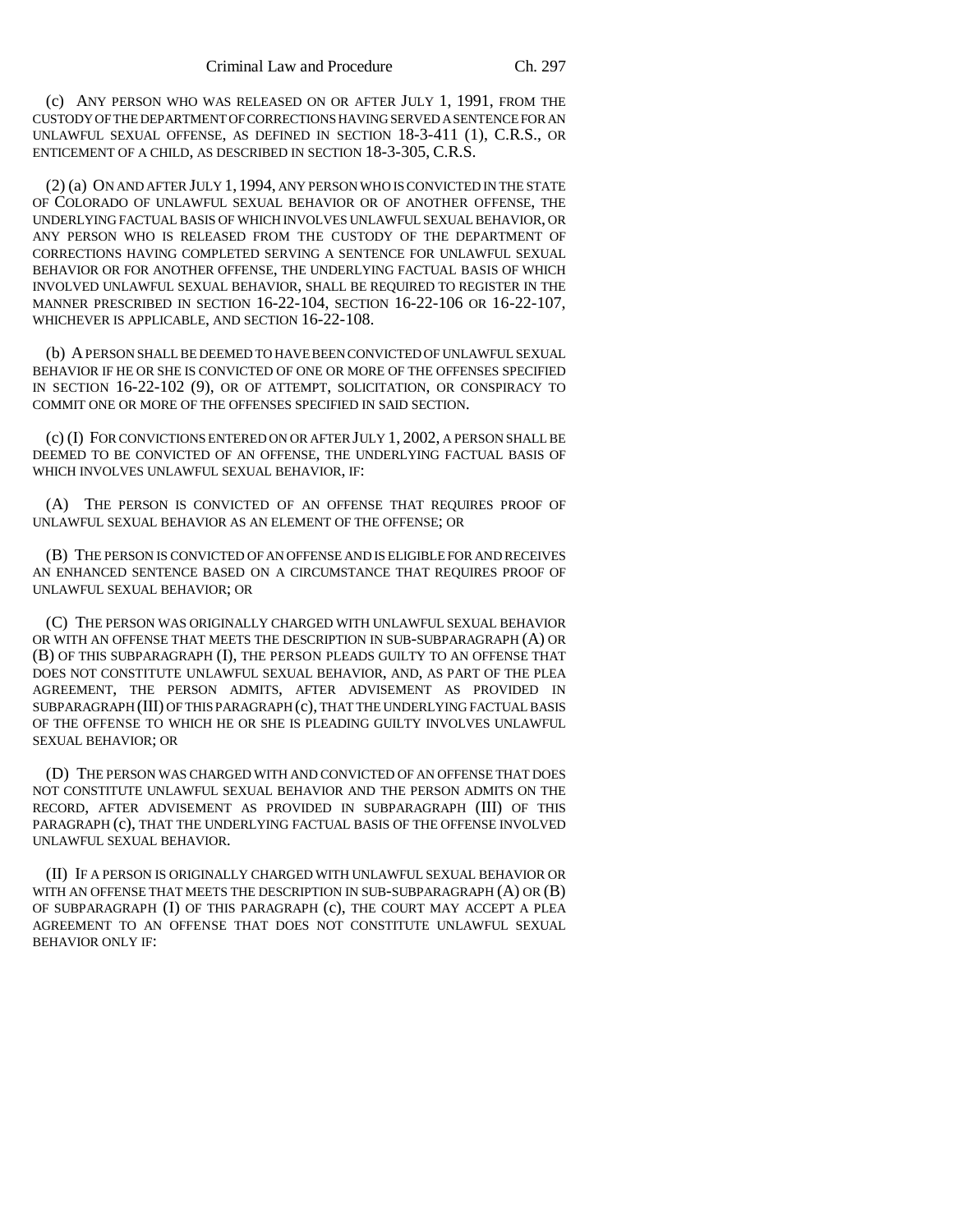(A) THE DISTRICT ATTORNEY STIPULATES THAT THE UNDERLYING FACTUAL BASIS OF THE OFFENSE TO WHICH THE PERSON IS PLEADING GUILTY DOES NOT INVOLVE UNLAWFUL SEXUAL BEHAVIOR; OR

(B) THE PERSON ADMITS, AFTER ADVISEMENT AS PROVIDED IN SUBPARAGRAPH (III) OF THIS PARAGRAPH (c), THAT THE UNDERLYING FACTUAL BASIS OF THE OFFENSE TO WHICH HE OR SHE IS PLEADING GUILTY INVOLVES UNLAWFUL SEXUAL BEHAVIOR.

(III) THE ADVISEMENT PROVIDED FOR PURPOSES OF THIS PARAGRAPH (c), IN ADDITION TO MEETING THE REQUIREMENTS OF THE COLORADO RULES OF CRIMINAL PROCEDURE, SHALL ADVISE THE PERSON THAT ADMITTING THAT THE UNDERLYING FACTUAL BASIS OF THE OFFENSE TO WHICH THE PERSON IS PLEADING OR OF WHICH THE PERSON IS CONVICTED INVOLVES UNLAWFUL SEXUAL BEHAVIOR WILL HAVE THE COLLATERAL RESULT OF MAKING THE PERSON SUBJECT TO THE REQUIREMENTS OF THIS ARTICLE. NOTWITHSTANDING ANY PROVISION OF THIS PARAGRAPH (c) TO THE CONTRARY, FAILURE TO ADVISE A PERSON PURSUANT TO THE PROVISIONS OF THIS SUBPARAGRAPH (III) SHALL NOT CONSTITUTE A DEFENSE TO THE OFFENSE OF FAILURE TO REGISTER AS A SEX OFFENDER IF THERE IS EVIDENCE THAT THE DEFENDANT HAD ACTUAL NOTICE OF THE DUTY TO REGISTER.

(IV) IN ANY CASE IN WHICH A PERSON IS DEEMED TO HAVE BEEN CONVICTED OF AN OFFENSE, THE UNDERLYING FACTUAL BASIS OF WHICH INVOLVES UNLAWFUL SEXUAL BEHAVIOR, AS PROVIDED IN THIS PARAGRAPH (c), THE JUDGMENT OF CONVICTION SHALL SPECIFY THAT THE PERSON IS CONVICTED OF SUCH AN OFFENSE AND SPECIFY THE PARTICULAR CRIME OF UNLAWFUL SEXUAL BEHAVIOR INVOLVED.

(V) THE PROVISIONS OF THIS PARAGRAPH (c) SHALL APPLY TO JUVENILES FOR PURPOSES OF DETERMINING WHETHER A JUVENILE IS CONVICTED OF AN OFFENSE, THE UNDERLYING FACTUAL BASIS OF WHICH INVOLVES UNLAWFUL SEXUAL BEHAVIOR.

(d) NOTWITHSTANDING ANY OTHER PROVISION OF THIS SECTION, ANY STIPULATION BY A DISTRICT ATTORNEY AND ANY FINDING OF THE COURT WITH REGARD TO WHETHER THE OFFENSE OF WHICH A PERSON IS CONVICTED INCLUDES AN UNDERLYING FACTUAL BASIS INVOLVING UNLAWFUL SEXUAL BEHAVIOR SHALL NOT LIMIT OR OTHERWISE AFFECT THE ABILITY OF THE DEPARTMENT OF CORRECTIONS TO MAKE SUCH DETERMINATION IN ACCORDANCE WITH DEPARTMENT PROCEDURES FOR PURPOSES OF CLASSIFICATION AND TREATMENT OF ANY PERSON SENTENCED TO THE DEPARTMENT OF CORRECTIONS.

(3) IN ADDITION TO THE PERSONS SPECIFIED IN SUBSECTIONS (1) AND (2) OF THIS SECTION, ANY PERSON CONVICTED OF AN OFFENSE IN ANY OTHER STATE OR JURISDICTION FOR WHICH THE PERSON, AS A RESULT OF THE CONVICTION, IS REQUIRED TO REGISTER IN THE STATE OR JURISDICTION OF CONVICTION, OR FOR WHICH SUCH PERSON WOULD BE REQUIRED TO REGISTER IF CONVICTED IN COLORADO, SHALL BE REQUIRED TO REGISTER IN THE MANNER SPECIFIED IN SECTION 16-22-108, SO LONG AS SUCH PERSON IS A TEMPORARY OR PERMANENT RESIDENT OF COLORADO. SUCH PERSON MAY PETITION THE COURT FOR AN ORDER THAT DISCONTINUES THE REQUIREMENT FOR REGISTRATION IN THIS STATE AT THE TIMES SPECIFIED IN SECTION 16-22-113 FOR OFFENSE CLASSIFICATIONS THAT ARE COMPARABLE TO THE CLASSIFICATION OF THE OFFENSE FOR WHICH THE PERSON WAS CONVICTED IN THE OTHER STATE OR JURISDICTION.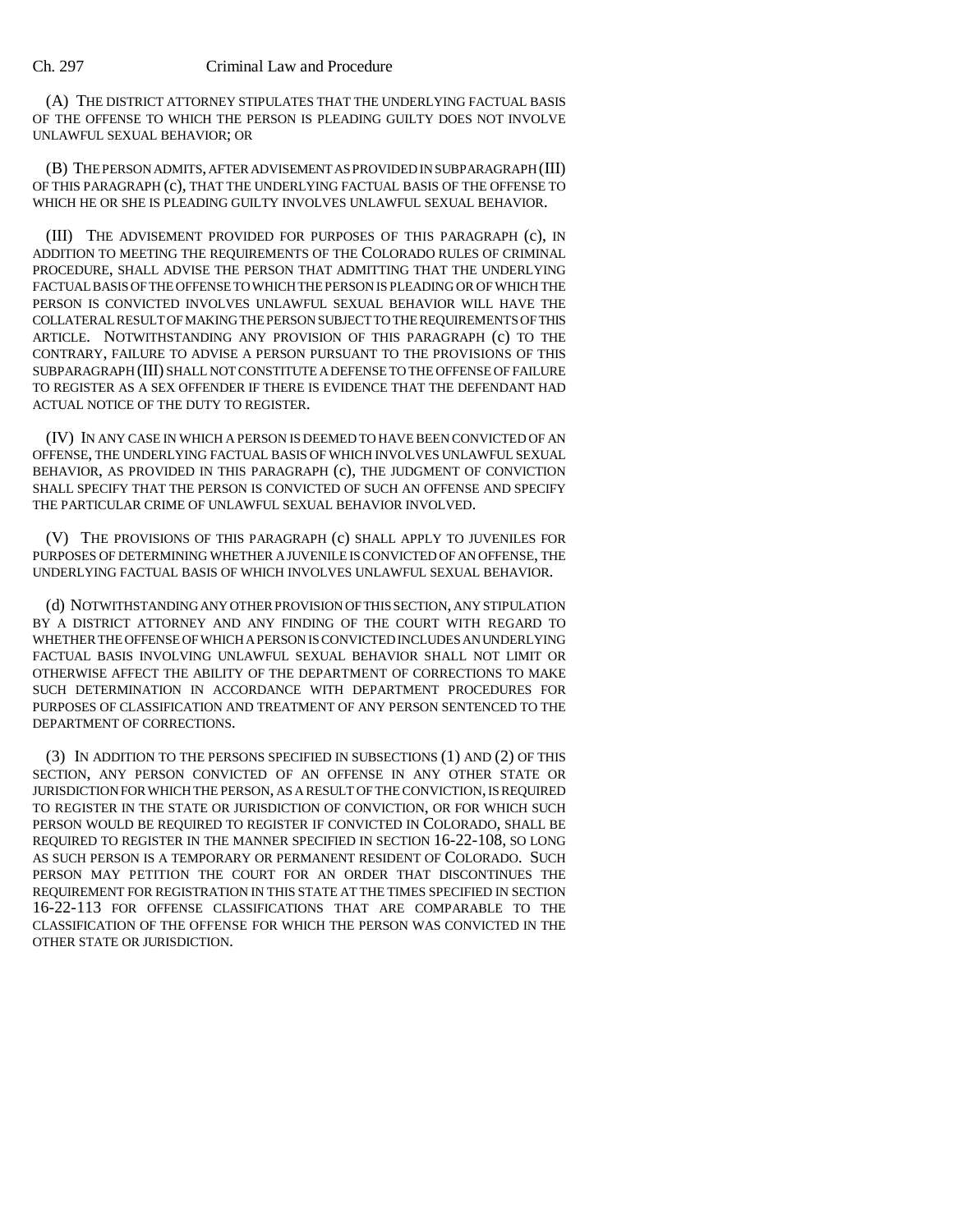(4) THE PROVISIONS OF THIS ARTICLE SHALL APPLY TO ANY PERSON WHO RECEIVES A DISPOSITION OR IS ADJUDICATED A JUVENILE DELINQUENT BASED ON THE COMMISSION OF ANY ACT THAT MAY CONSTITUTE UNLAWFUL SEXUAL BEHAVIOR OR WHO RECEIVES A DEFERRED ADJUDICATION BASED ON COMMISSION OF ANY ACT THAT MAY CONSTITUTE UNLAWFUL SEXUAL BEHAVIOR; EXCEPT THAT, WITH RESPECT TO SECTION  $16-22-113$   $(1)$   $(a)$  to  $(1)$   $(e)$ , a person may petition the court for an ORDER TO DISCONTINUE THE DUTY TO REGISTER AS PROVIDED IN THOSE PARAGRAPHS, BUT ONLY IF THE PERSON HAS NOT SUBSEQUENTLY RECEIVED A DISPOSITION FOR, BEEN ADJUDICATED A JUVENILE DELINQUENT FOR, OR BEEN OTHERWISE CONVICTED OF ANY OFFENSE INVOLVING UNLAWFUL SEXUAL BEHAVIOR. IN ADDITION, THE DUTY TO PROVIDE NOTICE TO A PERSON OF THE DUTY TO REGISTER, AS SET FORTH IN SECTIONS 16-22-105 TO 16-22-107, SHALL APPLY TO JUVENILE PAROLE AND PROBATION OFFICERS AND APPROPRIATE PERSONNEL OF THE DIVISION OF YOUTH CORRECTIONS IN THE DEPARTMENT OF HUMAN SERVICES.

(5) (a) NOTWITHSTANDING ANY PROVISION OF THIS ARTICLE TO THE CONTRARY, IF, PURSUANT TO A MOTION FILED BY A PERSON DESCRIBED IN THIS SUBSECTION (5) OR ON ITS OWN MOTION, A COURT DETERMINES THAT THE REGISTRATION REQUIREMENT SPECIFIED IN THIS SECTION WOULD BE UNFAIRLY PUNITIVE AND THAT EXEMPTING THE PERSON FROM THE REGISTRATION REQUIREMENT WOULD NOT POSE A SIGNIFICANT RISK TO THE COMMUNITY, THE COURT, UPON CONSIDERATION OF THE TOTALITY OF THE CIRCUMSTANCES, MAY EXEMPT THE PERSON FROM THE REGISTRATION REQUIREMENTS IMPOSED PURSUANT TO THIS SECTION IF:

(I) THE PERSON WAS YOUNGER THAN EIGHTEEN YEARS OF AGE AT THE TIME OF THE COMMISSION OF THE OFFENSE;

(II) THE PERSON HAS NOT BEEN PREVIOUSLY CHARGED WITH UNLAWFUL SEXUAL BEHAVIOR;

(III) THE OFFENSE, AS CHARGED IN THE FIRST PETITION FILED WITH THE COURT, IS A FIRST OFFENSE OF EITHER MISDEMEANOR UNLAWFUL SEXUAL CONTACT, AS DESCRIBED IN SECTION 18-3-404,C.R.S., OR INDECENT EXPOSURE, AS DESCRIBED IN SECTION 18-7-302, C.R.S.;

(IV) THE PERSON HAS RECEIVED A SEX OFFENDER EVALUATION THAT CONFORMS WITH THE STANDARDS DEVELOPED PURSUANT TO SECTION 16-11.7-103 (4) (f), FROM AN EVALUATOR WHO MEETS THE STANDARDS ESTABLISHED BY THE SEX OFFENDER MANAGEMENT BOARD, AND THE EVALUATOR RECOMMENDS EXEMPTING THE PERSON FROM THE REGISTRATION REQUIREMENTS BASED UPON THE BEST INTERESTS OF THAT PERSON AND THE COMMUNITY; AND

(V) THE COURT MAKES WRITTEN FINDINGS OF FACT SPECIFYING THE GROUNDS FOR GRANTING SUCH EXEMPTION.

(b) ANY DEFENDANT WHO FILES A MOTION PURSUANT TO THIS SUBSECTION (5) OR THE COURT, IF CONSIDERING ITS OWN MOTION, SHALL PROVIDE NOTICE OF THE MOTION TO THE PROSECUTING DISTRICT ATTORNEY. IN ADDITION, THE COURT SHALL PROVIDE NOTICE OF THE MOTION TO THE VICTIM OF THE OFFENSE. PRIOR TO DECIDING THE MOTION, THE COURT SHALL CONDUCT A HEARING ON THE MOTION AT WHICH BOTH THE DISTRICT ATTORNEY AND THE VICTIM SHALL HAVE OPPORTUNITY TO BE HEARD.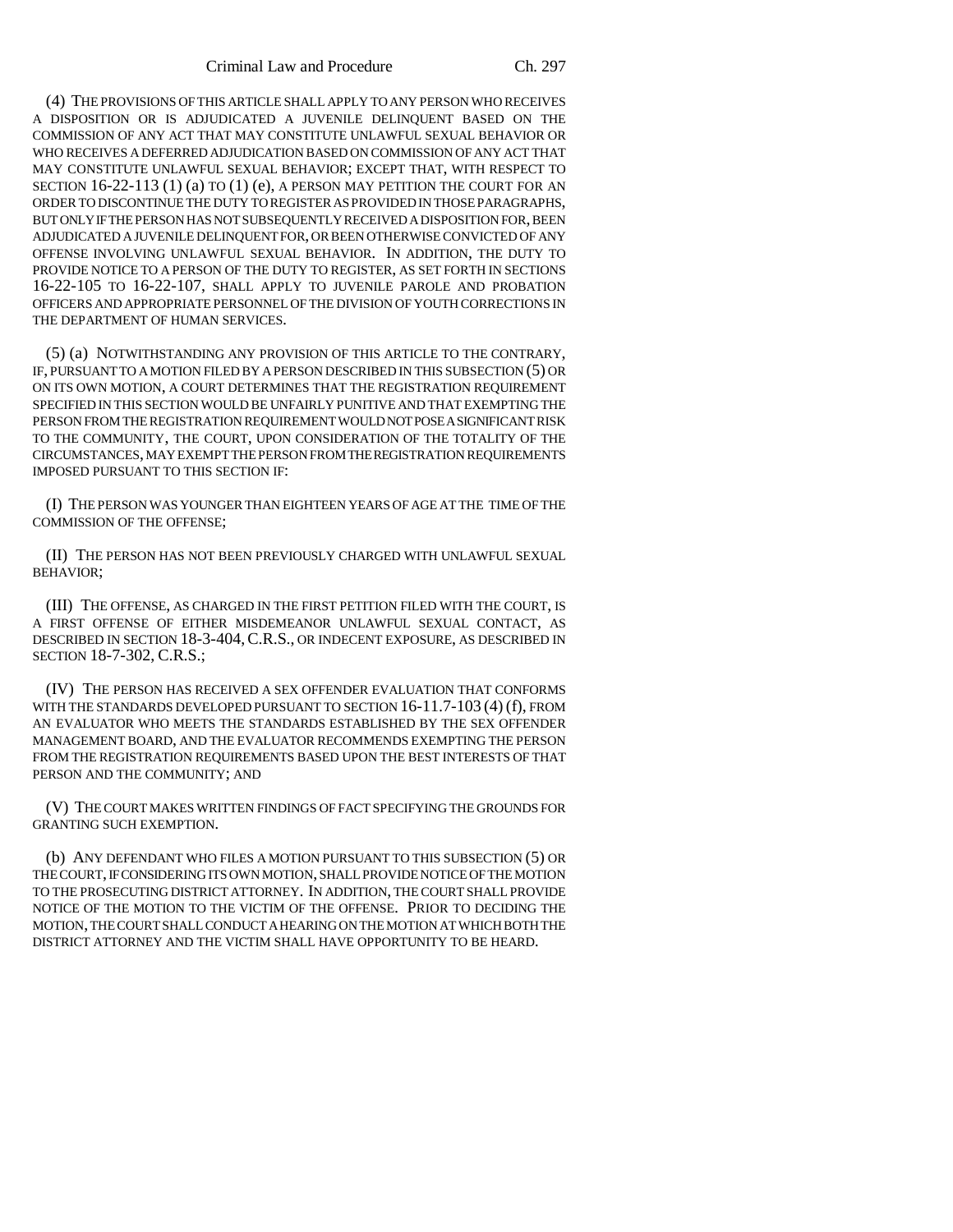(6) ANY PERSON WHO IS REQUIRED TO REGISTER PURSUANT TO THIS SECTION AND FAILS TO DO SO OR OTHERWISE FAILS TO COMPLY WITH THE PROVISIONS OF THIS ARTICLE MAY BE SUBJECT TO PROSECUTION FOR THE OFFENSE OF FAILURE TO REGISTER AS A SEX OFFENDER, AS DESCRIBED IN SECTION 18-3-412.5, C.R.S. FAILURE OF ANY GOVERNMENTAL ENTITY OR ANY EMPLOYEE OF ANY GOVERNMENTAL ENTITY TO COMPLY WITH ANY REQUIREMENT OF THIS ARTICLE SHALL NOT CONSTITUTE A DEFENSE TO THE OFFENSE OF FAILURE TO REGISTER AS A SEX OFFENDER IF THERE IS EVIDENCE THAT THE DEFENDANT HAD ACTUAL NOTICE OF THE DUTY TO REGISTER.

**16-22-104. Initial registration - effective date.** (1) (a) BEGINNING JANUARY 1, 2003, FOR ANY PERSON REQUIRED TO REGISTER PURSUANT TO SECTION 16-22-103, THE COURT, WITHIN TWENTY-FOUR HOURS AFTER SENTENCING THE PERSON, SHALL ELECTRONICALLY FILE WITH THE CBI THE INITIAL REGISTRATION OF THE PERSON, PROVIDING THE INFORMATION REQUIRED BY THE CBI.

(b) ANY PERSON WHO IS SENTENCED PRIOR TO JANUARY 1, 2003, AND WHO IS REQUIRED TO REGISTER PURSUANT TO SECTION 16-22-103 SHALL INITIALLY REGISTER IN THE MANNER PROVIDED AND WITHIN THE TIMES SPECIFIED IN SECTION 16-22-108 (1) (a) FOR REGISTRATION.

(c) THE STATE COURT ADMINISTRATOR IS HEREBY AUTHORIZED TO RECEIVE AND EXPEND ANY PUBLIC OR PRIVATE GIFTS, GRANTS, OR DONATIONS THAT MAY BE AVAILABLE TO OFFSET THE COSTS INCURRED IN IMPLEMENTING THE PROVISIONS OF THIS SUBSECTION (1).

(2) IN THE COURSE OF PREPARING THE PRESENTENCE INVESTIGATION REPORT PURSUANT TO SECTION 16-11-102, OR OTHERWISE, THE PROBATION DEPARTMENT SHALL COMPLETE THE STANDARDIZED REGISTRATION FORM PROVIDED BY THE CBI, INCLUDING, AT A MINIMUM, THE INFORMATION ELECTRONICALLY TRANSMITTED BY THE COURT AND INFORMATION PERTAINING TO THE REGISTRANT'S MODUS OPERANDI. THE PROBATION DEPARTMENT SHALL TRANSMIT THE COMPLETED STANDARDIZED FORM TO THE CBI FOLLOWING SENTENCING OF THE PERSON.

**16-22-105. Notice - requirements - residence - presumption.** (1) ANY PERSON WHO IS REQUIRED TO REGISTER PURSUANT TO SECTION 16-22-103 SHALL RECEIVE NOTICE OF THE DUTY TO REGISTER AS PROVIDED IN SECTION 16-22-106 OR 16-22-107, WHICHEVER IS APPLICABLE. SUCH NOTICE SHALL INFORM THE PERSON OF THE DUTY TO REGISTER, IN THE MANNER PROVIDED IN SECTION 16-22-108, WITH THE LOCAL LAW ENFORCEMENT AGENCY OF EACH JURISDICTION IN WHICH THE PERSON RESIDES. THE NOTICE SHALL INFORM THE PERSON THAT HE OR SHE HAS A DUTY TO REGISTER WITH LOCAL LAW ENFORCEMENT AGENCIES IN ANY STATE OR OTHER JURISDICTION TO WHICH THE PERSON MAY MOVE AND THAT THE CBI SHALL NOTIFY THE AGENCY RESPONSIBLE FOR REGISTRATION IN THE NEW STATE AS PROVIDED IN SECTION 16-22-108 (4). THE NOTICE SHALL ALSO INFORM THE PERSON THAT, AT THE TIME THE PERSON REGISTERS, HE OR SHE MUST PROVIDE HIS OR HER DATE OF BIRTH, A CURRENT PHOTOGRAPH, AND A COMPLETE SET OF FINGERPRINTS.

(2) FAILURE OF ANY PERSON TO SIGN THE NOTICE OF DUTY TO REGISTER, AS REQUIRED IN SECTIONS 16-22-106 AND 16-22-107, SHALL NOT CONSTITUTE A DEFENSE TO THE OFFENSE OF FAILURE TO REGISTER AS A SEX OFFENDER IF THERE IS EVIDENCE THAT THE PERSON HAD ACTUAL NOTICE OF THE DUTY TO REGISTER.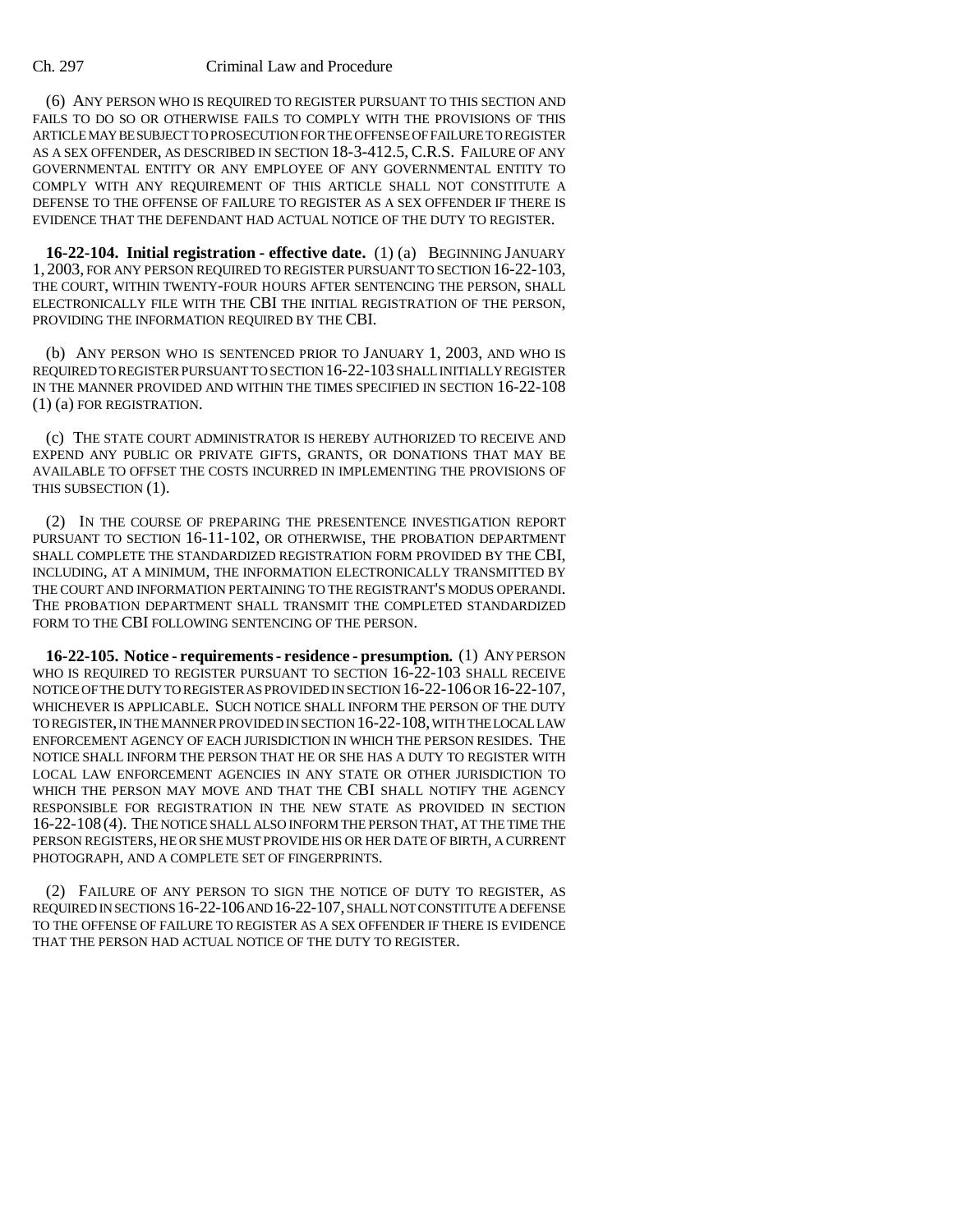(3) FOR PURPOSES OF THIS ARTICLE, ANY PERSON WHO IS REQUIRED TO REGISTER PURSUANT TO SECTION 16-22-103 SHALL REGISTER IN ALL JURISDICTIONS IN WHICH HE OR SHE ESTABLISHES A RESIDENCE. A PERSON ESTABLISHES A RESIDENCE THROUGH AN INTENT TO MAKE ANY DWELLING HIS OR HER PLACE OF RESIDENCE. THE PROSECUTION MAY PROVE INTENT TO ESTABLISH RESIDENCE BY REFERENCE TO HOTEL OR MOTEL RECEIPTS OR A LEASE OF REAL PROPERTY, PROOF THE PERSON ACCEPTED RESPONSIBILITY FOR UTILITY BILLS, PROOF THE PERSON ESTABLISHED A MAILING ADDRESS, OR ANY OTHER ACTION DEMONSTRATING SUCH INTENT. NOTWITHSTANDING THE EXISTENCE OF ANY OTHER EVIDENCE OF INTENT, OCCUPYING OR INHABITING ANY DWELLING FOR MORE THAN FIFTEEN DAYS IN ANY THIRTY-DAY PERIOD SHALL CONSTITUTE THE ESTABLISHMENT OF RESIDENCE.

**16-22-106. Duties - probation department - community corrections administrator - court personnel - jail personnel - notice.** (1) (a) IF A PERSON WHO IS REQUIRED TO REGISTER PURSUANT TO SECTION 16-22-103 IS SENTENCED TO PROBATION, THE PROBATION DEPARTMENT, AS SOON AS POSSIBLE FOLLOWING SENTENCING, SHALL PROVIDE NOTICE, AS DESCRIBED IN SECTION 16-22-105, TO THE PERSON OF THE DUTY TO REGISTER IN ACCORDANCE WITH THE PROVISIONS OF THIS ARTICLE WITH THE LOCAL LAW ENFORCEMENT AGENCY OF EACH JURISDICTION IN WHICH THE PERSON RESIDES. THE PERSON SHALL BE REQUIRED TO SIGN THE NOTICE AS CONFIRMATION OF RECEIPT AND TO PROVIDE THE PERSON'S DATE OF BIRTH AND THE ADDRESS OR ADDRESSES AT WHICH THE PERSON RESIDES. THE COURT SHALL SPECIFY AS CONDITIONS OF THE PERSON'S PROBATION THE DUTY TO REGISTER AS REQUIRED IN SECTION 16-22-108, INCLUDING BUT NOT LIMITED TO THE DUTY TO CONFIRM REGISTRATION, IF SENTENCED ON OR AFTER JANUARY 1, 2003, AND TO REREGISTER.

(b) THE PROBATION DEPARTMENT SHALL ELECTRONICALLY NOTIFY THE CBI OF ANY MODIFICATIONS TO THE PERSON'S CONDITIONS OF PROBATION AND SHALL NOTIFY THE CBI OF THE DATE ON WHICH PROBATION IS TERMINATED. THE CBI SHALL ELECTRONICALLY NOTIFY THE LOCAL LAW ENFORCEMENT AGENCY OF EACH JURISDICTION IN WHICH THE PERSON RESIDES OF ANY SUCH MODIFICATIONS AND THE DATE OF TERMINATION.

(2) (a) IF A PERSON WHO IS REQUIRED TO REGISTER PURSUANT TO SECTION 16-22-103 RECEIVES A DIRECT SENTENCE TO COMMUNITY CORRECTIONS, THE ADMINISTRATOR FOR THE COMMUNITY CORRECTIONS PROGRAM, OR HIS OR HER DESIGNEE, AS SOON AS POSSIBLE FOLLOWING SENTENCING, SHALL PROVIDE NOTICE, AS DESCRIBED IN SECTION 16-22-105, TO THE PERSON OF THE DUTY TO REGISTER IN ACCORDANCE WITH THE PROVISIONS OF THIS ARTICLE WITH THE LOCAL LAW ENFORCEMENT AGENCY OF EACH JURISDICTION IN WHICH THE PERSON RESIDES. THE PERSON SHALL BE REQUIRED TO SIGN THE NOTICE AS CONFIRMATION OF RECEIPT AND TO PROVIDE THE PERSON'S DATE OF BIRTH AND THE ADDRESS OR ADDRESSES AT WHICH THE PERSON RESIDES. THE COURT SHALL SPECIFY AS CONDITIONS OF THE PERSON'S DIRECT SENTENCE TO COMMUNITY CORRECTIONS THE DUTY TO REGISTER AS REQUIRED IN SECTION 16-22-108, INCLUDING BUT NOT LIMITED TO THE DUTY TO CONFIRM REGISTRATION, IF SENTENCED ON OR AFTER JANUARY 1, 2003, AND TO REREGISTER.

(b) THE ADMINISTRATOR OF THE COMMUNITY CORRECTIONS PROGRAM, OR HIS OR HER DESIGNEE, SHALL ELECTRONICALLY NOTIFY THE CBI OF ANY MODIFICATIONS TO THE CONDITIONS OF THE PERSON'S DIRECT SENTENCE TO COMMUNITY CORRECTIONS AND SHALL NOTIFY THE CBI OF THE DATE ON WHICH THE SENTENCE TO COMMUNITY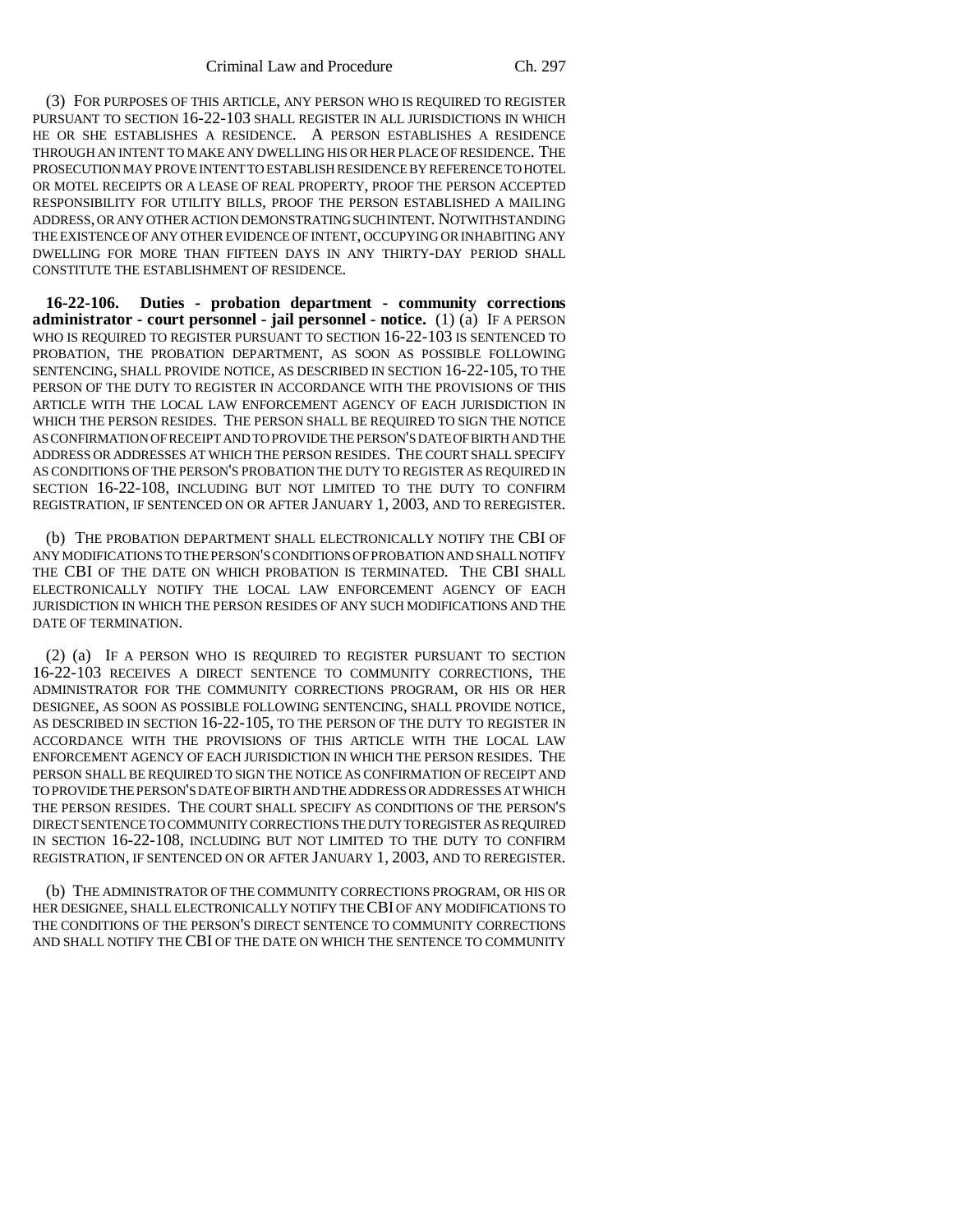CORRECTIONS IS TERMINATED. THE CBI SHALL ELECTRONICALLY NOTIFY THE LOCAL LAW ENFORCEMENT AGENCY OF EACH JURISDICTION IN WHICH THE PERSON RESIDES OF ANY SUCH MODIFICATIONS AND THE DATE OF TERMINATION.

(3) (a) (I) IF A PERSON WHO IS REQUIRED TO REGISTER PURSUANT TO SECTION 16-22-103 IS SENTENCED TO A COUNTY JAIL, THE SHERIFF OF THE COUNTY IN WHICH THE COUNTY JAIL IS LOCATED, OR HIS OR HER DESIGNEE, AS SOON AS POSSIBLE FOLLOWING SENTENCING, SHALL TRANSMIT TO THE CBI CONFIRMATION OF THE PERSON'S REGISTRATION ON A STANDARDIZED FORM PROVIDED BY THE CBI, USING THE ADDRESS OR ADDRESSES AT WHICH THE PERSON WILL RESIDE WHILE IN CUSTODY OF THE COUNTY JAIL, AND INCLUDING THE PERSON'S DATE OF BIRTH, A CURRENT PHOTOGRAPH OF THE PERSON, AND THE PERSON'S FINGERPRINTS.

(II) THE PROVISIONS OF THIS PARAGRAPH (a) SHALL APPLY TO PERSONS SENTENCED ON OR AFTER JANUARY 1, 2003.

(b) AT LEAST FIVE DAYS PRIOR TO THE DISCHARGE OF THE PERSON FROM CUSTODY, THE SHERIFF, OR HIS OR HER DESIGNEE, SHALL PROVIDE NOTICE, AS DESCRIBED IN SECTION 16-22-105, TO THE PERSON OF THE DUTY TO REGISTER IN ACCORDANCE WITH THE PROVISIONS OF THIS ARTICLE WITH THE LOCAL LAW ENFORCEMENT AGENCY OF EACH JURISDICTION IN WHICH THE PERSON RESIDES. THE PERSON SHALL BE REQUIRED TO SIGN THE NOTICE AS CONFIRMATION OF RECEIPT AND TO PROVIDE THE PERSON'S DATE OF BIRTH AND THE ADDRESS AT WHICH THE PERSON INTENDS TO RESIDE UPON DISCHARGE.

(c) WITHIN FIVE DAYS, BUT NOT FEWER THAN TWO DAYS, PRIOR TO THE DISCHARGE OF THE PERSON FROM CUSTODY, THE SHERIFF, OR HIS OR HER DESIGNEE, SHALL NOTIFY THE CBI AND THE LOCAL LAW ENFORCEMENT AGENCY OF THE JURISDICTION IN WHICH THE PERSON INTENDS TO RESIDE OF THE DATE OF THE PERSON'S DISCHARGE. SUCH NOTICE, AT A MINIMUM, SHALL INCLUDE THE ADDRESS AT WHICH THE PERSON PLANS TO RESIDE UPON DISCHARGE, PROVIDED BY THE PERSON PURSUANT TO PARAGRAPH (b) OF THIS SUBSECTION (2), AND THE PERSON'S DATE OF BIRTH, FINGERPRINTS, AND CURRENT PHOTOGRAPH.

(4) FOR ANY PERSON WHO IS REQUIRED TO REGISTER PURSUANT TO SECTION 16-22-103, WHO IS NOT COMMITTED TO THE DEPARTMENT OF HUMAN SERVICES, AND WHO IS NOT SENTENCED TO PROBATION, COMMUNITY CORRECTIONS, COUNTY JAIL, OR THE DEPARTMENT OF CORRECTIONS, THE JUDGE OR MAGISTRATE WHO HAS JURISDICTION OVER THE PERSON SHALL, AT SENTENCING, PROVIDE NOTICE, AS DESCRIBED IN SECTION 16-22-105, TO THE PERSON OF THE DUTY TO REGISTER IN ACCORDANCE WITH THE PROVISIONS OF THIS ARTICLE WITH THE LOCAL LAW ENFORCEMENT AGENCY OF EACH JURISDICTION IN WHICH THE PERSON RESIDES. THE PERSON SHALL BE REQUIRED TO SIGN THE NOTICE AS CONFIRMATION OF RECEIPT AND TO PROVIDE THE PERSON'S DATE OF BIRTH AND THE ADDRESS OR ADDRESSES AT WHICH THE PERSON RESIDES.

**16-22-107. Duties - department of corrections - department of human services - confirmation of registration - notice - address verification.** (1) (a) IF A PERSON WHO IS REQUIRED TO REGISTER PURSUANT TO SECTION 16-22-103 IS SENTENCED TO THE DEPARTMENT OF CORRECTIONS, THE DEPARTMENT OF CORRECTIONS SHALL TRANSMIT TO THE CBI CONFIRMATION OF THE PERSON'S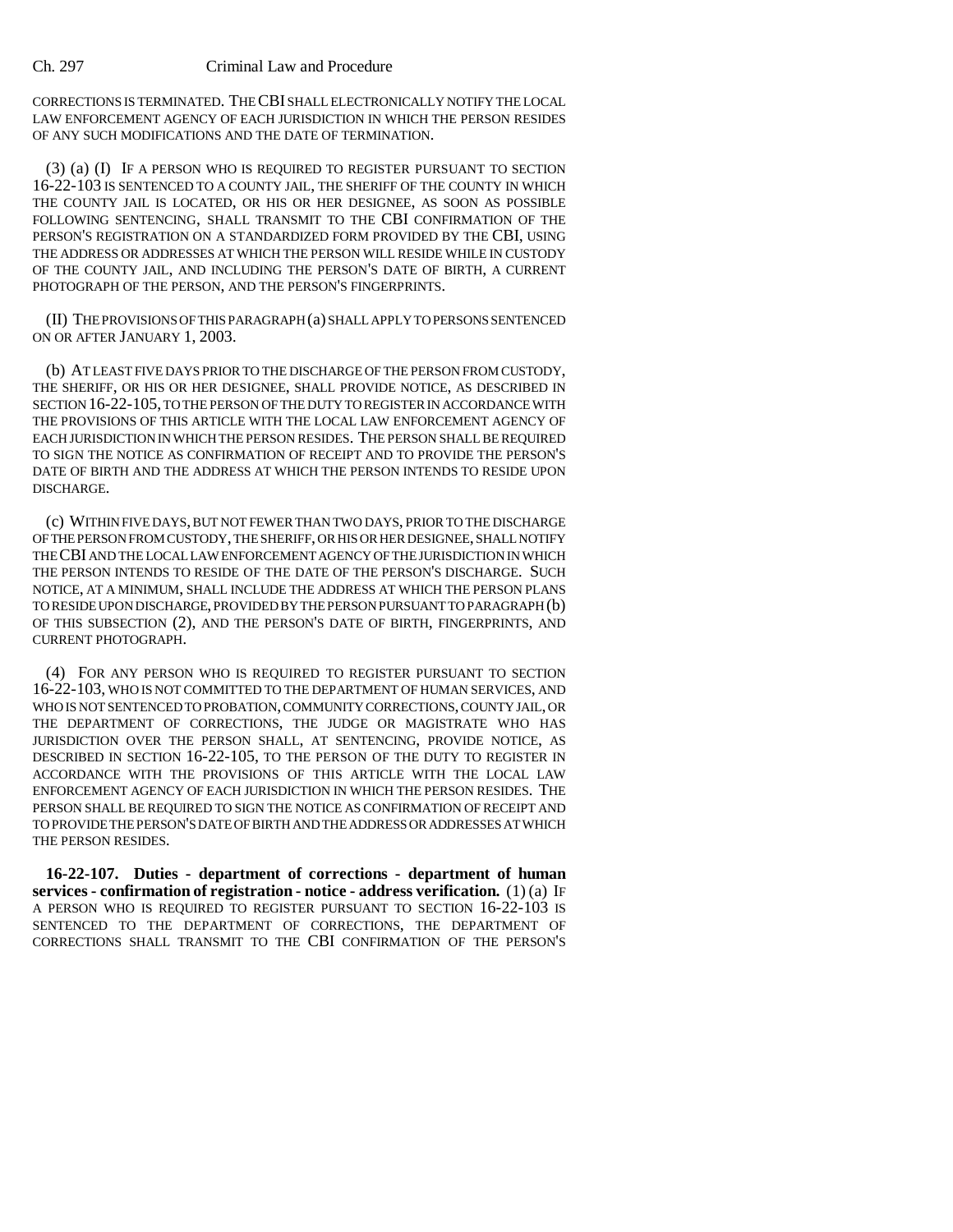REGISTRATION ON A STANDARDIZED FORM PROVIDED BY THE CBI, INCLUDING THE PERSON'S DATE OF BIRTH, A CURRENT PHOTOGRAPH OF THE PERSON, AND THE PERSON'S FINGERPRINTS.

(b) THE PROVISIONS OF THIS SUBSECTION (1) SHALL APPLY TO PERSONS SENTENCED ON OR AFTER JANUARY 1, 2003.

(2) AT LEAST FIVE DAYS PRIOR TO THE RELEASE OR DISCHARGE OF ANY PERSON WHO HAS BEEN SENTENCED TO THE DEPARTMENT OF CORRECTIONS AND IS REQUIRED TO REGISTER PURSUANT TO SECTION 16-22-103, THE DEPARTMENT OF CORRECTIONS SHALL PROVIDE NOTICE, AS DESCRIBED IN SECTION 16-22-105, TO THE PERSON OF THE DUTY TO REGISTER IN ACCORDANCE WITH THE PROVISIONS OF THIS ARTICLE WITH THE LOCAL LAW ENFORCEMENT AGENCY OF EACH JURISDICTION IN WHICH THE PERSON RESIDES. THE PERSON SHALL BE REQUIRED TO SIGN THE NOTICE AS CONFIRMATION OF RECEIPT AND TO PROVIDE THE PERSON'S DATE OF BIRTH AND THE ADDRESS AT WHICH THE PERSON INTENDS TO RESIDE UPON RELEASE OR DISCHARGE.

(3) WITHIN FIVE DAYS, BUT NOT FEWER THAN TWO DAYS, PRIOR TO THE RELEASE OR DISCHARGE OF ANY PERSON WHO HAS BEEN SENTENCED TO THE DEPARTMENT OF CORRECTIONS AND IS REQUIRED TO REGISTER PURSUANT TO SECTION 16-22-103, THE DEPARTMENT SHALL NOTIFY THE CBI AND THE LOCAL LAW ENFORCEMENT AGENCY OF THE JURISDICTION IN WHICH THE PERSON INTENDS TO RESIDE OF THE DATE OF THE PERSON'S RELEASE OR DISCHARGE. SUCH NOTICE SHALL INCLUDE THE ADDRESS AT WHICH THE PERSON INTENDS TO RESIDE UPON RELEASE OR DISCHARGE, PROVIDED BY THE PERSON PURSUANT TO SUBSECTION (2) OF THIS SECTION, AND THE PERSON'S DATE OF BIRTH, FINGERPRINTS, AND CURRENT PHOTOGRAPH. IN ADDITION, SUCH NOTICE MAY INCLUDE ADDITIONAL INFORMATION CONCERNING THE PERSON, INCLUDING BUT NOT LIMITED TO ANY INFORMATION OBTAINED IN CONDUCTING THE ASSESSMENT TO DETERMINE WHETHER THE PERSON MAY BE SUBJECT TO COMMUNITY NOTIFICATION PURSUANT TO SECTION 16-13-903.

(4) (a) PRIOR TO THE RELEASE OR DISCHARGE OF ANY PERSON WHO HAS BEEN SENTENCED TO THE DEPARTMENT OF CORRECTIONS AND IS REQUIRED TO REGISTER PURSUANT TO SECTION 16-22-103, DEPARTMENT OF CORRECTIONS PERSONNEL, IF THE PERSON IS BEING RELEASED ON PAROLE, OR THE LOCAL LAW ENFORCEMENT AGENCY OF THE JURISDICTION IN WHICH THE PERSON INTENDS TO RESIDE, IF THE PERSON IS BEING DISCHARGED, SHALL VERIFY THAT:

(I) THE ADDRESS PROVIDED BY THE PERSON PURSUANT TO SUBSECTION (2) OF THIS SECTION IS A RESIDENCE;

(II) THE OCCUPANTS OR OWNERS OF THE RESIDENCE KNOW OF THE PERSON'S HISTORY OF UNLAWFUL SEXUAL BEHAVIOR;

(III) THE OCCUPANTS OR OWNERS OF THE RESIDENCE HAVE AGREED TO ALLOW THE PERSON TO RESIDE AT THE ADDRESS; AND

(IV) IF THE PERSON IS BEING RELEASED ON PAROLE, THE ADDRESS COMPLIES WITH ANY CONDITIONS IMPOSED BY THE PAROLE BOARD.

(b) IF, IN ATTEMPTING TO VERIFY THE ADDRESS PROVIDED BY THE PERSON,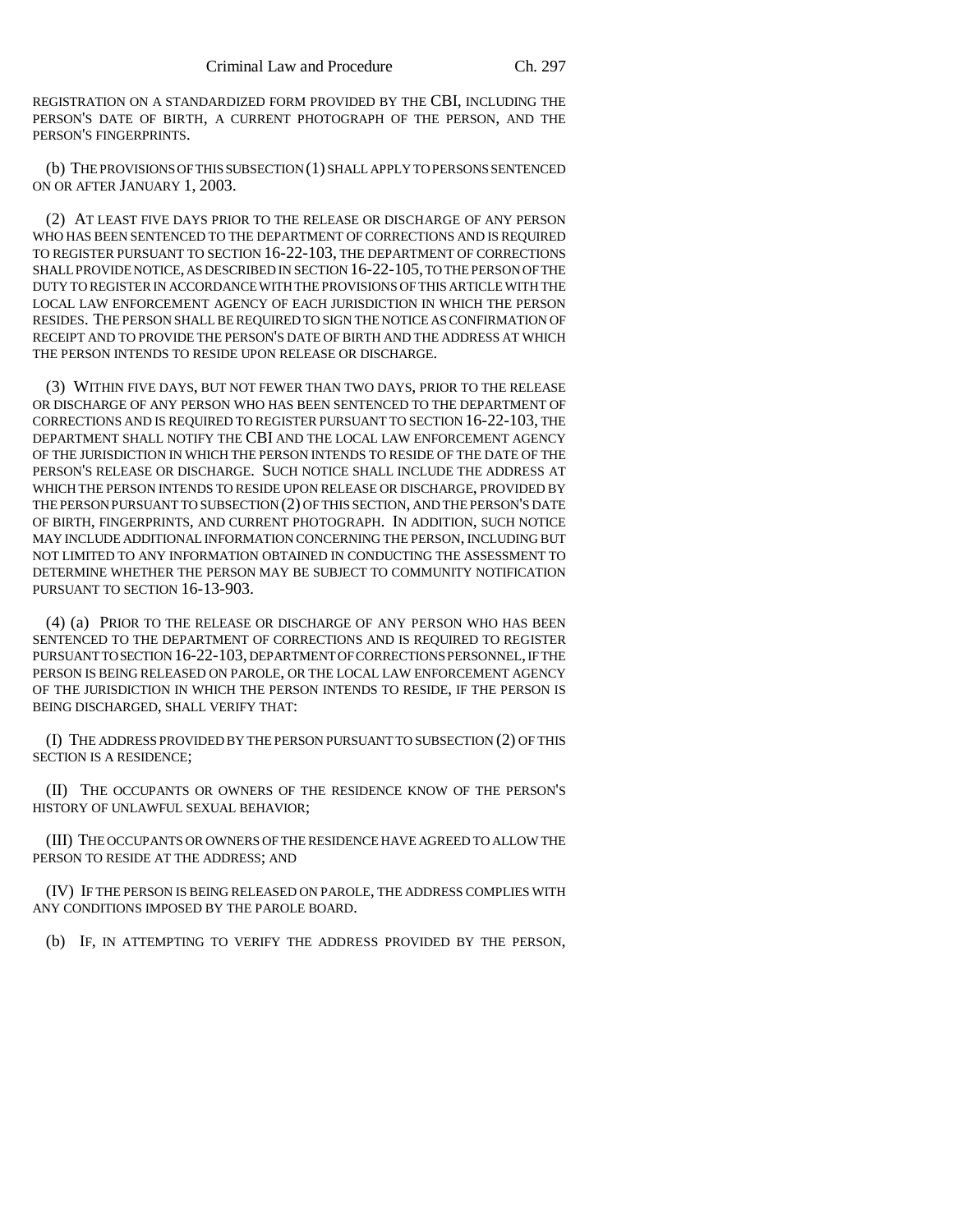DEPARTMENT OF CORRECTIONS PERSONNEL OR LOCAL LAW ENFORCEMENT OFFICERS DETERMINE THAT ANY OF THE INFORMATION SPECIFIED IN PARAGRAPH (a) OF THIS SUBSECTION (4) IS NOT TRUE, THE PERSON SHALL BE DEEMED TO HAVE PROVIDED FALSE INFORMATION TO DEPARTMENT PERSONNEL CONCERNING THE ADDRESS AT WHICH THE PERSON INTENDS TO RESIDE UPON RELEASE.

(5) IN THE CASE OF A JUVENILE WHO IS REQUIRED TO REGISTER PURSUANT TO SECTION 16-22-103 AND IS COMMITTED TO THE DEPARTMENT OF HUMAN SERVICES, SAID DEPARTMENT SHALL HAVE AND CARRY OUT THE DUTIES SPECIFIED IN THIS SECTION FOR THE DEPARTMENT OF CORRECTIONS WITH REGARD TO SAID JUVENILE.

**16-22-108. Registration - procedure - frequency - place - change of address.** (1) (a) EACH PERSON WHO IS REQUIRED TO REGISTER PURSUANT TO SECTION 16-22-103 SHALL REGISTER WITH THE LOCAL LAW ENFORCEMENT AGENCY IN EACH JURISDICTION IN WHICH THE PERSON RESIDES. EACH SUCH PERSON SHALL INITIALLY REGISTER OR, IF SENTENCED ON OR AFTER JANUARY 1, 2003, CONFIRM HIS OR HER INITIAL REGISTRATION WITHIN FIVE BUSINESS DAYS AFTER RELEASE FROM INCARCERATION FOR COMMISSION OF THE OFFENSE REQUIRING REGISTRATION OR WITHIN FIVE BUSINESS DAYS AFTER RECEIVING NOTICE OF THE DUTY TO REGISTER, IF THE PERSON WAS NOT INCARCERATED. SUCH PERSON SHALL REGISTER WITH THE LOCAL LAW ENFORCEMENT AGENCY DURING BUSINESS HOURS BY COMPLETING A STANDARDIZED REGISTRATION FORM PROVIDED TO SUCH PERSON BY THE LOCAL LAW ENFORCEMENT AGENCY. THE CBI SHALL PROVIDE STANDARDIZED REGISTRATION FORMS TO THE LOCAL LAW ENFORCEMENT AGENCIES PURSUANT TO SECTION 16-22-109.

(b) EXCEPT AS OTHERWISE PROVIDED IN PARAGRAPH (d) OF THIS SUBSECTION (1), EACH PERSON WHO IS REQUIRED TO REGISTER PURSUANT TO SECTION 16-22-103 SHALL REREGISTER ANNUALLY ON THE PERSON'S BIRTHDAY. IF A PERSON'S BIRTHDAY FALLS ON A SATURDAY, SUNDAY, OR HOLIDAY, THE PERSON SHALL REREGISTER ON THE FIRST BUSINESS DAY FOLLOWING HIS OR HER BIRTHDAY. SUCH PERSON SHALL REREGISTER PURSUANT TO THIS PARAGRAPH (b) WITH THE LOCAL LAW ENFORCEMENT AGENCY OF EACH JURISDICTION IN WHICH THE PERSON RESIDES ON HIS OR HER BIRTHDAY, IN THE MANNER PROVIDED IN PARAGRAPH (a) OF THIS SUBSECTION (1).

(c) EACH PERSON WHO IS REQUIRED TO REGISTER PURSUANT TO SECTION 16-22-103 AND WHO ESTABLISHES AN ADDITIONAL RESIDENCE SHALL, WITHIN FIVE BUSINESS DAYS AFTER ESTABLISHING AN ADDITIONAL RESIDENCE IN ANY CITY, TOWN, COUNTY, OR CITY AND COUNTY WITHIN COLORADO, REGISTER WITH THE LOCAL LAW ENFORCEMENT AGENCY OF THE JURISDICTION IN WHICH HE OR SHE ESTABLISHES THE ADDITIONAL RESIDENCE. SUCH PERSON SHALL REGISTER IN SAID JURISDICTION IN THE MANNER PROVIDED IN PARAGRAPH (a) OF THIS SUBSECTION (1) AND SHALL REREGISTER AS PROVIDED IN PARAGRAPH (b) OF THIS SUBSECTION (1) OR PARAGRAPH (d) OF THIS SUBSECTION (1), WHICHEVER IS APPLICABLE, IN SAID JURISDICTION SO LONG AS THE PERSON RESIDES IN SAID JURISDICTION.

(d) (I) ANY PERSON WHO IS A SEXUALLY VIOLENT PREDATOR AND ANY PERSON WHO IS CONVICTED AS AN ADULT OF ANY OF THE OFFENSES SPECIFIED IN SUBPARAGRAPH (II) OF THIS PARAGRAPH (d) HAS A DUTY TO REGISTER FOR THE REMAINDER OF HIS OR HER NATURAL LIFE. IN ADDITION TO REGISTERING AS REQUIRED IN PARAGRAPH (a) OF THIS SUBSECTION (1), SUCH PERSON SHALL REREGISTER NINETY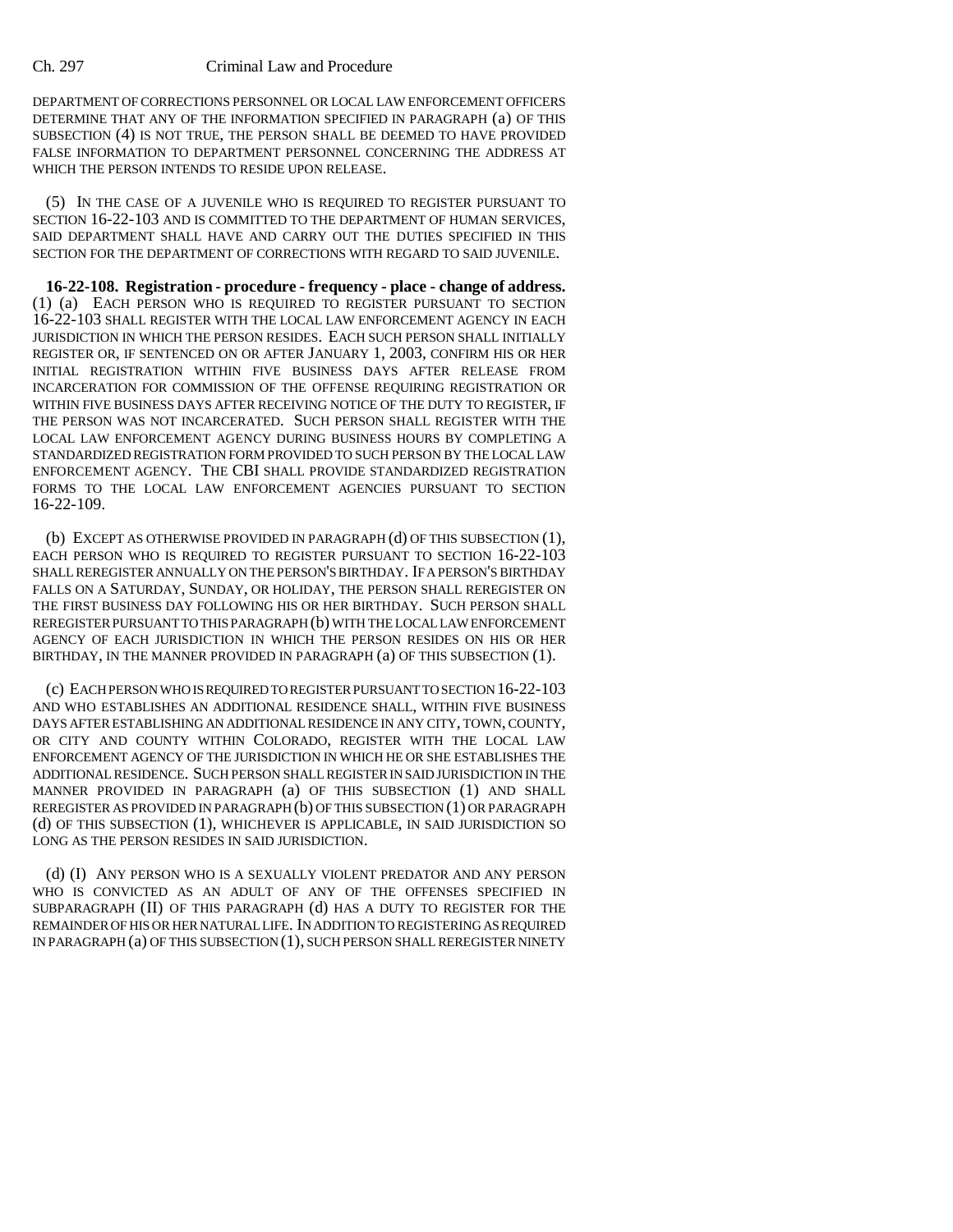DAYS AFTER THE DATE HE OR SHE WAS RELEASED FROM INCARCERATION FOR COMMISSION OF THE OFFENSE REQUIRING REGISTRATION, OR NINETY DAYS AFTER THE DATE HE OR SHE RECEIVED NOTICE OF THE DUTY TO REGISTER, IF THE PERSON WAS NOT INCARCERATED, AND EVERY NINETY DAYS THEREAFTER UNTIL SUCH PERSON'S BIRTHDAY. SUCH PERSON SHALL REREGISTER ON HIS OR HER BIRTHDAY AND SHALL REREGISTER EVERY NINETY DAYS THEREAFTER. IF A PERSON'S BIRTHDAY OR OTHER REREGISTRATION DAY FALLS ON A SATURDAY, SUNDAY, OR HOLIDAY, THE PERSON SHALL REREGISTER ON THE FIRST BUSINESS DAY FOLLOWING HIS OR HER BIRTHDAY OR OTHER REREGISTRATION DAY. SUCH PERSON SHALL REREGISTER PURSUANT TO THIS PARAGRAPH (d) WITH THE LOCAL LAW ENFORCEMENT AGENCY OF EACH JURISDICTION IN WHICH THE PERSON RESIDES ON THE REREGISTRATION DATE, IN THE MANNER PROVIDED IN PARAGRAPH (a) OF THIS SUBSECTION (1).

(II) THE PROVISIONS OF THIS PARAGRAPH (d) SHALL APPLY TO PERSONS CONVICTED OF ONE OR MORE OF THE FOLLOWING OFFENSES:

(A) SEXUAL ASSAULT, IN VIOLATION OF SECTION 18-3-402, C.R.S., OR SEXUAL ASSAULT IN THE FIRST DEGREE, IN VIOLATION OF SECTION 18-3-402, C.R.S., AS IT EXISTED PRIOR TO JULY 1, 2000, OR SEXUAL ASSAULT IN THE SECOND DEGREE, IN VIOLATION OF SECTION 18-3-403, C.R.S., AS IT EXISTED PRIOR TO JULY 1, 2000; OR

(B) SEXUAL ASSAULT ON A CHILD IN VIOLATION OF SECTION 18-3-405, C.R.S.; OR

(C) SEXUAL ASSAULT ON A CHILD BY ONE IN A POSITION OF TRUST, IN VIOLATION OF SECTION 18-3-405.3, C.R.S.; OR

(D) SEXUAL ASSAULT ON A CLIENT BY A PSYCHOTHERAPIST, IN VIOLATION OF SECTION 18-3-405.5, C.R.S.; OR

(E) INCEST, IN VIOLATION OF SECTION 18-6-301, C.R.S.; OR

(F) AGGRAVATED INCEST, IN VIOLATION OF SECTION 18-6-302, C.R.S.

(e) NOTWITHSTANDING THE TIME PERIOD FOR REGISTRATION SPECIFIED IN PARAGRAPH (a) OF THIS SUBSECTION (1), ANY PERSON WHO IS DISCHARGED FROM THE DEPARTMENT OF CORRECTIONS WITHOUT SUPERVISION SHALL REGISTER IN THE MANNER PROVIDED IN PARAGRAPH (a) OF THIS SUBSECTION (1) NO LATER THAN THE NEXT BUSINESS DAY FOLLOWING DISCHARGE.

(2) PERSONS WHO RESIDE WITHIN THE CORPORATE LIMITS OF ANY CITY, TOWN, OR CITY AND COUNTY SHALL REGISTER AT THE OFFICE OF THE CHIEF LAW ENFORCEMENT OFFICER OF SUCH CITY, TOWN, OR CITY AND COUNTY; EXCEPT THAT, IF THERE IS NO CHIEF LAW ENFORCEMENT OFFICER OF THE CITY, TOWN, OR CITY AND COUNTY IN WHICH A PERSON RESIDES, THE PERSON SHALL REGISTER AT THE OFFICE OF THE COUNTY SHERIFF OF THE COUNTY IN WHICH THE PERSON RESIDES. PERSONS WHO RESIDE OUTSIDE OF THE CORPORATE LIMITS OF ANY CITY, TOWN, OR CITY AND COUNTY SHALL REGISTER AT THE OFFICE OF THE COUNTY SHERIFF OF THE COUNTY WHERE SUCH PERSON RESIDES.

(3) ANY PERSON WHO IS REQUIRED TO REGISTER PURSUANT TO SECTION 16-22-103 SHALL BE REQUIRED TO REGISTER EACH TIME SUCH PERSON: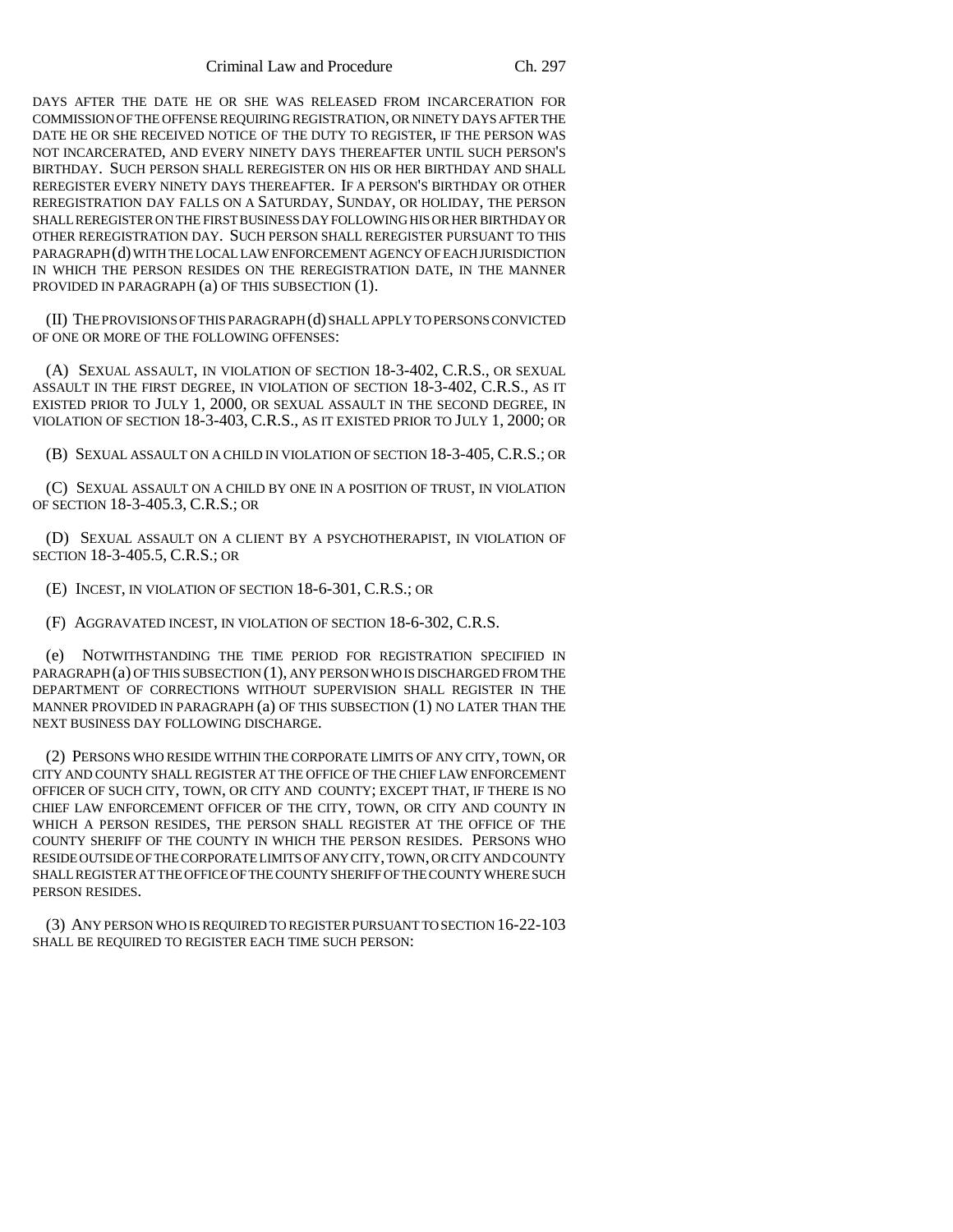(a) CHANGES SUCH PERSON'S ADDRESS, REGARDLESS OF WHETHER SUCH PERSON HAS MOVED TO A NEW ADDRESS WITHIN THE JURISDICTION OF THE LAW ENFORCEMENT AGENCY WITH WHICH SUCH PERSON PREVIOUSLY REGISTERED;

#### (b) LEGALLY CHANGES SUCH PERSON'S NAME; OR

(c) ESTABLISHES AN ADDITIONAL RESIDENCE IN ANOTHER JURISDICTION OR AN ADDITIONAL RESIDENCE IN THE SAME JURISDICTION.

(4) (a) ANY TIME A PERSON WHO IS REQUIRED TO REGISTER PURSUANT TO SECTION 16-22-103 CEASES TO RESIDE AT AN ADDRESS, THE PERSON SHALL NOTIFY THE LOCAL LAW ENFORCEMENT AGENCY OF THE JURISDICTION IN WHICH SAID ADDRESS IS LOCATED BY COMPLETING A WRITTEN REGISTRATION CANCELLATION FORM, AVAILABLE FROM THE LOCAL LAW ENFORCEMENT AGENCY. AT A MINIMUM, THE REGISTRATION CANCELLATION FORM SHALL INDICATE THE ADDRESS AT WHICH THE PERSON WILL NO LONGER RESIDE AND ALL ADDRESSES AT WHICH THE PERSON WILL RESIDE. THE PERSON SHALL FILE THE REGISTRATION CANCELLATION FORM WITHIN FIVE BUSINESS DAYS AFTER CEASING TO RESIDE AT AN ADDRESS. A LOCAL LAW ENFORCEMENT AGENCY THAT RECEIVES A REGISTRATION CANCELLATION FORM SHALL ELECTRONICALLY NOTIFY THE CBI OF THE REGISTRATION CANCELLATION. IF THE PERSON MOVES TO ANOTHER STATE, THE CBI SHALL PROMPTLY NOTIFY THE AGENCY RESPONSIBLE FOR REGISTRATION IN THE NEW STATE.

(b) IF A PERSON FAILS TO SUBMIT THE REGISTRATION CANCELLATION FORM AS REQUIRED IN PARAGRAPH (a) OF THIS SUBSECTION (4) AND THE ADDRESS AT WHICH THE PERSON IS NO LONGER RESIDING IS A GROUP FACILITY, OFFICIALS AT SUCH FACILITY MAY PROVIDE INFORMATION CONCERNING THE PERSON'S CESSATION OF RESIDENCY TO THE LOCAL LAW ENFORCEMENT AGENCY OF THE JURISDICTION IN WHICH THE ADDRESS IS LOCATED. IF THE PERSON IS A JUVENILE OR DEVELOPMENTALLY DISABLED AND FAILS TO SUBMIT THE REGISTRATION CANCELLATION FORM AS REQUIRED IN PARAGRAPH (a) OF THIS SUBSECTION (4) AND THE ADDRESS AT WHICH THE PERSON IS NO LONGER RESIDING IS THE RESIDENCE OF HIS OR HER PARENT OR LEGAL GUARDIAN, THE PERSON'S PARENT OR LEGAL GUARDIAN MAY PROVIDE INFORMATION CONCERNING THE PERSON'S CESSATION OF RESIDENCY TO THE LOCAL LAW ENFORCEMENT AGENCY OF THE JURISDICTION IN WHICH THE ADDRESS IS LOCATED. ANY LAW ENFORCEMENT AGENCY THAT RECEIVES SUCH INFORMATION SHALL REFLECT IN ITS RECORDS THAT THE PERSON NO LONGER RESIDES AT SAID GROUP FACILITY OR THE PARENT'S OR LEGAL GUARDIAN'S RESIDENCE AND SHALL TRANSMIT SUCH INFORMATION TO THE CBI. PROVISION OF INFORMATION BY A GROUP FACILITY OR A PERSON'S PARENT OR LEGAL GUARDIAN PURSUANT TO THIS PARAGRAPH (b) SHALL NOT CONSTITUTE A DEFENSE TO A CHARGE OF FAILURE TO REGISTER AS A SEX OFFENDER.

(5) DURING THE INITIAL REGISTRATION PROCESS FOR A TEMPORARY RESIDENT, THE LOCAL LAW ENFORCEMENT AGENCY WITH WHICH THE TEMPORARY RESIDENT IS REGISTERING SHALL INFORM THE TEMPORARY RESIDENT THAT HE OR SHE IS REQUIRED TO REGISTER IN EACH STATE IN WHICH HE OR SHE IS A TEMPORARY RESIDENT.

(6) ANY PERSON REQUIRED TO REGISTER PURSUANT TO SECTION 16-22-103, AT THE TIME THE PERSON REGISTERS, SHALL SIT FOR A CURRENT PHOTOGRAPH OR IMAGE OF HIMSELF OR HERSELF AND SHALL SUPPLY A SET OF FINGERPRINTS TO VERIFY THE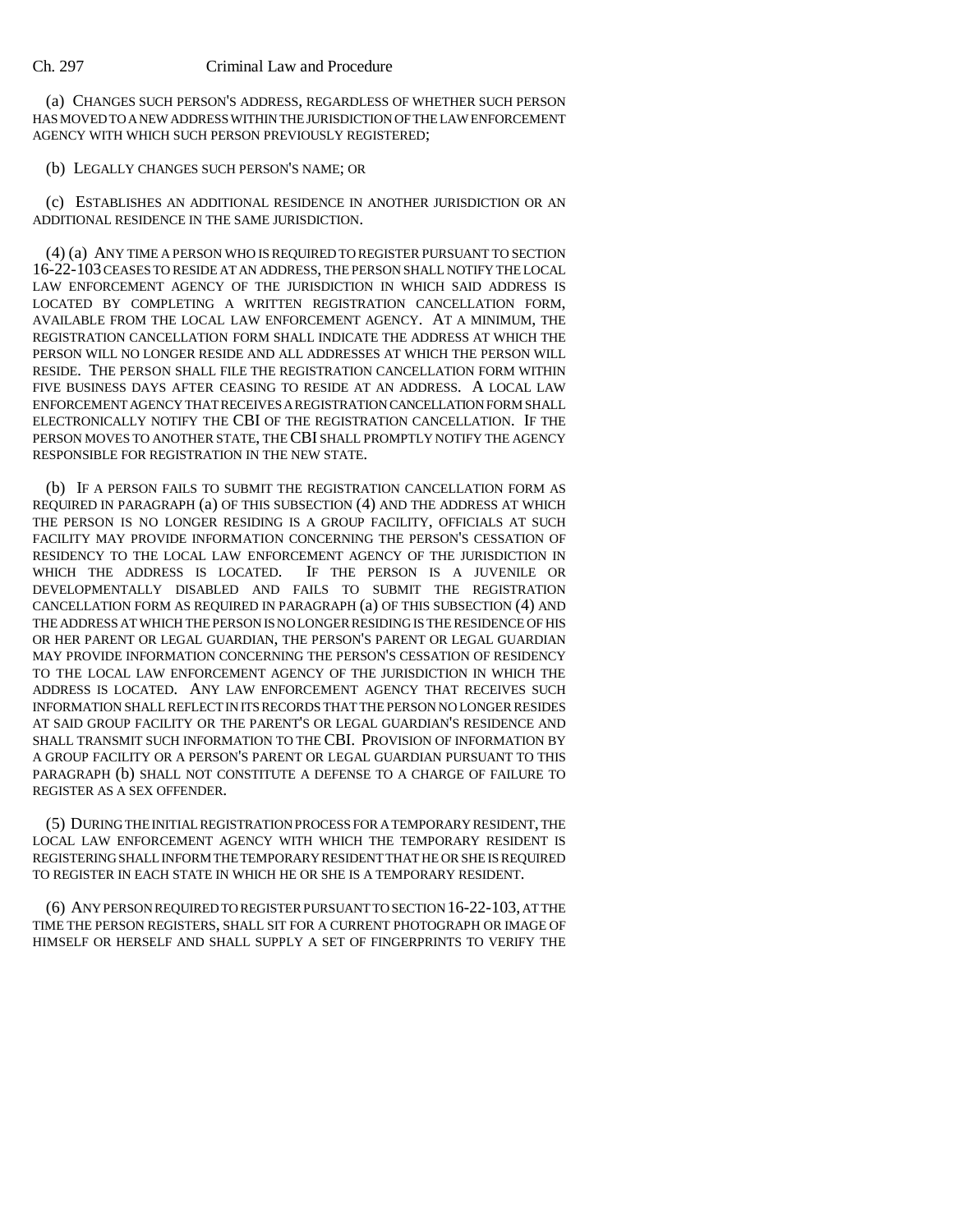PERSON'S IDENTITY. THE PERSON SHALL BEAR THE COST OF THE PHOTOGRAPH OR IMAGE AND FINGERPRINTS.

**16-22-109. Registration forms - local law enforcement agencies - duties repeal.** (1) THE DIRECTOR OF THE CBI SHALL PRESCRIBE STANDARDIZED FORMS TO BE USED TO COMPLY WITH THIS ARTICLE, AND THE CBI SHALL PROVIDE COPIES OF SUCH STANDARDIZED FORMS TO THE COURTS, PROBATION DEPARTMENTS, COMMUNITY CORRECTIONS PROGRAMS, THE DEPARTMENT OF CORRECTIONS, THE DEPARTMENT OF HUMAN SERVICES, AND LOCAL LAW ENFORCEMENT AGENCIES. SUCH STANDARDIZED FORMS MAY BE PROVIDED IN ELECTRONIC FORM. SUCH STANDARDIZED FORMS SHALL BE USED TO REGISTER PERSONS PURSUANT TO THIS ARTICLE AND TO ENABLE PERSONS TO CANCEL REGISTRATION, AS NECESSARY. THE STANDARDIZED FORMS SHALL PROVIDE THAT THE PERSONS REQUIRED TO REGISTER PURSUANT TO SECTION 16-22-103 DISCLOSE SUCH INFORMATION AS IS REQUIRED ON THE STANDARDIZED FORMS. THE INFORMATION REQUIRED ON THE STANDARDIZED FORMS SHALL INCLUDE, BUT NEED NOT BE LIMITED TO:

(a) THE NAME, DATE OF BIRTH, ADDRESS, AND PLACE OF EMPLOYMENT OF THE PERSON REQUIRED TO REGISTER;

(b) ALL NAMES USED AT ANY TIME BY THE PERSON REQUIRED TO REGISTER, INCLUDING BOTH ALIASES AND LEGAL NAMES;

(c) FOR ANY PERSON WHO IS A TEMPORARY RESIDENT OF THE STATE, THE PERSON'S ADDRESS IN HIS OR HER STATE OF PERMANENT RESIDENCE AND THE PERSON'S PLACE OF EMPLOYMENT IN THIS STATE OR THE EDUCATIONAL INSTITUTION IN WHICH HE OR SHE IS ENROLLED IN THIS STATE.

(2) THE STANDARDIZED FORMS PREPARED BY THE CBI PURSUANT TO THIS SECTION, INCLUDING ELECTRONIC VERSIONS OF SAID FORMS, SHALL BE ADMISSIBLE IN COURT WITHOUT EXCLUSION ON HEARSAY OR OTHER EVIDENTIARY GROUNDS AND SHALL BE SELF-AUTHENTICATING AS A PUBLIC RECORD PURSUANT TO THE COLORADO RULES OF EVIDENCE.

(3) UPON RECEIPT OF ANY COMPLETED REGISTRATION FORM PURSUANT TO THIS ARTICLE, THE LOCAL LAW ENFORCEMENT AGENCY SHALL RETAIN A COPY OF SUCH FORM AND SHALL REPORT THE REGISTRATION TO THE CBI IN THE MANNER AND ON THE STANDARDIZED FORM PRESCRIBED BY THE DIRECTOR OF THE CBI. THE LOCAL LAW ENFORCEMENT AGENCY SHALL, WITHIN THREE BUSINESS DAYS AFTER THE DATE ON WHICH A PERSON IS REQUIRED TO REGISTER, REPORT TO THE CBI SUCH REGISTRATION.

(4) THE FORMS COMPLETED BY PERSONS REQUIRED TO REGISTER PURSUANT TO THIS ARTICLE SHALL BE CONFIDENTIAL AND SHALL NOT BE OPEN TO INSPECTION BY THE PUBLIC OR ANY PERSON OTHER THAN LAW ENFORCEMENT PERSONNEL, EXCEPT AS PROVIDED IN SECTIONS 16-22-110 (6), 16-22-111, AND 16-22-112 AND SECTION 25-1-124.5, C.R.S.

(5) (a) NOTWITHSTANDING ANY PROVISION OF THIS ARTICLE TO THE CONTRARY, ANY REQUIREMENT FOR ELECTRONIC NOTIFICATION OR ELECTRONIC TRANSMISSION OF INFORMATION SPECIFIED IN THIS ARTICLE SHALL BE EFFECTIVE ON AND AFTER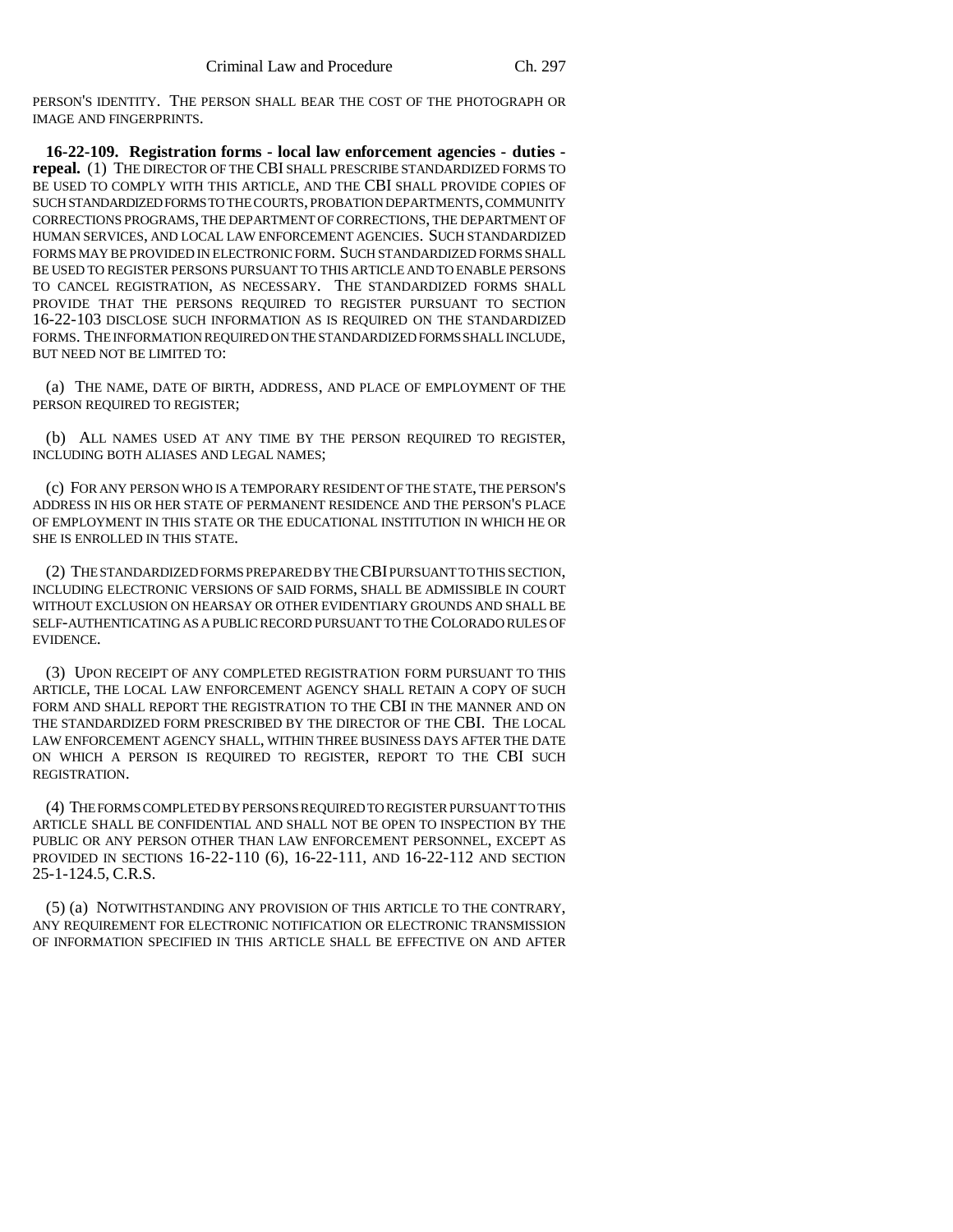JANUARY 1, 2003. PRIOR TO SAID DATE, SUCH NOTIFICATION AND INFORMATION REQUIREMENTS SHALL BE MET BY PROVIDING THE REQUIRED NOTIFICATION OR INFORMATION BY ANY STANDARD MEANS OF TRANSMITTAL, INCLUDING BUT NOT LIMITED TO ELECTRONIC TRANSMISSION IF AVAILABLE.

(b) THIS SUBSECTION (5) IS REPEALED, EFFECTIVE JANUARY 1, 2003.

**16-22-110. Colorado sex offender registry - creation - maintenance - release of information.** (1) THE DIRECTOR OF THE COLORADO BUREAU OF INVESTIGATION SHALL ESTABLISH A STATEWIDE CENTRAL REGISTRY OF PERSONS REQUIRED TO REGISTER AS A CONDITION OF PAROLE OR PURSUANT TO THIS ARTICLE, TO BE KNOWN AS THE COLORADO SEX OFFENDER REGISTRY. THE CBI SHALL CREATE AND MAINTAIN THE SEX OFFENDER REGISTRY AS PROVIDED IN THIS SECTION. IN ADDITION, THE CBI SHALL BE THE OFFICIAL CUSTODIAN OF ALL REGISTRATION FORMS COMPLETED PURSUANT TO THIS ARTICLE AND OTHER DOCUMENTS ASSOCIATED WITH SEX OFFENDER REGISTRATION CREATED PURSUANT TO THIS ARTICLE.

(2) THE SEX OFFENDER REGISTRY SHALL PROVIDE, AT A MINIMUM, THE FOLLOWING INFORMATION TO ALL CRIMINAL JUSTICE AGENCIES WITH REGARD TO REGISTERED PERSONS:

- (a) IDENTIFICATION OF A PERSON'S REGISTRATION STATUS;
- (b) A PERSON'S DATE OF BIRTH;
- (c) DESCRIPTIONS OF THE OFFENSES OF WHICH A PERSON HAS BEEN CONVICTED;

(d) IDENTIFICATION OF PERSONS WHO ARE IDENTIFIED AS SEXUALLY VIOLENT PREDATORS;

(e) NOTIFICATION TO LOCAL LAW ENFORCEMENT AGENCIES WHEN A PERSON WHO IS REQUIRED TO REGISTER PURSUANT TO SECTION 16-22-103 FAILS TO REGISTER, WHEN A PERSON IS REQUIRED TO REREGISTER AS PROVIDED IN SECTION 16-22-108, OR WHEN A PERSON REREGISTERS WITH ANOTHER JURISDICTION IN ACCORDANCE WITH THE PROVISIONS OF SECTION 16-22-108:

(f) SPECIFICATION OF MODUS OPERANDI INFORMATION CONCERNING ANY PERSON WHO IS REQUIRED TO REGISTER PURSUANT TO SECTION 16-22-103.

(3) (a) IN ADDITION TO THE SEX OFFENDER REGISTRY, THE CBI SHALL MAINTAIN ONE OR MORE INTERACTIVE DATA BASE SYSTEMS TO PROVIDE, AT A MINIMUM, CROSS VALIDATION OF A REGISTRANT'S KNOWN NAMES AND KNOWN ADDRESSES WITH INFORMATION MAINTAINED BY THE DEPARTMENT OF REVENUE CONCERNING DRIVER'S LICENSES AND IDENTIFICATION CARDS ISSUED UNDER ARTICLE 2 OF TITLE 42, C.R.S., AND WITH INFORMATION MAINTAINED BY THE DEPARTMENT OF REVENUE WITH REGARD TO PAYMENT OF COLORADO STATE TAXES. DISCREPANCIES BETWEEN THE KNOWN NAMES OR KNOWN ADDRESSES LISTED IN THE SEX OFFENDER REGISTRY AND INFORMATION MAINTAINED BY THE DEPARTMENT OF REVENUE SHALL BE REPORTED THROUGH THE COLORADO CRIME INFORMATION CENTER TO EACH LOCAL LAW ENFORCEMENT AGENCY THAT HAS JURISDICTION OVER THE LOCATION OF THE PERSON'S LAST-KNOWN RESIDENCES.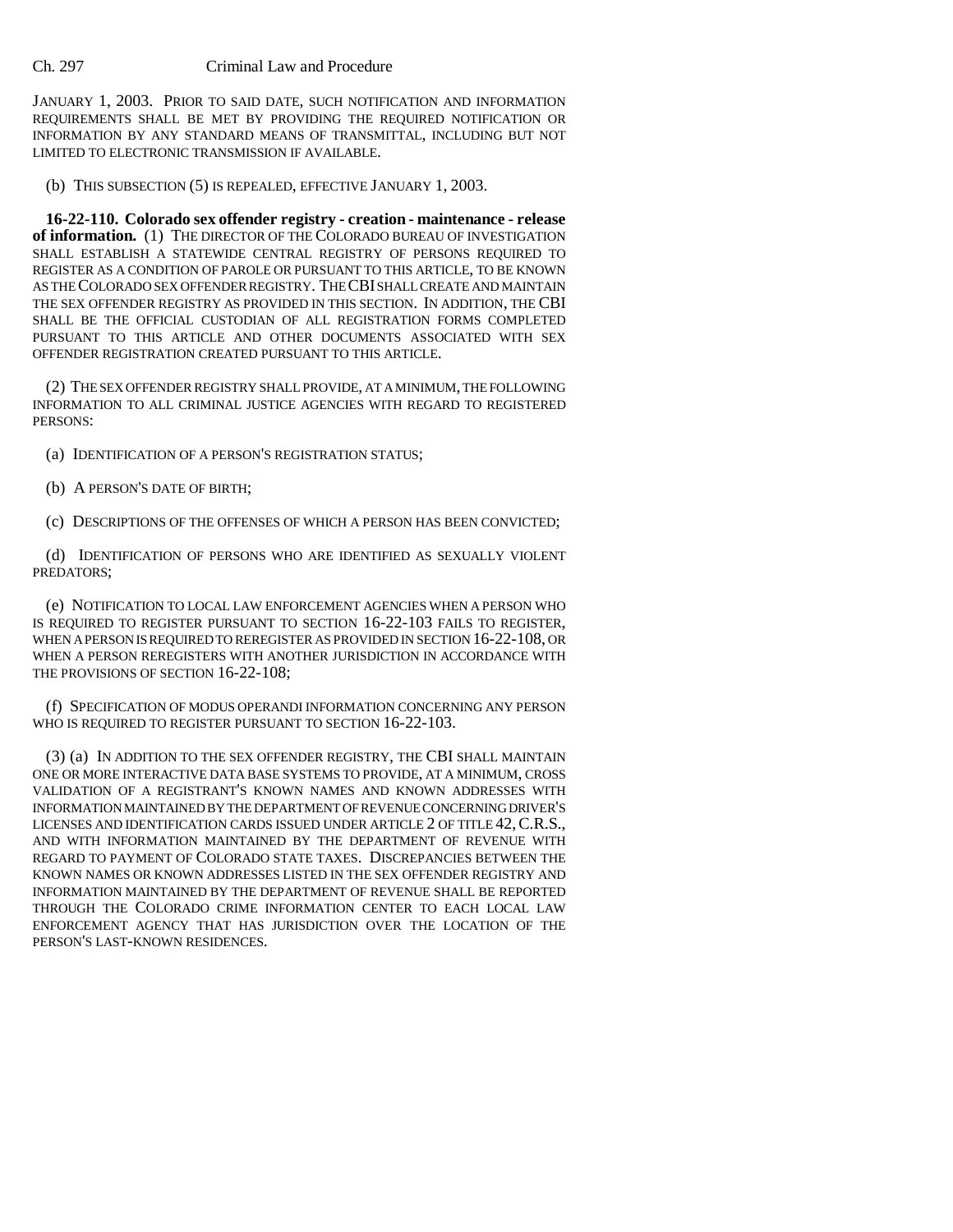(b) THE COLORADO INTEGRATED CRIMINAL JUSTICE INFORMATION SYSTEM ESTABLISHED PURSUANT TO ARTICLE 20.5 OF THIS TITLE SHALL BE USED TO FACILITATE THE EXCHANGE OF INFORMATION AMONG AGENCIES AS REQUIRED IN THIS SUBSECTION (3) WHENEVER PRACTICABLE.

(4) UPON DEVELOPMENT OF THE INTERACTIVE DATABASES PURSUANT TO SUBSECTION (3) OF THIS SECTION, PERSONNEL IN THE JUDICIAL DEPARTMENT, THE DEPARTMENT OF CORRECTIONS, AND THE DEPARTMENT OF HUMAN SERVICES SHALL BE RESPONSIBLE FOR ENTERING AND MAINTAINING IN THE DATABASES THE INFORMATION SPECIFIED IN SUBSECTION (2) OF THIS SECTION FOR PERSONS IN THOSE DEPARTMENTS' LEGAL OR PHYSICAL CUSTODY. EACH LOCAL LAW ENFORCEMENT AGENCY SHALL BE RESPONSIBLE FOR ENTERING AND MAINTAINING IN THE DATABASES THE INFORMATION FOR PERSONS REGISTERED WITH THE AGENCY WHO ARE NOT IN THE PHYSICAL OR LEGAL CUSTODY OF THE JUDICIAL DEPARTMENT, THE DEPARTMENT OF CORRECTIONS, OR THE DEPARTMENT OF HUMAN SERVICES.

(5) THE CBI, UPON RECEIPT OF FINGERPRINTS AND CONVICTION DATA CONCERNING A PERSON CONVICTED OF UNLAWFUL SEXUAL BEHAVIOR, SHALL TRANSMIT PROMPTLY SUCH FINGERPRINTS AND CONVICTION DATA TO THE FEDERAL BUREAU OF INVESTIGATION.

(6) (a) THE GENERAL ASSEMBLY HEREBY RECOGNIZES THE NEED TO BALANCE THE EXPECTATIONS OF PERSONS CONVICTED OF OFFENSES INVOLVING UNLAWFUL SEXUAL BEHAVIOR AND THE PUBLIC'S NEED TO ADEQUATELY PROTECT THEMSELVES AND THEIR CHILDREN FROM THESE PERSONS, AS EXPRESSED IN SECTION 16-22-112 (1). THE GENERAL ASSEMBLY DECLARES, HOWEVER, THAT, IN MAKING INFORMATION CONCERNING PERSONS CONVICTED OF OFFENSES INVOLVING UNLAWFUL SEXUAL BEHAVIOR AVAILABLE TO THE PUBLIC ON A LIMITED BASIS, IT IS NOT THE GENERAL ASSEMBLY'S INTENT THAT THE INFORMATION BE USED TO INFLICT RETRIBUTION OR ADDITIONAL PUNISHMENT ON ANY PERSON CONVICTED OF UNLAWFUL SEXUAL BEHAVIOR OR OF ANOTHER OFFENSE, THE UNDERLYING FACTUAL BASIS OF WHICH INVOLVES UNLAWFUL SEXUAL BEHAVIOR.

(b) PURSUANT TO A REQUEST FOR A CRIMINAL HISTORY CHECK UNDER THE PROVISIONS OF PART 3 OF ARTICLE 72 OF TITLE 24,C.R.S., THE CBI MAY INFORM THE REQUESTING PARTY AS TO WHETHER THE PERSON WHO IS THE SUBJECT OF THE CRIMINAL HISTORY CHECK IS ON THE SEX OFFENDER REGISTRY.

(c) A PERSON MAY REQUEST FROM THE CBI A LIST OF THOSE PERSONS ON THE SEX OFFENDER REGISTRY WHO RESIDE WITHIN THE SAME LOCAL LAW ENFORCEMENT AGENCY JURISDICTION AS THE REQUESTING PERSON OR IN LOCAL LAW ENFORCEMENT AGENCY JURISDICTIONS CONTIGUOUS THERETO.

(d) WHEN NECESSARY FOR PUBLIC PROTECTION AND UPON A DEMONSTRATION OF A NEED TO KNOW, A PERSON MAY REQUEST FROM THE CBI A LIST OF THOSE PERSONS ON THE SEX OFFENDER REGISTRY WHO RESIDE IN GEOGRAPHIC AREAS OTHER THAN THOSE SPECIFIED IN PARAGRAPH (c) OF THIS SUBSECTION (6). THE EXECUTIVE DIRECTOR OF THE DEPARTMENT OF PUBLIC SAFETY SHALL PROMULGATE RULES TO DEFINE "NEED TO KNOW" FOR PURPOSES OF THIS SUBSECTION (6) AND SPECIFY HOW SUCH NEED MAY BE DEMONSTRATED. IN DETERMINING WHETHER A PERSON HAS DEMONSTRATED A NEED TO KNOW, THE CBI, AT A MINIMUM, SHALL CONSIDER THE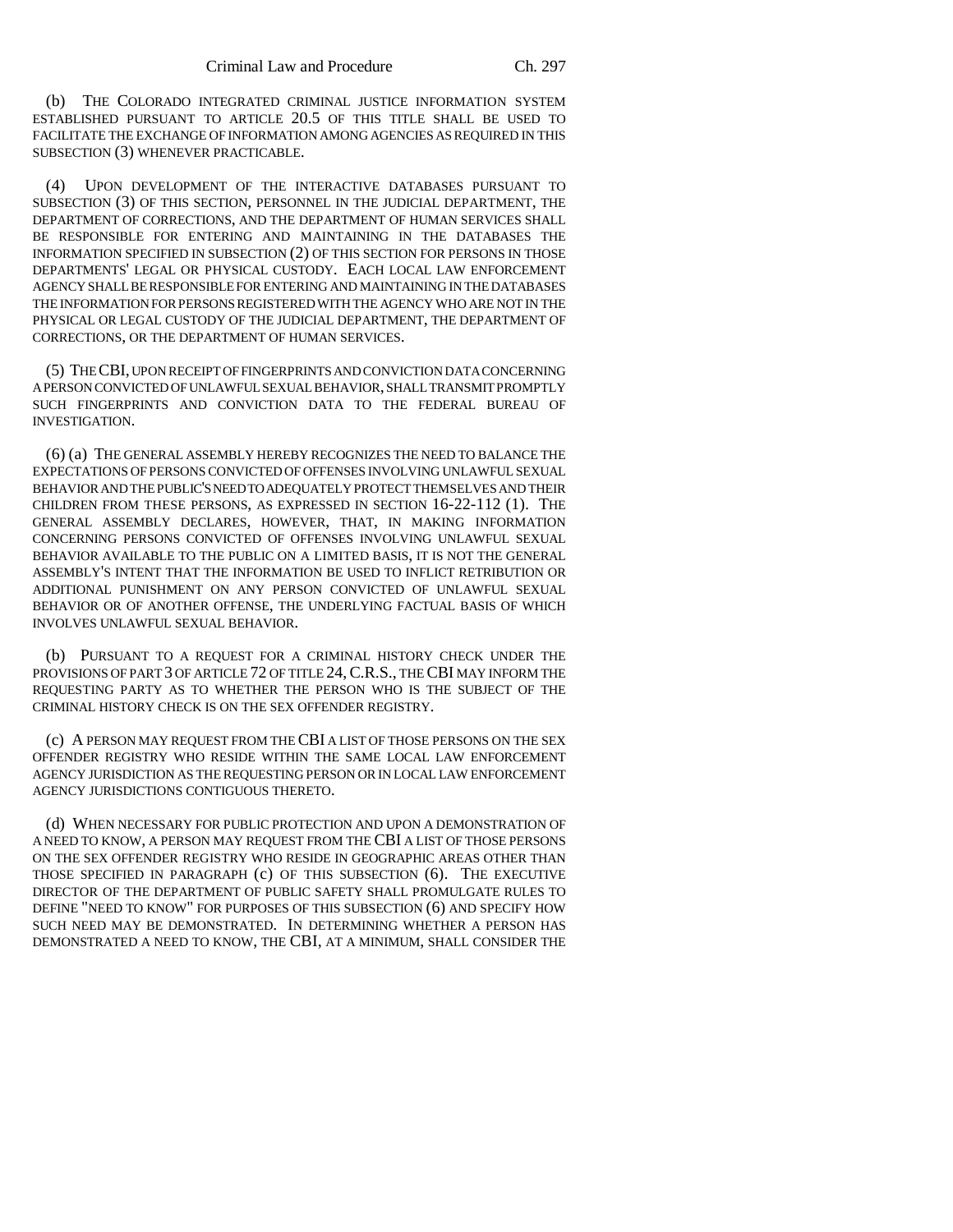NATURE AND EXTENT OF THE PERSON'S PRESENCE OR THE PRESENCE OF THE PERSON'S IMMEDIATE FAMILY IN THE GEOGRAPHIC AREAS IN WHICH THE PERSONS ON THE SEX OFFENDER REGISTRY RESIDE.

(e) ANY PERSON REQUESTING INFORMATION PURSUANT TO PARAGRAPH (c) OR (d) OF THIS SUBSECTION (6) SHALL SHOW PROPER IDENTIFICATION OR OTHER PROOF OF RESIDENCE.

(f) INFORMATION RELEASED PURSUANT TO THIS SUBSECTION (6), AT A MINIMUM, SHALL INCLUDE THE NAME, ADDRESS OR ADDRESSES, AND ALIASES OF THE REGISTRANT; A PHOTOGRAPH; A HISTORY OF THE CONVICTIONS RESULTING IN THE REGISTRANT BEING REQUIRED TO REGISTER PURSUANT TO THIS ARTICLE; AND ANY OTHER CONVICTIONS THE REGISTRANT MAY HAVE. INFORMATION CONCERNING VICTIMS SHALL NOT BE RELEASED PURSUANT TO THIS SECTION.

(7) THE CBI MAY ASSESS REASONABLE FEES FOR THE SEARCH, RETRIEVAL, AND COPYING OF INFORMATION REQUESTED PURSUANT TO SUBSECTION (6) OF THIS SECTION. THE AMOUNT OF SUCH FEES SHALL REFLECT THE ACTUAL COSTS, INCLUDING BUT NOT LIMITED TO PERSONNEL AND EQUIPMENT, INCURRED IN OPERATING AND MAINTAINING THE SEX OFFENDER REGISTRY. ANY SUCH FEES RECEIVED SHALL BE CREDITED TO THE SEX OFFENDER REGISTRY FUND, WHICH FUND IS HEREBY CREATED IN THE STATE TREASURY. THE MONEYS IN THE SEX OFFENDER REGISTRY FUND SHALL BE SUBJECT TO ANNUAL APPROPRIATION BY THE GENERAL ASSEMBLY FOR THE COSTS, INCLUDING BUT NOT LIMITED TO PERSONNEL AND EQUIPMENT, INCURRED IN OPERATING AND MAINTAINING THE SEX OFFENDER REGISTRY. THE SEX OFFENDER REGISTRY FUND SHALL CONSIST OF THE MONEYS CREDITED THERETO PURSUANT TO THIS SUBSECTION (7) AND ANY ADDITIONAL MONEYS THAT MAY BE APPROPRIATED THERETO BY THE GENERAL ASSEMBLY. ALL INTEREST DERIVED FROM THE DEPOSIT AND INVESTMENT OF MONEYS IN THE SEX OFFENDER REGISTRY FUND SHALL BE CREDITED TO THE FUND. AT THE END OF ANY FISCAL YEAR, ALL UNEXPENDED AND UNENCUMBERED MONEYS IN THE SEX OFFENDER REGISTRY FUND SHALL REMAIN THEREIN AND SHALL NOT BE CREDITED OR TRANSFERRED TO THE GENERAL FUND OR ANY OTHER FUND.

(8) ANY INFORMATION RELEASED PURSUANT TO THIS SECTION SHALL INCLUDE IN WRITING THE FOLLOWING STATEMENT:

THE COLORADO SEX OFFENDER REGISTRY INCLUDES ONLY THOSE PERSONS WHO HAVE BEEN REQUIRED BY LAW TO REGISTER AND WHO ARE IN COMPLIANCE WITH THE SEX OFFENDER REGISTRATION LAWS. PERSONS SHOULD NOT RELY SOLELY ON THE SEX OFFENDER REGISTRY AS A SAFEGUARD AGAINST PERPETRATORS OF SEXUAL ASSAULT IN THEIR COMMUNITIES. THE CRIME FOR WHICH A PERSON IS CONVICTED MAY NOT ACCURATELY REFLECT THE LEVEL OF RISK.

(9) THE CBI SHALL SEEK AND IS HEREBY AUTHORIZED TO RECEIVE AND EXPEND ANY PUBLIC OR PRIVATE GIFTS, GRANTS, OR DONATIONS THAT MAY BE AVAILABLE TO IMPLEMENT THE PROVISIONS OF THIS ARTICLE PERTAINING TO ESTABLISHMENT AND MAINTENANCE OF THE SEX OFFENDER REGISTRY, INCLUDING BUT NOT LIMITED TO PROVISIONS PERTAINING TO THE INITIAL REGISTRATION OF PERSONS PURSUANT TO SECTION 16-22-104 AND THE TRANSMITTAL OF INFORMATION BETWEEN AND AMONG LOCAL LAW ENFORCEMENT AGENCIES, COMMUNITY CORRECTIONS PROGRAMS, THE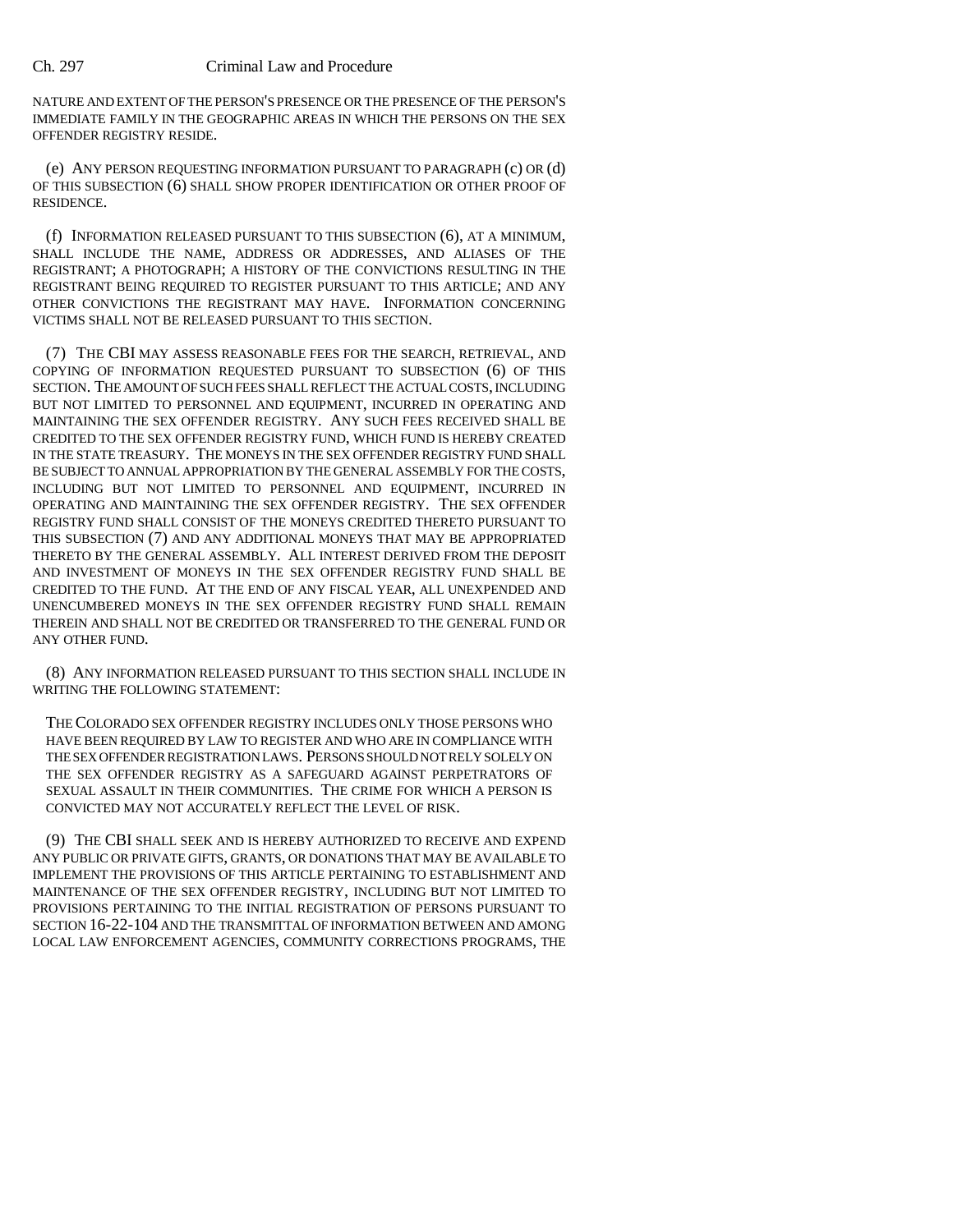JUDICIAL DEPARTMENT, THE DEPARTMENT OF CORRECTIONS, THE DEPARTMENT OF HUMAN SERVICES, AND THE CBI.

**16-22-111. Internet posting of sex offenders - procedure.** (1) THE CBI SHALL POST A LINK ON THE STATE OF COLORADO HOMEPAGE ON THE INTERNET TO A LIST CONTAINING THE NAMES, ADDRESSES, AND PHYSICAL DESCRIPTIONS OF CERTAIN PERSONS AND DESCRIPTIONS OF THE OFFENSES COMMITTED BY SAID PERSONS. A PERSON'S PHYSICAL DESCRIPTION SHALL INCLUDE, BUT NEED NOT BE LIMITED TO, THE PERSON'S SEX, HEIGHT, AND WEIGHT, ANY IDENTIFYING CHARACTERISTICS OF THE PERSON, AND A DIGITIZED PHOTOGRAPH OR IMAGE OF THE PERSON. THE LIST SHALL SPECIFICALLY EXCLUDE ANY REFERENCE TO ANY VICTIMS OF THE OFFENSES. THE LIST SHALL INCLUDE THE FOLLOWING PERSONS:

(a) ANY PERSON WHO IS A SEXUALLY VIOLENT PREDATOR;

(b) ANY PERSON SENTENCED AS OR FOUND TO BE AN OFFENDER UNDER THE LAWS OF ANOTHER STATE OR JURISDICTION THAT ARE COMPARABLE TO SECTION 18-3-414.5, C.R.S.;

(c) ANY PERSON WHO IS REQUIRED TO REGISTER PURSUANT TO SECTION 16-22-103 AND WHO HAS BEEN CONVICTED AS AN ADULT OF TWO OR MORE OF THE FOLLOWING OFFENSES:

(I) A FELONY OFFENSE INVOLVING UNLAWFUL SEXUAL BEHAVIOR; OR

(II) A CRIME OF VIOLENCE AS DEFINED IN SECTION 16-11-309; AND

(d) ANY PERSON WHO IS REQUIRED TO REGISTER PURSUANT TO SECTION 16-22-103 BECAUSE THE PERSON WAS CONVICTED OF A FELONY AS AN ADULT AND WHO FAILS TO REGISTER AS REQUIRED BY SECTION 16-22-108.

(2) FOR PURPOSES OF PARAGRAPH (d) OF SUBSECTION (1) OF THIS SECTION, A PERSON'S FAILURE TO REGISTER SHALL BE DETERMINED BY THE CBI. WHENEVER THE CBI'S RECORDS SHOW THAT A PERSON HAS FAILED TO REGISTER AS REQUIRED BY THIS ARTICLE, THE CBI SHALL FORWARD TO EACH LAW ENFORCEMENT AGENCY WITH WHICH THE PERSON IS REQUIRED TO REGISTER NOTICE OF THE PERSON'S FAILURE TO REGISTER BY THE REQUIRED DATE. EACH LAW ENFORCEMENT AGENCY, WITHIN THREE BUSINESS DAYS AFTER RECEIVING THE NOTICE, SHALL SUBMIT TO THE CBI WRITTEN CONFIRMATION OF THE PERSON'S FAILURE TO REGISTER. UPON RECEIPT OF THE WRITTEN CONFIRMATION FROM THE LAW ENFORCEMENT AGENCY, THE CBI SHALL POST THE INFORMATION CONCERNING THE PERSON ON THE INTERNET AS REQUIRED IN THIS SECTION.

(3) THE INTERNET POSTING REQUIRED BY THIS SECTION SHALL BE IN ADDITION TO ANY OTHER RELEASE OF INFORMATION AUTHORIZED PURSUANT TO THIS ARTICLE OR PURSUANT TO PART 9 OF ARTICLE 13 OF THIS TITLE, OR ANY OTHER PROVISION OF LAW.

**16-22-112. Release of information - law enforcement agencies.** (1) THE GENERAL ASSEMBLY FINDS THAT PERSONS CONVICTED OF OFFENSES INVOLVING UNLAWFUL SEXUAL BEHAVIOR HAVE A REDUCED EXPECTATION OF PRIVACY BECAUSE OF THE PUBLIC'S INTEREST IN PUBLIC SAFETY. THE GENERAL ASSEMBLY FURTHER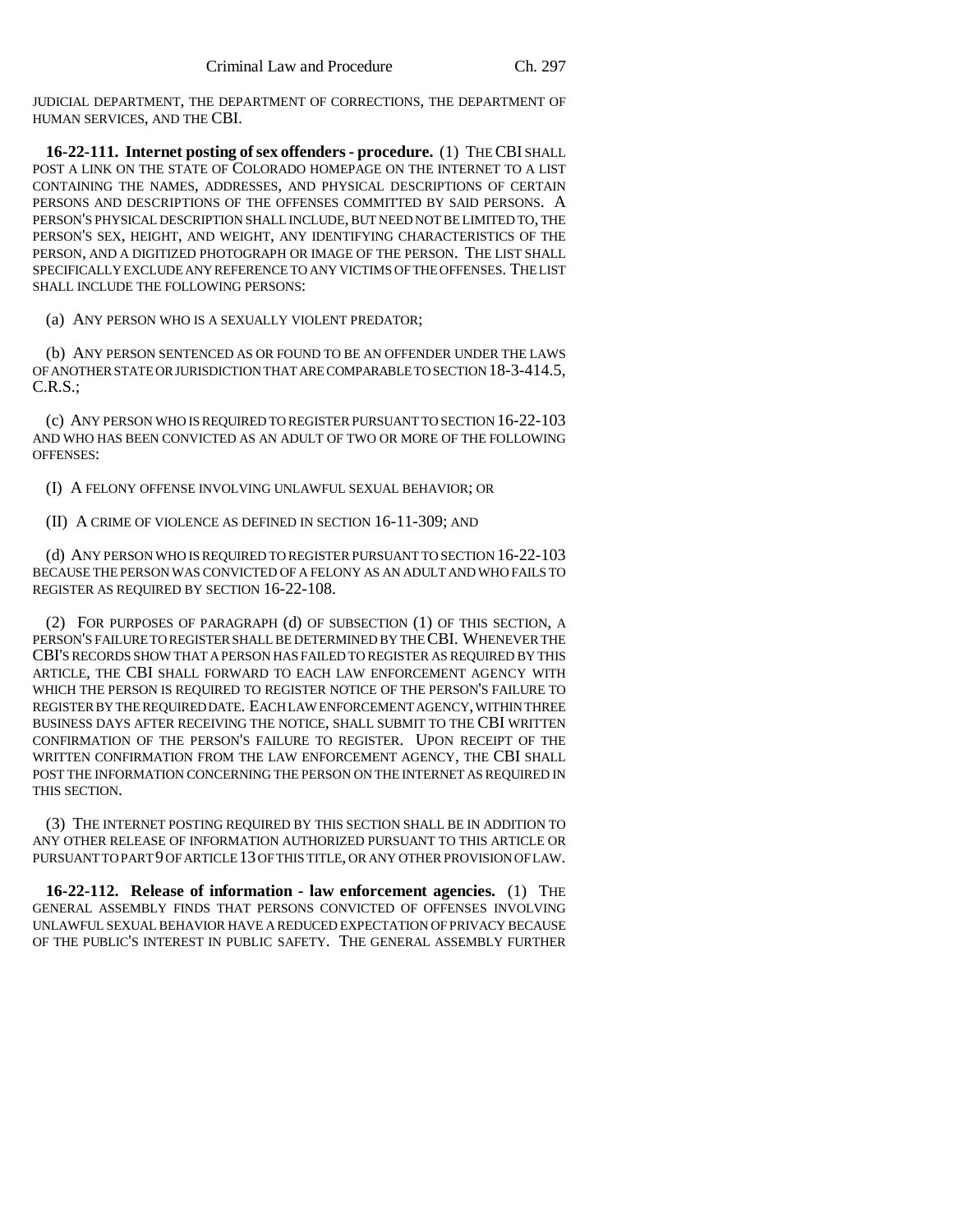FINDS THAT THE PUBLIC MUST HAVE LIMITED ACCESS TO INFORMATION CONCERNING PERSONS CONVICTED OF OFFENSES INVOLVING UNLAWFUL SEXUAL BEHAVIOR THAT IS COLLECTED PURSUANT TO THIS ARTICLE TO ALLOW THEM TO ADEQUATELY PROTECT THEMSELVES AND THEIR CHILDREN FROM THESE PERSONS. THE GENERAL ASSEMBLY DECLARES, HOWEVER, THAT, IN MAKING THIS INFORMATION AVAILABLE ON A LIMITED BASIS TO THE PUBLIC, AS PROVIDED IN THIS SECTION AND SECTION 16-22-110 (6), IT IS NOT THE GENERAL ASSEMBLY'S INTENT THAT THE INFORMATION BE USED TO INFLICT RETRIBUTION OR ADDITIONAL PUNISHMENT ON ANY PERSON CONVICTED OF UNLAWFUL SEXUAL BEHAVIOR OR OF ANOTHER OFFENSE, THE UNDERLYING FACTUAL BASIS OF WHICH INVOLVES UNLAWFUL SEXUAL BEHAVIOR.

(2) A LOCAL LAW ENFORCEMENT AGENCY SHALL RELEASE INFORMATION REGARDING ANY PERSON REGISTERED WITH THE LOCAL LAW ENFORCEMENT AGENCY PURSUANT TO THIS ARTICLE TO ANY PERSON RESIDING WITHIN THE LOCAL LAW ENFORCEMENT AGENCY'S JURISDICTION. ANY PERSON REQUESTING INFORMATION PURSUANT TO THIS SUBSECTION (2) SHALL SHOW PROPER IDENTIFICATION OR OTHER PROOF OF RESIDENCE.

(3) (a) A LOCAL LAW ENFORCEMENT AGENCY SHALL SUBMIT TO THE CBI A REQUEST FROM ANY PERSON RESIDING WITHIN THE LOCAL LAW ENFORCEMENT AGENCY'S JURISDICTION FOR THE RELEASE OF INFORMATION CONCERNING PERSONS REQUIRED TO REGISTER PURSUANT TO THIS ARTICLE WHO RESIDE WITHIN ANY LAW ENFORCEMENT JURISDICTION CONTIGUOUS TO THE JURISDICTIONAL BOUNDARIES OF THE LOCAL LAW ENFORCEMENT AGENCY.

(b) WHEN NECESSARY FOR PUBLIC PROTECTION AND UPON DEMONSTRATION OF A NEED TO KNOW, A LOCAL LAW ENFORCEMENT AGENCY SHALL SUBMIT TO THE CBI A REQUEST FROM ANY PERSON RESIDING WITHIN THE LOCAL LAW ENFORCEMENT AGENCY'S JURISDICTION FOR THE RELEASE OF INFORMATION CONCERNING PERSONS REQUIRED TO REGISTER PURSUANT TO THIS ARTICLE WHO RESIDE OUTSIDE OF THE GEOGRAPHIC AREAS DESCRIBED IN SUBSECTION (2) OF THIS SECTION OR PARAGRAPH (a) OF THIS SUBSECTION (3). IN DETERMINING WHETHER THE PERSON HAS DEMONSTRATED A NEED TO KNOW, THE LOCAL LAW ENFORCEMENT AGENCY SHALL, AT A MINIMUM, CONSIDER THE NATURE AND EXTENT OF THE PERSON'S PRESENCE OR THE PRESENCE OF THE PERSON'S IMMEDIATE FAMILY IN THE LOCAL LAW ENFORCEMENT AGENCY'S JURISDICTION.

(c) ANY PERSON REQUESTING INFORMATION PURSUANT TO THIS SUBSECTION (3) SHALL SHOW PROPER IDENTIFICATION OR OTHER PROOF OF RESIDENCE.

(d) UPON RECEIPT OF A REQUEST FOR INFORMATION FROM A LAW ENFORCEMENT AGENCY PURSUANT TO THIS SUBSECTION (3), THE CBI SHALL MAIL THE REQUESTED INFORMATION TO THE PERSON MAKING THE REQUEST, OR, AT THE OPTION OF THE LAW ENFORCEMENT AGENCY, TRANSMIT THE INFORMATION BACK TO THE LAW ENFORCEMENT AGENCY, WHICH MAY RELEASE SUCH INFORMATION TO THE PERSON MAKING THE REQUEST.

(4) INFORMATION RELEASED PURSUANT TO THIS SECTION, AT A MINIMUM, SHALL INCLUDE THE NAME, ADDRESS OR ADDRESSES, AND ALIASES OF THE REGISTRANT; A PHOTOGRAPH, IF READILY AVAILABLE; A HISTORY OF THE CONVICTIONS RESULTING IN THE REGISTRANT BEING REQUIRED TO REGISTER PURSUANT TO THIS ARTICLE; AND ANY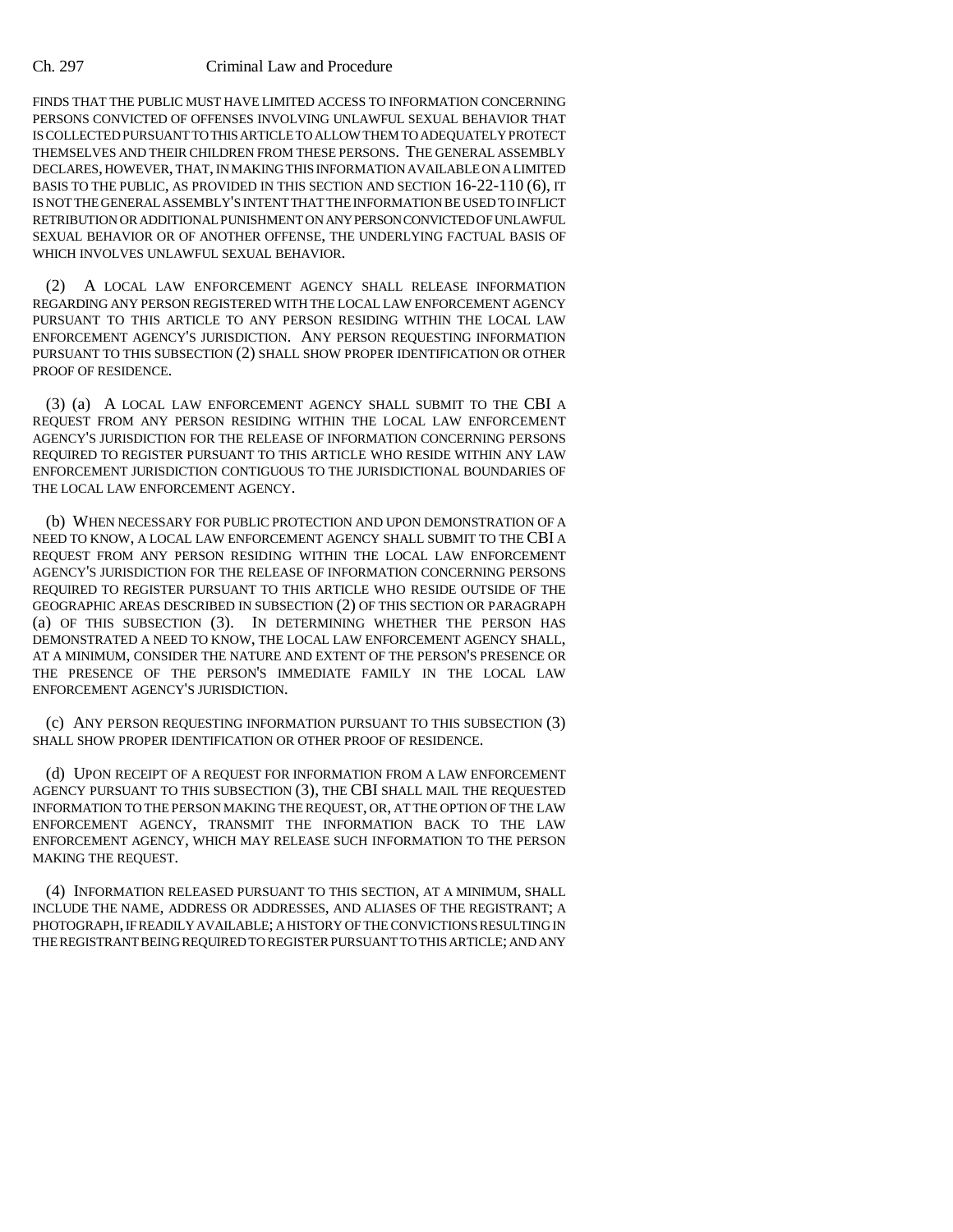OTHER CONVICTIONS THE REGISTRANT MAY HAVE. INFORMATION CONCERNING VICTIMS SHALL NOT BE RELEASED PURSUANT TO THIS SECTION.

(5) ANY INFORMATION RELEASED PURSUANT TO THIS SECTION SHALL INCLUDE IN WRITING THE FOLLOWING STATEMENT:

THE COLORADO SEX OFFENDER REGISTRY INCLUDES ONLY THOSE PERSONS WHO HAVE BEEN REQUIRED BY LAW TO REGISTER AND WHO ARE IN COMPLIANCE WITH THE SEX OFFENDER REGISTRATION LAWS. PERSONS SHOULD NOT RELY SOLELY ON THE SEX OFFENDER REGISTRY AS A SAFEGUARD AGAINST PERPETRATORS OF SEXUAL ASSAULT IN THEIR COMMUNITIES. THE CRIME FOR WHICH A PERSON IS CONVICTED MAY NOT ACCURATELY REFLECT THE LEVEL OF RISK.

**16-22-113. Petition for removal from registry.** (1) EXCEPT AS OTHERWISE PROVIDED IN SUBSECTION (3) OF THIS SECTION, ANY PERSON REQUIRED TO REGISTER PURSUANT TO SECTION 16-22-103 OR WHOSE INFORMATION IS REQUIRED TO BE POSTED ON THE INTERNET PURSUANT TO SECTION 16-22-111 MAY PETITION THE DISTRICT COURT FOR AN ORDER THAT DISCONTINUES THE REQUIREMENT FOR SUCH REGISTRATION OR INTERNET POSTING, OR BOTH, AS FOLLOWS:

(a) EXCEPT AS OTHERWISE PROVIDED IN PARAGRAPHS (d), (e), AND (f) OF THIS SUBSECTION (1), IF THE OFFENSE THAT REQUIRED SUCH PERSON TO REGISTER CONSTITUTED OR WOULD CONSTITUTE A CLASS 1, 2, OR 3 FELONY, AFTER A PERIOD OF TWENTY YEARS FROM THE DATE OF SUCH PERSON'S DISCHARGE FROM THE DEPARTMENT OF CORRECTIONS, IF SUCH PERSON WAS SENTENCED TO INCARCERATION, OR DISCHARGE FROM THE DEPARTMENT OF HUMAN SERVICES, IF SUCH PERSON WAS COMMITTED, OR FINAL RELEASE FROM THE JURISDICTION OF THE COURT FOR SUCH OFFENSE, IF SUCH PERSON HAS NOT SUBSEQUENTLY BEEN CONVICTED OF UNLAWFUL SEXUAL BEHAVIOR OR OF ANY OTHER OFFENSE, THE UNDERLYING FACTUAL BASIS OF WHICH INVOLVED UNLAWFUL SEXUAL BEHAVIOR;

(b) EXCEPT AS OTHERWISE PROVIDED IN PARAGRAPHS (d), (e), AND (f) OF THIS SUBSECTION (1), IF THE OFFENSE THAT REQUIRED SUCH PERSON TO REGISTER CONSTITUTED OR WOULD CONSTITUTE A CLASS 4, 5, OR 6 FELONY OR THE CLASS 1 MISDEMEANOR OF UNLAWFUL SEXUAL CONTACT, AS DESCRIBED IN SECTION 18-3-404, C.R.S., OR SEXUAL ASSAULT IN THE THIRD DEGREE AS DESCRIBED IN SECTION 18-3-404, C.R.S., AS IT EXISTED PRIOR TO JULY 1, 2000, AFTER A PERIOD OF TEN YEARS FROM THE DATE OF SUCH PERSON'S DISCHARGE FROM THE DEPARTMENT OF CORRECTIONS, IF SUCH PERSON WAS SENTENCED TO INCARCERATION, OR DISCHARGE FROM THE DEPARTMENT OF HUMAN SERVICES, IF SUCH PERSON WAS COMMITTED, OR FINAL RELEASE FROM THE JURISDICTION OF THE COURT FOR SUCH OFFENSE, IF SUCH PERSON HAS NOT SUBSEQUENTLY BEEN CONVICTED OF UNLAWFUL SEXUAL BEHAVIOR OR OF ANY OTHER OFFENSE, THE UNDERLYING FACTUAL BASIS OF WHICH INVOLVED UNLAWFUL SEXUAL BEHAVIOR;

(c) EXCEPT AS OTHERWISE PROVIDED IN PARAGRAPHS (d), (e), AND (f) OF THIS SUBSECTION (1), IF THE OFFENSE THAT REQUIRED SUCH PERSON TO REGISTER CONSTITUTED OR WOULD CONSTITUTE A MISDEMEANOR OTHER THAN THE CLASS 1 MISDEMEANOR OF UNLAWFUL SEXUAL CONTACT, AS DESCRIBED IN SECTION 18-3-404, C.R.S., OR SEXUAL ASSAULT IN THE THIRD DEGREE AS DESCRIBED IN SECTION 18-3-404, C.R.S., AS IT EXISTED PRIOR TO JULY 1, 2000, AFTER A PERIOD OF FIVE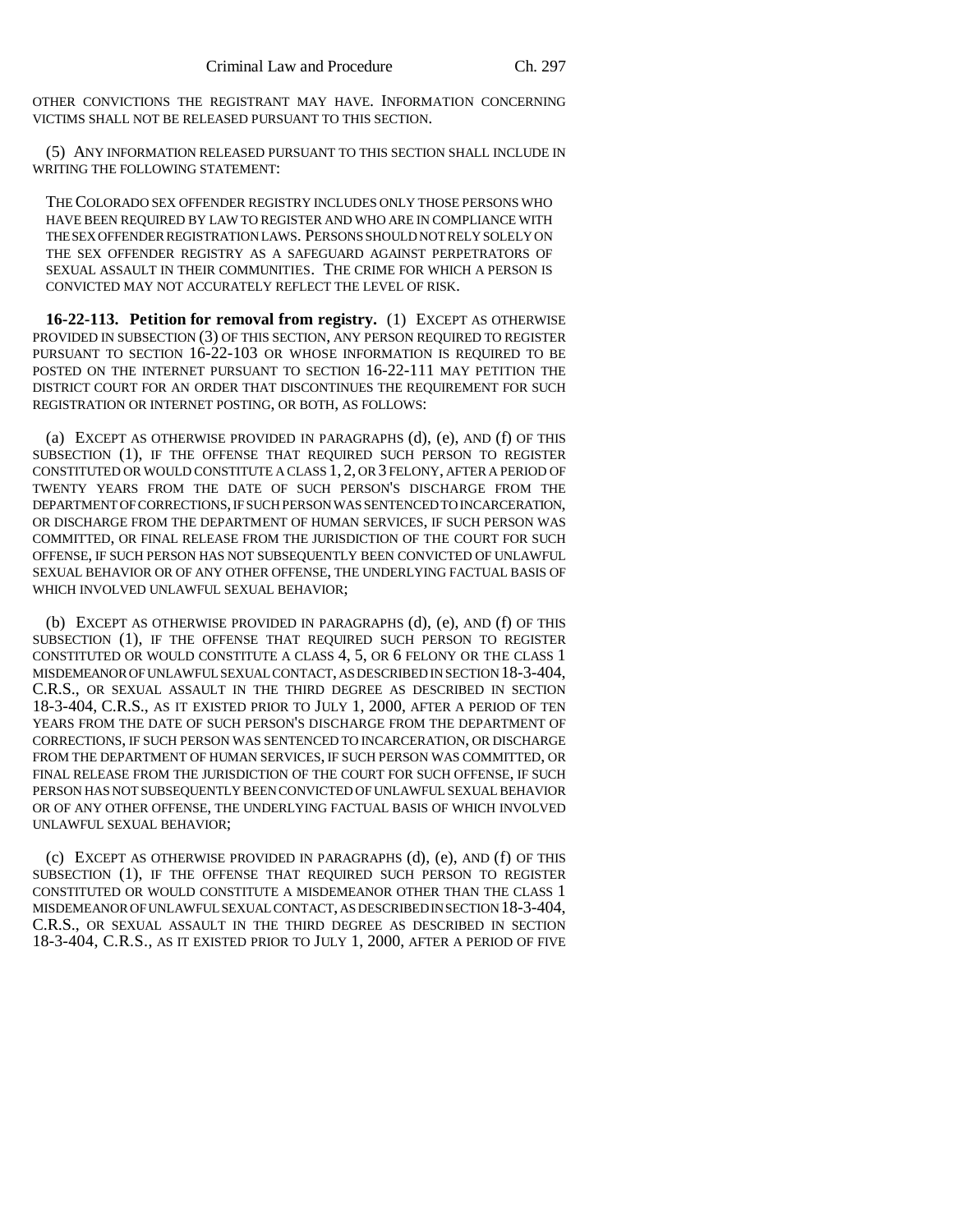YEARS FROM THE DATE OF SUCH PERSON'S FINAL RELEASE FROM THE JURISDICTION OF THE COURT FOR SUCH OFFENSE, IF SUCH PERSON HAS NOT SUBSEQUENTLY BEEN CONVICTED OF UNLAWFUL SEXUAL BEHAVIOR OR OF ANY OTHER OFFENSE, THE UNDERLYING FACTUAL BASIS OF WHICH INVOLVED UNLAWFUL SEXUAL BEHAVIOR;

(d) IF THE PERSON WAS REQUIRED TO REGISTER DUE TO BEING PLACED ON A DEFERRED JUDGMENT AND SENTENCE OR A DEFERRED ADJUDICATION FOR AN OFFENSE INVOLVING UNLAWFUL SEXUAL BEHAVIOR, AFTER THE SUCCESSFUL COMPLETION OF THE DEFERRED JUDGMENT AND SENTENCE OR DEFERRED ADJUDICATION AND DISMISSAL OF THE CASE, IF THE PERSON PRIOR TO SUCH TIME HAS NOT BEEN SUBSEQUENTLY CONVICTED OF UNLAWFUL SEXUAL BEHAVIOR OR OF ANY OTHER OFFENSE, THE UNDERLYING FACTUAL BASIS OF WHICH INVOLVED UNLAWFUL SEXUAL BEHAVIOR;

(e) IF THE PERSON WAS YOUNGER THAN EIGHTEEN YEARS OF AGE AT THE TIME OF DISPOSITION OR ADJUDICATION, AFTER THE SUCCESSFUL COMPLETION OF AND DISCHARGE FROM THE SENTENCE, IF THE PERSON PRIOR TO SUCH TIME HAS NOT BEEN SUBSEQUENTLY CONVICTED OF UNLAWFUL SEXUAL BEHAVIOR OR OF ANY OTHER OFFENSE, THE UNDERLYING FACTUAL BASIS OF WHICH INVOLVED UNLAWFUL SEXUAL BEHAVIOR. ANY PERSON PETITIONING PURSUANT TO THIS PARAGRAPH (e) MAY ALSO PETITION FOR AN ORDER REMOVING HIS OR HER NAME FROM THE SEX OFFENDER REGISTRY. IN DETERMINING WHETHER TO GRANT THE ORDER, THE COURT SHALL CONSIDER WHETHER THE PERSON IS LIKELY TO COMMIT A SUBSEQUENT OFFENSE OF OR INVOLVING UNLAWFUL SEXUAL BEHAVIOR. THE COURT SHALL BASE ITS DETERMINATION ON RECOMMENDATIONS FROM THE PERSON'S PROBATION OR PAROLE OFFICER, THE PERSON'S TREATMENT PROVIDER, AND THE PROSECUTING ATTORNEY FOR THE JURISDICTION IN WHICH THE PERSON WAS TRIED AND ON THE RECOMMENDATIONS INCLUDED IN THE PERSON'S PRESENTENCE INVESTIGATION REPORT. IN ADDITION, THE COURT SHALL CONSIDER ANY WRITTEN OR ORAL TESTIMONY SUBMITTED BY THE VICTIM OF THE OFFENSE FOR WHICH THE PETITIONER WAS REQUIRED TO REGISTER.

(f) IF THE INFORMATION ABOUT THE PERSON WAS REQUIRED TO BE POSTED ON THE INTERNET PURSUANT TO SECTION 16-22-111 (1) (d) ONLY FOR FAILURE TO REGISTER, IF THE PERSON HAS FULLY COMPLIED WITH ALL REGISTRATION REQUIREMENTS FOR A PERIOD OF NOT LESS THAN ONE YEAR AND IF THE PERSON, PRIOR TO SUCH TIME, HAS NOT BEEN SUBSEQUENTLY CONVICTED OF UNLAWFUL SEXUAL BEHAVIOR OR OF ANY OTHER OFFENSE, THE UNDERLYING FACTUAL BASIS OF WHICH INVOLVED UNLAWFUL SEXUAL BEHAVIOR; EXCEPT THAT THE PROVISIONS OF THIS PARAGRAPH (f) SHALL APPLY ONLY TO A PETITION TO DISCONTINUE THE REQUIREMENT FOR INTERNET POSTING.

(2) (a) PRIOR TO FILING A PETITION PURSUANT TO THIS SECTION, THE PETITIONER SHALL NOTIFY EACH OF THE FOLLOWING PARTIES BY CERTIFIED MAIL OF THE PETITIONER'S INTENT TO FILE A REQUEST PURSUANT TO THIS SECTION:

(I) EACH LOCAL LAW ENFORCEMENT AGENCY WITH WHICH THE PETITIONER IS REQUIRED TO REGISTER;

(II) THE PROSECUTING ATTORNEY FOR THE JURISDICTION IN WHICH EACH SUCH LOCAL LAW ENFORCEMENT AGENCY IS LOCATED; AND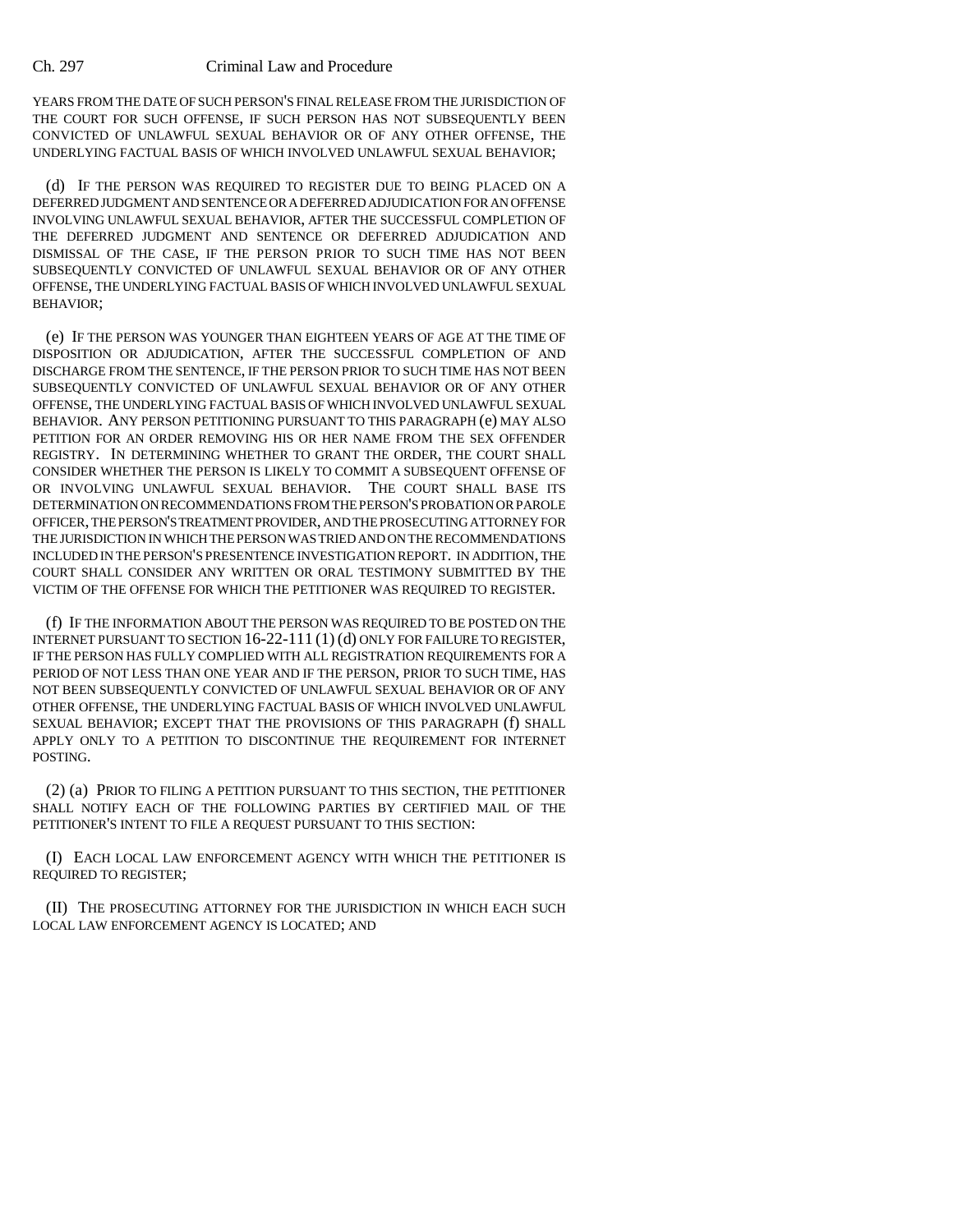(III) THE PROSECUTING ATTORNEY WHO OBTAINED THE CONVICTION FOR WHICH THE PETITIONER IS REQUIRED TO REGISTER.

(b) WHEN FILING THE PETITION, THE PETITIONER SHALL ATTACH TO THE PETITION COPIES OF THE RETURN RECEIPTS RECEIVED FROM EACH PARTY NOTIFIED PURSUANT TO PARAGRAPH (a) OF THIS SUBSECTION (2).

(c) UPON THE FILING OF THE PETITION, THE COURT SHALL SET A DATE FOR A HEARING AND SHALL NOTIFY THE VICTIM OF THE OFFENSE FOR WHICH THE PETITIONER WAS REQUIRED TO REGISTER. IF THE COURT ENTERS AN ORDER DISCONTINUING THE PETITIONER'S DUTY TO REGISTER, THE PETITIONER SHALL SEND A COPY OF THE ORDER TO EACH LOCAL LAW ENFORCEMENT AGENCY WITH WHICH THE PETITIONER IS REGISTERED AND THE CBI. THE COURT SHALL NOTIFY THE VICTIM OF THE OFFENSE OF ITS DECISION EITHER TO CONTINUE OR DISCONTINUE THE PETITIONER'S DUTY TO REGISTER.

(3) THE FOLLOWING PERSONS SHALL NOT BE ELIGIBLE FOR RELIEF PURSUANT TO THIS SECTION, BUT SHALL BE SUBJECT FOR THE REMAINDER OF THEIR NATURAL LIVES TO THE REGISTRATION REQUIREMENTS SPECIFIED IN THIS ARTICLE OR TO THE COMPARABLE REQUIREMENTS OF ANY OTHER JURISDICTIONS IN WHICH THEY MAY RESIDE:

(a) ANY PERSON WHO IS A SEXUALLY VIOLENT PREDATOR;

(b) ANY PERSON WHO IS CONVICTED AS AN ADULT OF:

(I) SEXUAL ASSAULT, IN VIOLATION OF SECTION 18-3-402, C.R.S., OR SEXUAL ASSAULT IN THE FIRST DEGREE, IN VIOLATION OF SECTION 18-3-402, C.R.S., AS IT EXISTED PRIOR TO JULY 1, 2000, OR SEXUAL ASSAULT IN THE SECOND DEGREE, IN VIOLATION OF SECTION 18-3-403, C.R.S., AS IT EXISTED PRIOR TO JULY 1, 2000; OR

(II) SEXUAL ASSAULT ON A CHILD, IN VIOLATION OF SECTION 18-3-405,C.R.S.; OR

(III) SEXUAL ASSAULT ON A CHILD BY ONE IN A POSITION OF TRUST, IN VIOLATION OF SECTION 18-3-405.3, C.R.S.; OR

(IV) SEXUAL ASSAULT ON A CLIENT BY A PSYCHOTHERAPIST, IN VIOLATION OF SECTION 18-3-405.5, C.R.S.; OR

(V) INCEST, IN VIOLATION OF SECTION 18-6-301, C.R.S.; OR

(VI) AGGRAVATED INCEST, IN VIOLATION OF SECTION 18-6-302, C.R.S.;

(c) ANY ADULT WHO HAS MORE THAN ONE CONVICTION OR ADJUDICATION FOR UNLAWFUL SEXUAL BEHAVIOR IN THIS STATE OR ANY OTHER JURISDICTION.

**16-22-114. Immunity.** STATE AGENCIES AND THEIR EMPLOYEES AND LOCAL LAW ENFORCEMENT AGENCIES AND THEIR EMPLOYEES ARE IMMUNE FROM CIVIL OR CRIMINAL LIABILITY FOR THE GOOD FAITH IMPLEMENTATION OF THIS ARTICLE.

**SECTION 2.** 18-3-412.5, Colorado Revised Statutes, is REPEALED AND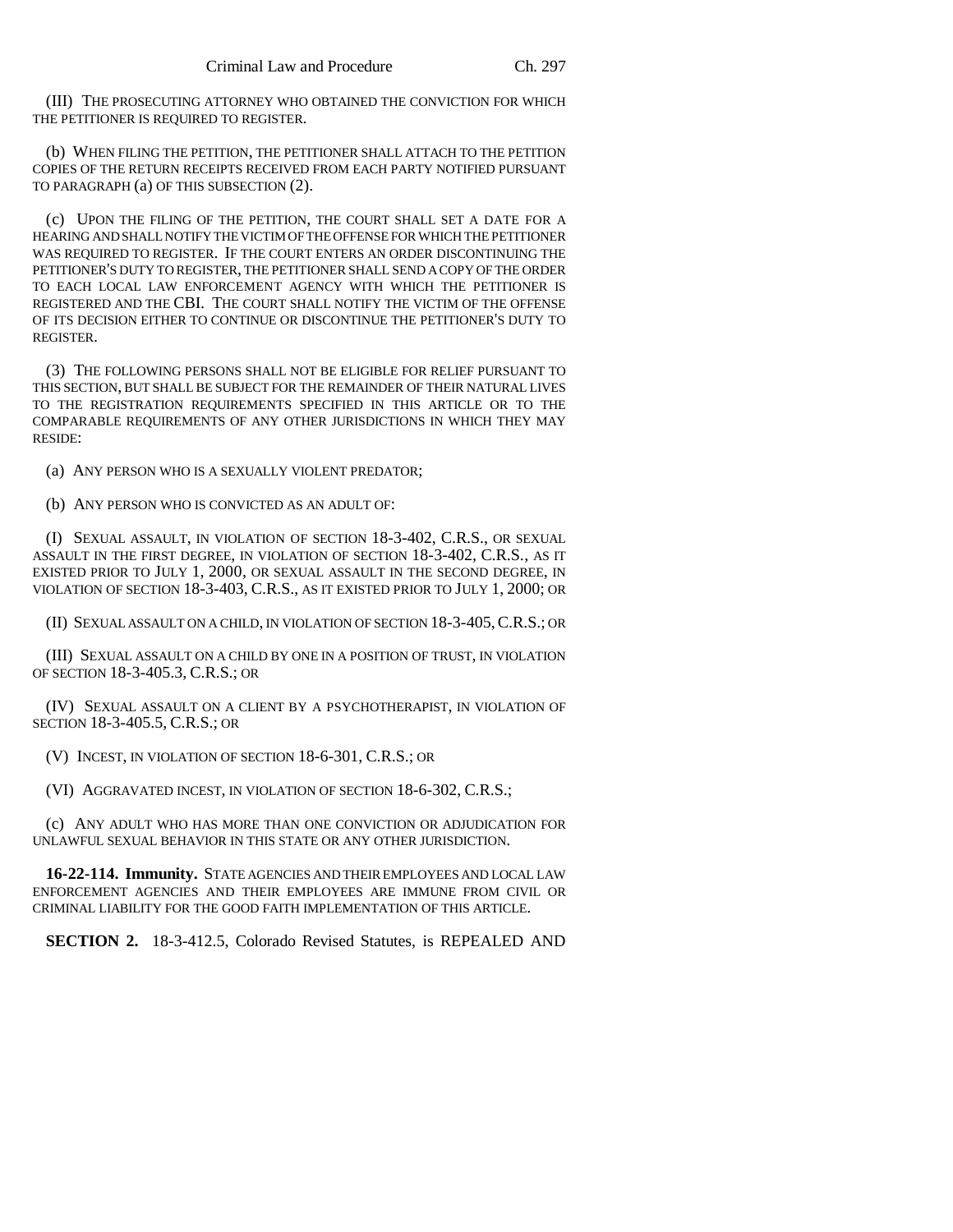## REENACTED, WITH AMENDMENTS, to read:

**18-3-412.5. Failure to register as a sex offender.** (1) ANY PERSON WHO IS REQUIRED TO REGISTER PURSUANT TO ARTICLE 22 OF TITLE 16, C.R.S., AND WHO FAILS TO COMPLY WITH ANY OF THE REQUIREMENTS PLACED ON REGISTRANTS BY SAID ARTICLE, INCLUDING BUT NOT LIMITED TO COMMITTING ANY OF THE ACTS SPECIFIED IN THIS SUBSECTION (1), COMMITS THE OFFENSE OF FAILURE TO REGISTER AS A SEX OFFENDER:

(a) FAILURE TO REGISTER PURSUANT TO ARTICLE 22 OF TITLE 16, C.R.S.;

(b) SUBMISSION OF A REGISTRATION FORM CONTAINING FALSE INFORMATION OR SUBMISSION OF AN INCOMPLETE REGISTRATION FORM;

(c) FAILURE TO PROVIDE INFORMATION OR KNOWINGLY PROVIDING FALSE INFORMATION TO A PROBATION DEPARTMENT EMPLOYEE, TO A COMMUNITY CORRECTIONS ADMINISTRATOR OR HIS OR HER DESIGNEE, OR TO A JUDGE OR MAGISTRATE WHEN RECEIVING NOTICE PURSUANT TO SECTION 16-22-106 (1),(2), OR (3), C.R.S., OF THE DUTY TO REGISTER;

(d) IF THE PERSON HAS BEEN SENTENCED TO A COUNTY JAIL, OTHERWISE INCARCERATED, OR COMMITTED, DUE TO CONVICTION OF OR DISPOSITION OR ADJUDICATION FOR AN OFFENSE SPECIFIED IN SECTION 16-22-103,C.R.S., FAILURE TO PROVIDE NOTICE OF THE ADDRESS WHERE THE PERSON INTENDS TO RESIDE UPON RELEASE AS REQUIRED IN SECTIONS 16-22-106 AND 16-22-107, C.R.S.;

(e) KNOWINGLY PROVIDING FALSE INFORMATION TO A SHERIFF OR HIS OR HER DESIGNEE, DEPARTMENT OF CORRECTIONS PERSONNEL, OR DEPARTMENT OF HUMAN SERVICES PERSONNEL CONCERNING THE ADDRESS WHERE THE PERSON INTENDS TO RESIDE UPON RELEASE FROM THE COUNTY JAIL, THE DEPARTMENT OF CORRECTIONS, OR THE DEPARTMENT OF HUMAN SERVICES. PROVIDING FALSE INFORMATION SHALL INCLUDE, BUT IS NOT LIMITED TO, PROVIDING FALSE INFORMATION AS DESCRIBED IN SECTION 16-22-107 (4) (b), C.R.S.;

(f) FAILURE WHEN REGISTERING TO PROVIDE THE PERSON'S CURRENT NAME AND ANY FORMER NAMES;

(g) FAILURE TO REGISTER WITH THE LOCAL LAW ENFORCEMENT AGENCY IN EACH JURISDICTION IN WHICH THE PERSON RESIDES UPON CHANGING AN ADDRESS, ESTABLISHING AN ADDITIONAL RESIDENCE, OR LEGALLY CHANGING NAMES;

(h) FAILURE TO PROVIDE THE PERSON'S CORRECT DATE OF BIRTH, TO SIT FOR OR OTHERWISE PROVIDE A CURRENT PHOTOGRAPH OR IMAGE, TO PROVIDE A CURRENT SET OF FINGERPRINTS, OR TO PROVIDE THE PERSON'S CORRECT ADDRESS;

(i) FAILURE TO COMPLETE A CANCELLATION OF REGISTRATION FORM AND FILE THE FORM WITH THE LOCAL LAW ENFORCEMENT AGENCY OF THE JURISDICTION IN WHICH THE PERSON WILL NO LONGER RESIDE.

(2) (a) FAILURE TO REGISTER AS A SEX OFFENDER IS A CLASS 6 FELONY IF THE PERSON WAS CONVICTED OF FELONY UNLAWFUL SEXUAL BEHAVIOR, OR OF ANOTHER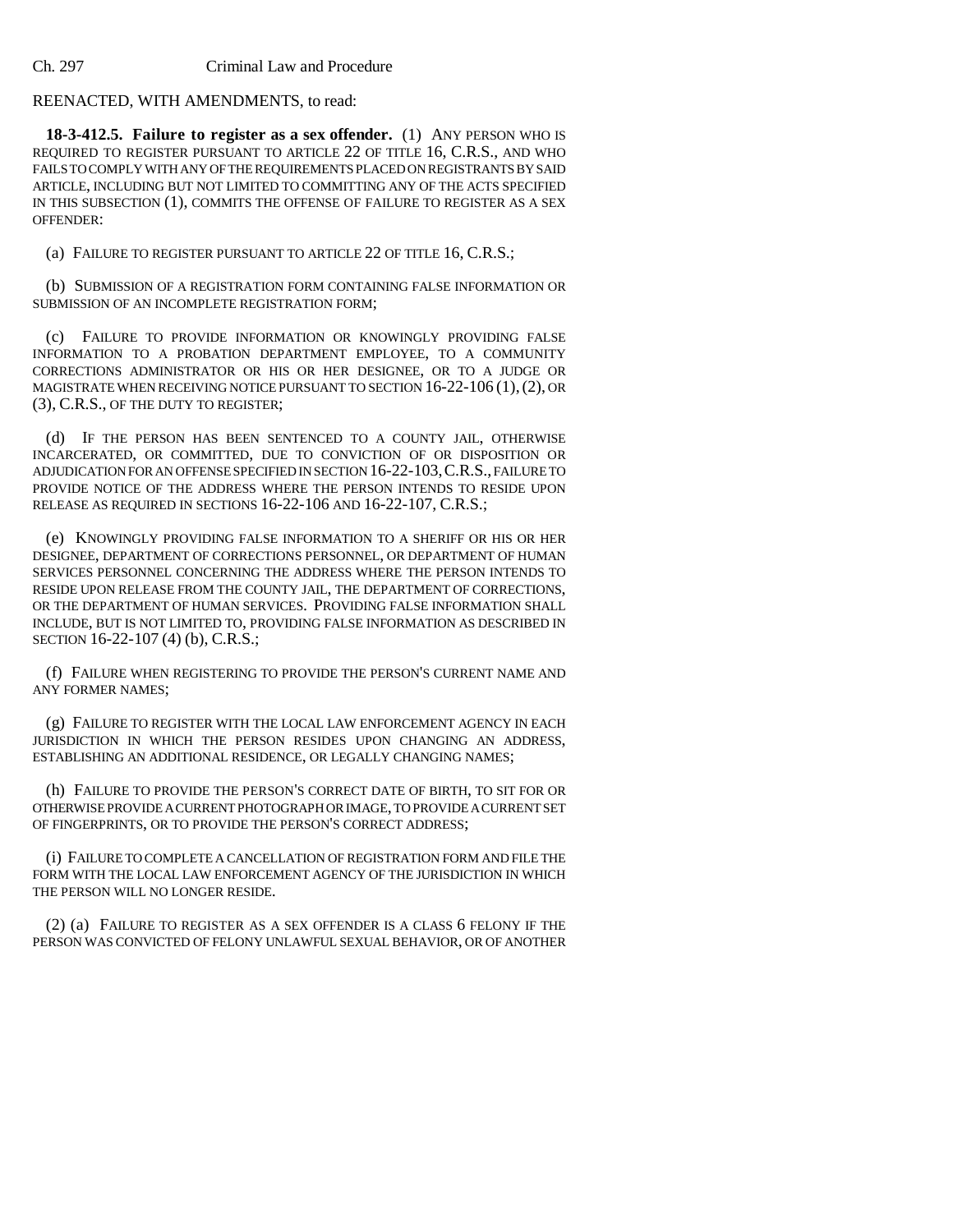OFFENSE, THE UNDERLYING FACTUAL BASIS OF WHICH INCLUDES FELONY UNLAWFUL SEXUAL BEHAVIOR, OR IF THE PERSON RECEIVED A DISPOSITION OR WAS ADJUDICATED FOR AN OFFENSE THAT WOULD CONSTITUTE FELONY UNLAWFUL SEXUAL BEHAVIOR IF COMMITTED BY AN ADULT, OR FOR ANOTHER OFFENSE, THE UNDERLYING FACTUAL BASIS OF WHICH INVOLVES FELONY UNLAWFUL SEXUAL BEHAVIOR; EXCEPT THAT ANY SECOND OR SUBSEQUENT OFFENSE OF FAILURE TO REGISTER AS A SEX OFFENDER BY SUCH PERSON IS A CLASS 5 FELONY.

(b) ANY PERSON CONVICTED OF FELONY FAILURE TO REGISTER AS A SEX OFFENDER SHALL BE SENTENCED PURSUANT TO THE PROVISIONS OF SECTION 18-1-105. IF SUCH PERSON IS SENTENCED TO PROBATION, THE COURT SHALL REQUIRE, AS A CONDITION OF PROBATION, THAT THE PERSON PARTICIPATE UNTIL FURTHER ORDER OF THE COURT IN AN INTENSIVE SUPERVISION PROBATION PROGRAM ESTABLISHED PURSUANT TO SECTION 16-13-807,C.R.S. IF SUCH PERSON IS SENTENCED TO INCARCERATION AND SUBSEQUENTLY RELEASED ON PAROLE, THE PAROLE BOARD SHALL REQUIRE, AS A CONDITION OF PAROLE, THAT THE PERSON PARTICIPATE IN AN INTENSIVE SUPERVISION PAROLE PROGRAM ESTABLISHED PURSUANT TO SECTION 16-13-805, C.R.S.

(3) FAILURE TO REGISTER AS A SEX OFFENDER IS A CLASS 1 MISDEMEANOR IF THE PERSON WAS CONVICTED OF MISDEMEANOR UNLAWFUL SEXUAL BEHAVIOR, OR OF ANOTHER OFFENSE, THE UNDERLYING FACTUAL BASIS OF WHICH INVOLVES MISDEMEANOR UNLAWFUL SEXUAL BEHAVIOR, OR IF THE PERSON RECEIVED A DISPOSITION OR WAS ADJUDICATED FOR AN OFFENSE THAT WOULD CONSTITUTE MISDEMEANOR UNLAWFUL SEXUAL BEHAVIOR IF COMMITTED BY AN ADULT, OR FOR ANOTHER OFFENSE, THE UNDERLYING FACTUAL BASIS OF WHICH INVOLVES MISDEMEANOR UNLAWFUL SEXUAL BEHAVIOR.

(4) (a) ANY JUVENILE WHO RECEIVES A DISPOSITION OR IS ADJUDICATED FOR A DELINQUENT ACT OF FAILURE TO REGISTER AS A SEX OFFENDER THAT WOULD CONSTITUTE A FELONY IF COMMITTED BY AN ADULT SHALL BE SENTENCED TO A FORTY-FIVE-DAY MANDATORY MINIMUM DETENTION SENTENCE; EXCEPT THAT ANY JUVENILE WHO RECEIVES A DISPOSITION OR IS ADJUDICATED FOR A SECOND OR SUBSEQUENT DELINQUENT ACT OF FAILURE TO REGISTER AS A SEX OFFENDER THAT WOULD CONSTITUTE A FELONY IF COMMITTED BY AN ADULT SHALL BE PLACED OR COMMITTED OUT OF THE HOME FOR NOT LESS THAN ONE YEAR.

(b) ANY JUVENILE WHO RECEIVES A DISPOSITION OR IS ADJUDICATED FOR A DELINQUENT ACT OF FAILURE TO REGISTER AS A SEX OFFENDER THAT WOULD CONSTITUTE A MISDEMEANOR IF COMMITTED BY AN ADULT SHALL BE SENTENCED TO A THIRTY-DAY MANDATORY MINIMUM DETENTION SENTENCE; EXCEPT THAT ANY JUVENILE WHO RECEIVES A DISPOSITION OR IS ADJUDICATED FOR A SECOND OR SUBSEQUENT DELINQUENT ACT OF FAILURE TO REGISTER AS A SEX OFFENDER THAT WOULD CONSTITUTE A MISDEMEANOR IF COMMITTED BY AN ADULT SHALL BE SENTENCED TO A FORTY-FIVE-DAY MANDATORY MINIMUM DETENTION SENTENCE.

**SECTION 3.** Part 1 of article 1 of title 25, Colorado Revised Statutes, is amended BY THE ADDITION OF A NEW SECTION to read:

**25-1-124.5. Nursing care facilities - employees - criminal history check.** (1) ON AND AFTER SEPTEMBER 1, 1996, PRIOR TO EMPLOYING ANY PERSON, A NURSING CARE FACILITY OR THE PERSON SEEKING EMPLOYMENT AT A NURSING CARE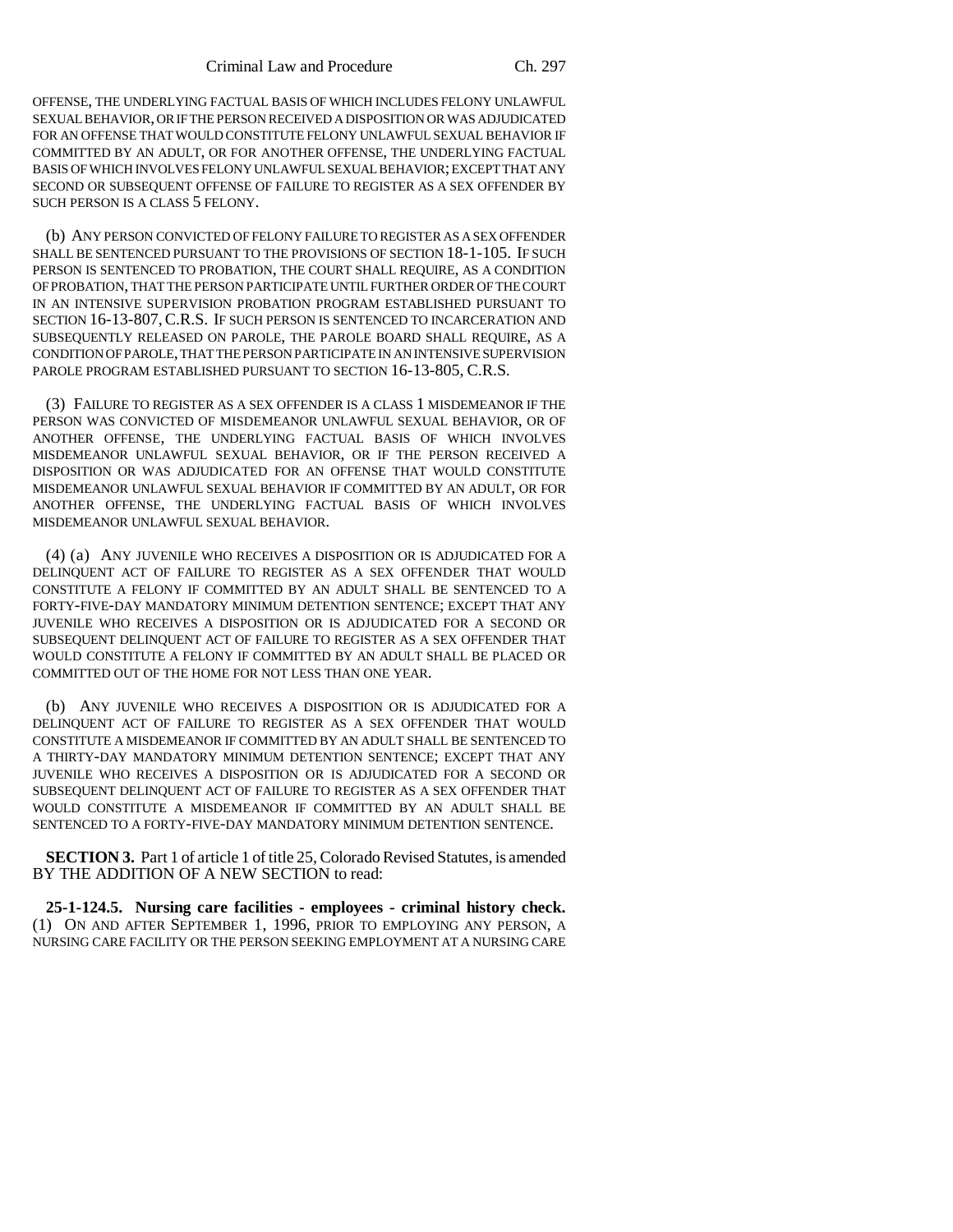FACILITY SHALL MAKE AN INQUIRY TO THE DIRECTOR OF THE COLORADO BUREAU OF INVESTIGATION OR TO PRIVATE CRIMINAL BACKGROUND CHECK COMPANIES AUTHORIZED TO DO BUSINESS IN THE STATE OF COLORADO TO ASCERTAIN WHETHER SUCH PERSON HAS A CRIMINAL HISTORY, INCLUDING ARREST AND CONVICTION RECORDS. THE COLORADO BUREAU OF INVESTIGATION OR PRIVATE CRIMINAL BACKGROUND CHECK COMPANIES ARE AUTHORIZED TO UTILIZE FINGERPRINTS TO ASCERTAIN FROM THE FEDERAL BUREAU OF INVESTIGATION WHETHER SUCH PERSON HAS A CRIMINAL HISTORY RECORD. THE NURSING CARE FACILITY OR THE PERSON SEEKING EMPLOYMENT IN A NURSING CARE FACILITY SHALL PAY THE COSTS OF SUCH INQUIRY. THE CRIMINAL HISTORY CHECK SHALL BE CONDUCTED NOT MORE THAN NINETY DAYS PRIOR TO THE EMPLOYMENT OF THE APPLICANT. FOR PURPOSES OF THIS SECTION, CRIMINAL BACKGROUND CHECK COMPANIES SHALL BE APPROVED BY THE STATE BOARD OF NURSING. IN APPROVING SUCH COMPANIES, APPROVAL SHALL BE BASED UPON THE PROVISION OF LAWFULLY AVAILABLE, ACCURATE, AND THOROUGH INFORMATION PERTAINING TO CRIMINAL HISTORIES, INCLUDING ARREST AND CONVICTION RECORDS.

(2) AS USED IN THIS SECTION, "NURSING CARE FACILITY" INCLUDES, BUT IS NOT LIMITED TO:

(a) A NURSING FACILITY AS DEFINED IN SECTION 26-4-103 (11), C.R.S.;

(b) AN INTERMEDIATE NURSING FACILITY FOR THE MENTALLY RETARDED AS DEFINED IN SECTION 26-4-103 (8), C.R.S.;

(c) AN ADULT DAY CARE FACILITY AS DEFINED IN SECTION 26-4-603 (1), C.R.S.;

(d) AN ALTERNATIVE CARE FACILITY AS DEFINED IN SECTION 26-4-603 (3),C.R.S.;

(e) ANY BUSINESS THAT PROVIDES TEMPORARY NURSING CARE SERVICES OR THAT PROVIDES PERSONNEL WHO PROVIDE SUCH SERVICES.

**SECTION 4.** 18-1-202 (12), Colorado Revised Statutes, is amended to read:

**18-1-202. Place of trial.** (12) If a person commits the offense of failure to register as a sex offender as provided in section 18-3-412.5, the offense is committed and the offender may be tried either IN THE COUNTY IN WHICH THE OFFENDER WAS RELEASED FROM INCARCERATION FOR COMMISSION OF THE OFFENSE REQUIRING REGISTRATION OR in the county in which the offender resides or in the county in which the offender is apprehended.

**SECTION 5.** 17-2-201 (5), Colorado Revised Statutes, is amended BY THE ADDITION OF A NEW PARAGRAPH to read:

**17-2-201. State board of parole.** (5) (j) AS A CONDITION OF PAROLE, THE BOARD MAY ORDER ANY PERSON WHO IS NOT OTHERWISE SUBJECT TO THE PROVISIONS OF ARTICLE 22 OF TITLE 16,C.R.S., AND IS CONVICTED OF AN OFFENSE, THE UNDERLYING FACTUAL BASIS OF WHICH IS DETERMINED BY THE DEPARTMENT OF CORRECTIONS TO INVOLVE UNLAWFUL SEXUAL BEHAVIOR, AS DEFINED IN SECTION 16-22-102 (9), C.R.S., TO REGISTER AS A SEX OFFENDER FOR THE PERIOD OF THE PERSON'S PAROLE. SUCH REGISTRATION SHALL BE COMPLETED AS PROVIDED IN ARTICLE 22 OF TITLE 16,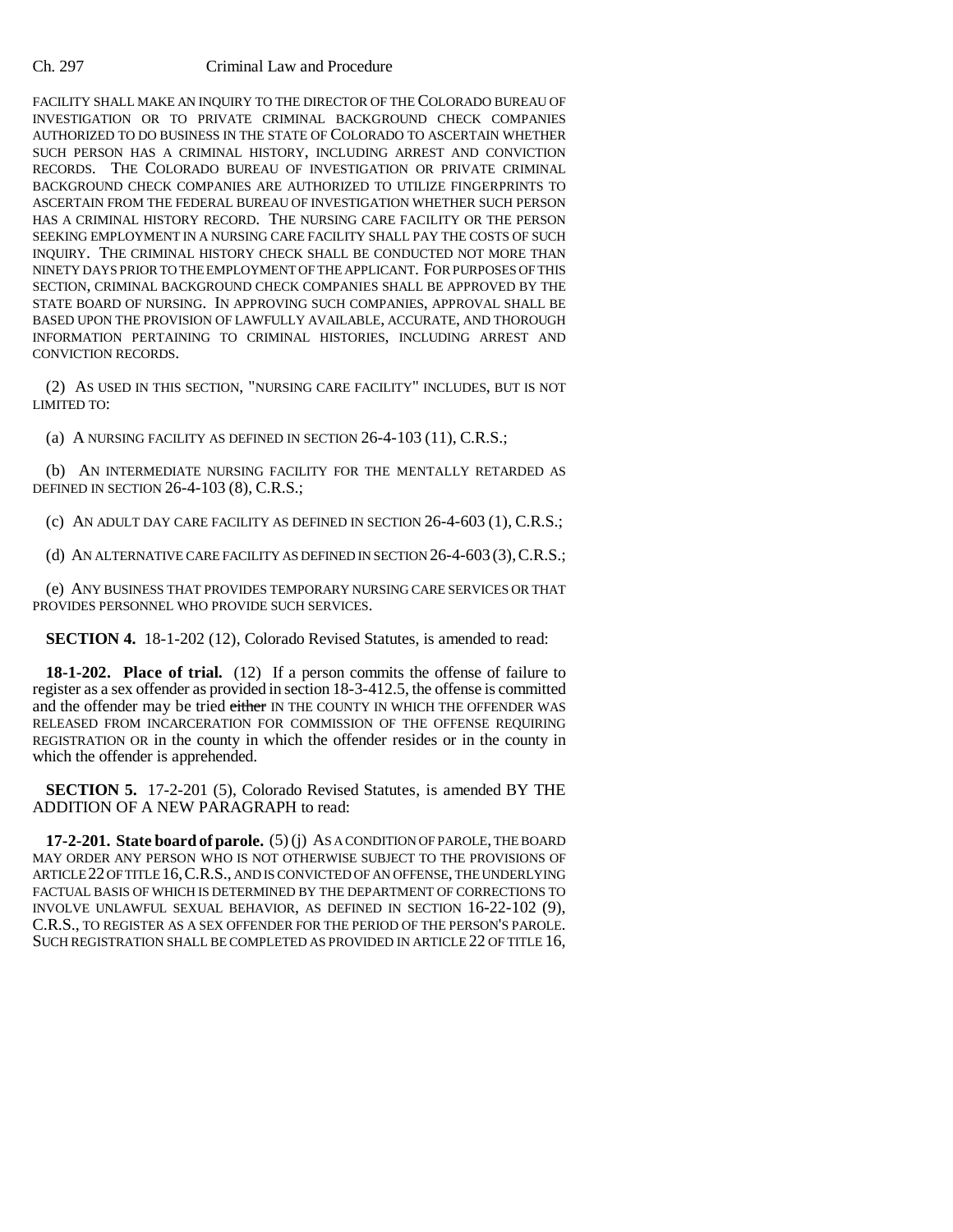C.R.S. WITHIN FIVE BUSINESS DAYS AFTER COMPLETION OF THE PERIOD OF PAROLE AND FINAL DISCHARGE FROM THE LEGAL CUSTODY OF THE DEPARTMENT OF CORRECTIONS, THE DEPARTMENT OF CORRECTIONS SHALL NOTIFY THE COLORADO BUREAU OF INVESTIGATION TO REMOVE THE PERSON'S NAME FROM THE COLORADO SEX OFFENDER REGISTRY.

**SECTION 6.** 16-7-402 (3), Colorado Revised Statutes, is amended to read:

**16-7-402. Counseling or treatment for alcohol or drug abuse.** (3) Notwithstanding the provisions of subsection (2) of this section, in any case in which treatment or counseling for alcohol or drug abuse is authorized and ordered by the court in connection with a deferred prosecution or probation for an offense involving unlawful sexual behavior, as defined in section 18-3-412.5, C.R.S. SECTION 16-22-102 (9), the court shall order that the counseling or treatment be obtained from a treatment facility or person approved by the division of alcohol and drug abuse, established in part 2 of article 1 of title 25, C.R.S.

**SECTION 7.** 16-10-301 (2), Colorado Revised Statutes, is amended to read:

**16-10-301. Evidence of similar transactions - legislative declaration.** (2) This section applies to prosecution for any offense involving unlawful sexual behavior as defined in section  $18-3-412.5$  (1), C.R.S. SECTION 16-22-102 (9), or first degree murder, as defined in section 18-3-102 (1) (d), C.R.S., in which the underlying felony on which the first degree murder charge is based is the commission or attempted commission of sexual assault, as described in section 18-4-302, SECTION 18-3-402, C.R.S., sexual assault in the first or second degree as those offenses were described in sections 18-3-402 and 18-3-403, C.R.S., as they existed prior to July 1, 2000, or the commission of a class 3 felony for sexual assault on a child as defined in section 18-3-405 (2), C.R.S.

**SECTION 8.** 16-11-101 (3) (a), Colorado Revised Statutes, is amended to read:

**16-11-101. Alternatives in sentencing - repeal.** (3) (a) In determining the appropriate sentencing alternative for a defendant who has been convicted of unlawful sexual behavior as defined in section  $18-3-412.5$  (1) (b), C.R.S. SECTION 16-22-102 (9), the sentencing court shall consider the defendant's previous criminal and juvenile delinquency records, if any, set forth in the presentence investigation report prepared pursuant to section 16-11-102 (1) (a).

**SECTION 9.** 16-11-102 (1) (a), Colorado Revised Statutes, is amended to read:

**16-11-102. Presentence or probation investigation.** (1) (a) Following the return of a verdict of guilty of a felony, other than a class 1 felony, or following a finding of guilt on such charge where the issues were tried to the court, or on a plea of guilty or nolo contendere to such a charge, or upon order of the court in any misdemeanor conviction, the probation officer shall make an investigation and written report to the court before the imposition of sentence. Each presentence report shall include a substance abuse assessment or evaluation made pursuant to article 11.5 of this title and, unless waived by the court, shall include, but not be limited to, information as to the defendant's family background, educational history, employment record, and past criminal record, including the defendant's past juvenile delinquency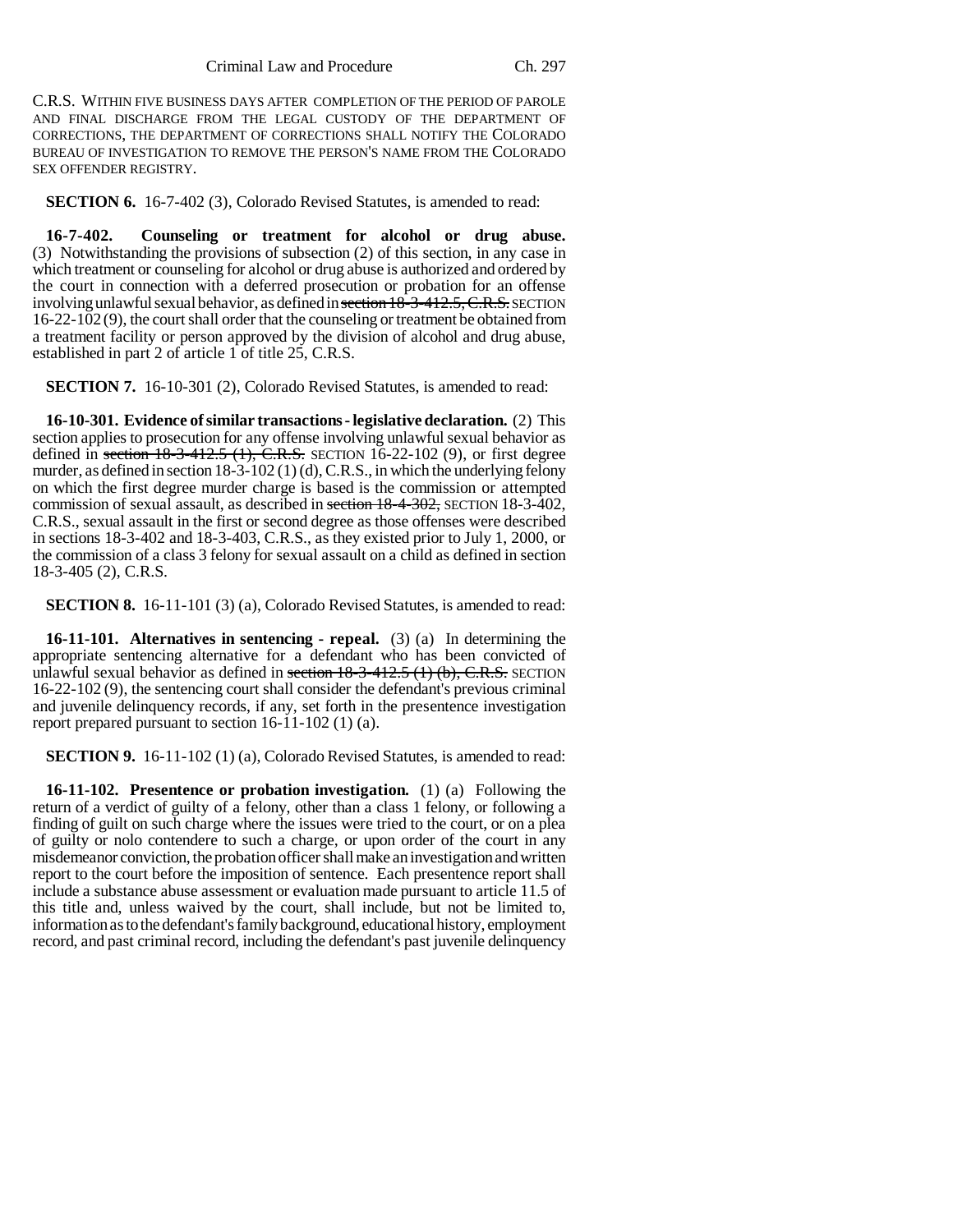record, if any, if the defendant has been convicted of unlawful sexual behavior as defined in section  $18-3-412.5$  (1) (b), C.R.S. SECTION 16-22-102 (9), an evaluation of the alternative dispositions available for the defendant; the information required by the court pursuant to article 18.5 of this title; a victim impact statement; and such other information as the court may require. A victim impact statement shall be prepared by the district attorney's office on and after September 1, 1985. The department of human services shall provide the district attorney's office with the information necessary for the preparation of a victim impact statement. In addition, the court, in cases that it deems appropriate, may require the presentence report to include the findings and results of a professionally conducted psychiatric examination of the defendant. No less than seventy-two hours prior to the sentencing hearing, copies of the presentence report, including any recommendations as to probation, shall be furnished to the prosecuting attorney and defense counsel or to the defendant if he or she is unrepresented. A copy of the presentence report shall be transmitted to the department of corrections together with the mittimus.

**SECTION 10.** 16-11-102.3 (1) (a), Colorado Revised Statutes, is amended to read:

**16-11-102.3. Genetic testing of convicted offenders.** (1) As used in this section, unless the context otherwise requires, "convicted offender" means a person who is not required to submit to a chemical testing of the person's blood to determine the genetic markers thereof pursuant to any other provision and who is convicted of, or pleads guilty to any of the following offenses:

(a) An offense involving, or for which the factual basis involved, unlawful sexual behavior as defined in section 18-3-412.5 (1) (b), C.R.S. SECTION 16-22-102 (9);

**SECTION 11.** 16-11-104 (5), Colorado Revised Statutes, is amended to read:

**16-11-104. Genetic testing.** (5) As used in this section, "unlawful sexual behavior" shall have the same meaning as provided in section  $18-3-412.5$  (1) (b), C.R.S. SECTION 16-22-102 (9).

**SECTION 12.** 16-11-204 (2) (d), Colorado Revised Statutes, is amended to read:

**16-11-204. Conditions of probation.** (2) (d) Notwithstanding the provisions of paragraph (c) of this subsection (2), if the court orders counseling or treatment as a condition of probation for an offender convicted of an offense involving unlawful sexual behavior, as defined in section  $18-3-412.5$ , C.R.S. SECTION 16-22-102(9), the court shall order such treatment or counseling be at a facility or with a person listed in paragraph (c) of this subsection (2), and the court may not make a specific finding that treatment in another facility or with another person is warranted.

**SECTION 13.** 16-11-204.3 (5), Colorado Revised Statutes, is amended to read:

**16-11-204.3. Genetic testing as a condition of probation.** (5) As used in this section, "unlawful sexual behavior" shall have the same meaning as in section 18-3-412.5 (1), C.R.S. SECTION 16-22-102 (9).

**SECTION 14.** 16-11-311 (11.5) (a) (I), Colorado Revised Statutes, is amended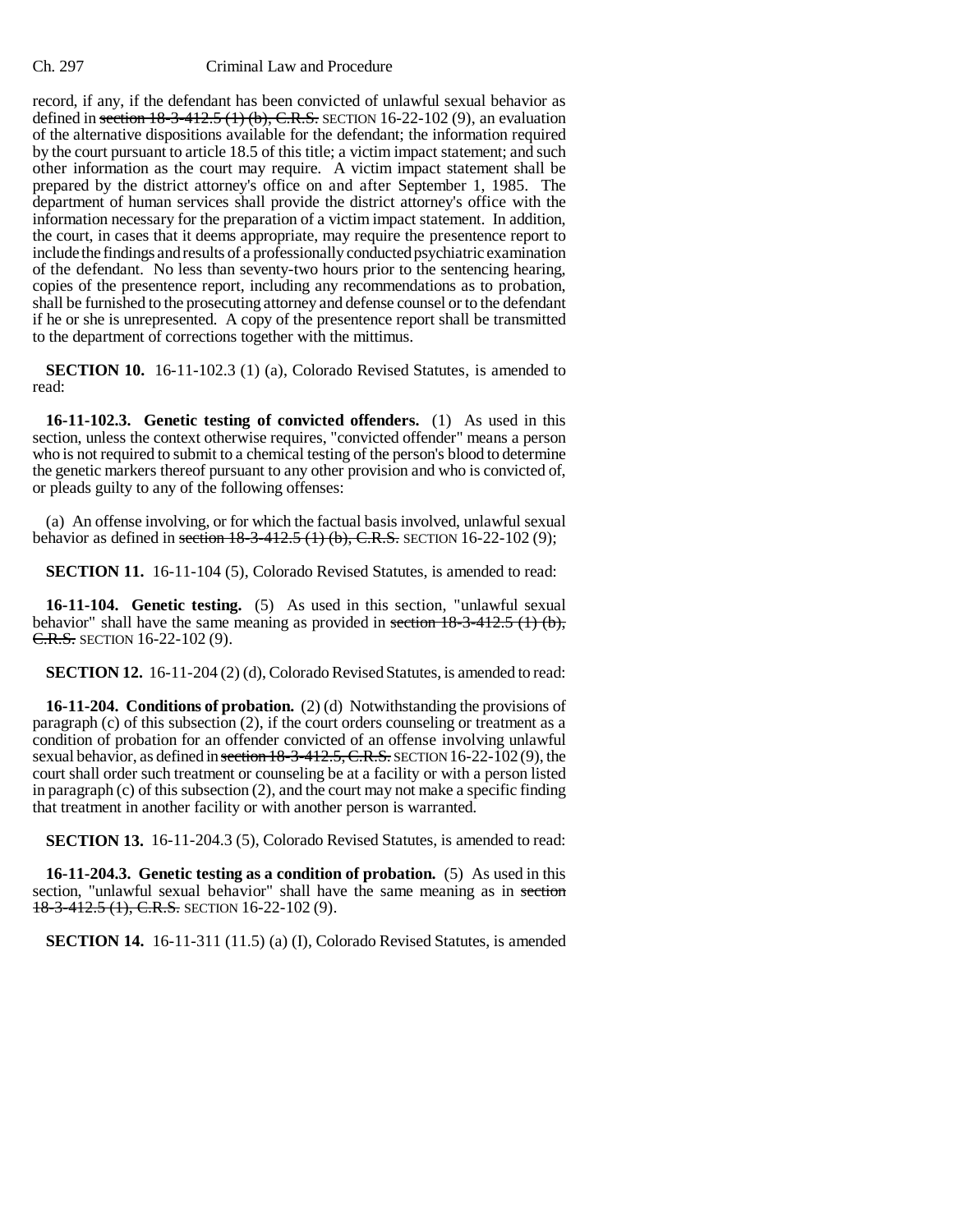## to read:

**16-11-311. Sentences - youthful offenders - legislative declaration - powers and duties of district court - authorization for youthful offender system powers and duties of department of corrections - repeal.** (11.5) (a) (I) Any juvenile who is sentenced to the youthful offender system following conviction of an offense involving unlawful sexual behavior, as defined in section 18-3-412.5 (1) (b), C.R.S. SECTION 16-22-102 (9), or for which the underlying factual basis involved an offense involving unlawful sexual behavior, shall submit to and pay for a chemical testing of the juvenile's blood to determine the genetic markers thereof.

**SECTION 15.** 16-11.7-103 (4) (c.5), Colorado Revised Statutes, is amended to read:

### **16-11.7-103. Sex offender management board - creation - duties - repeal.** (4) The board shall carry out the following duties:

(c.5) On or before January 1, 1999, the board shall consult on and approve the risk assessment screening instrument developed by the division of criminal justice to assist the sentencing court in determining the likelihood that an offender would commit one or more of the offenses specified in section 18-3-414.5 (1) (a) (II), C.R.S., under the circumstances described in section 18-3-414.5 (1) (a) (III), C.R.S. No state general fund moneys shall be used to develop the risk assessment screening instrument. In carrying out this duty, the board shall consider sex offender risk assessment research and shall consider as one element the risk posed by a sex offender who suffers from a mental abnormality, psychosis, or personality disorder that makes the person more likely to engage in sexually violent predatory offenses. For purposes of this subsection (4) only, "mental abnormality" means a congenital or acquired condition that affects the emotional or volitional capacity of a person in a manner that predisposes that person to the commission of criminal sexual acts to a degree that makes the person a significant risk to the health and safety of other persons. If a defendant is found to be a sexually violent predator, the defendant shall be required to register pursuant to section  $18-3-412.5$   $(3.5)$ , C.R.S. ARTICLE 22 OF THIS TITLE.

**SECTION 16.** 16-13-805 (1.5), Colorado Revised Statutes, is amended to read:

**16-13-805. Parole - intensive supervision program.** (1.5) In addition to the persons specified in subsection (1) of this section, the parole board shall require, as a condition of parole, any person convicted of felony failure to register as a sex offender, as described in section  $18-3-412.5$  (4) (b) (I) SECTION 18-3-412.5, C.R.S., who is sentenced to incarceration and subsequently released on parole, to participate in the intensive supervision parole program established pursuant to this section.

**SECTION 17.** 16-13-807 (1.5), Colorado Revised Statutes, is amended to read:

**16-13-807. Probation - intensive supervision program.** (1.5) In addition to the persons specified in subsection (1) of this section, the court shall require any person convicted of felony failure to register as a sex offender, as described in section 18-3-412.5 (4) (b) (I) SECTION 18-3-412.5, C.R.S., and sentenced to probation to participate, as a condition of probation and until further order of the court, in the intensive supervision probation program established pursuant to this section.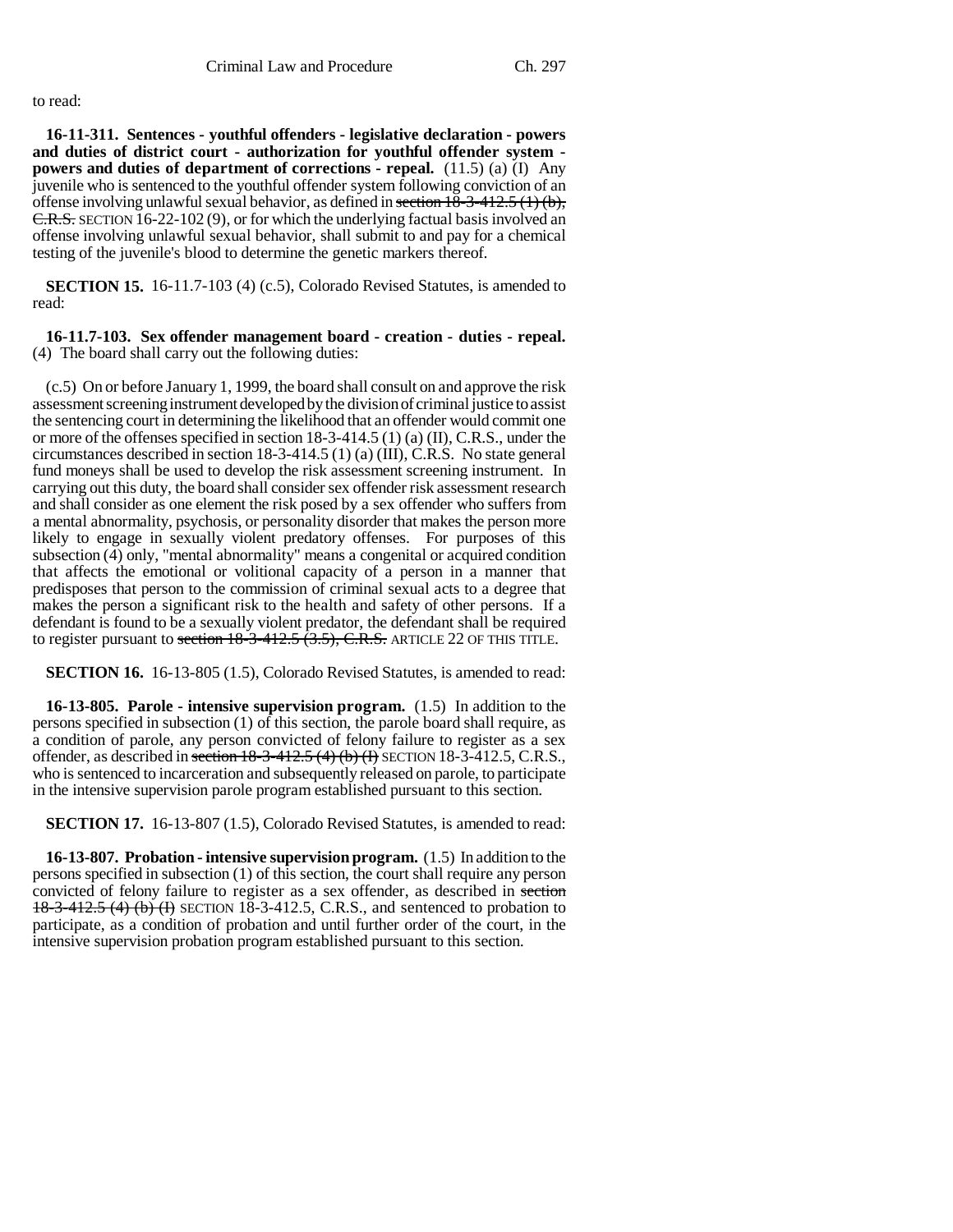## **SECTION 18.** 16-13-903 (3), Colorado Revised Statutes, is amended to read:

**16-13-903. Sexually violent predator subject to community notification determination - implementation.** (3) If the parole board or the court determines that the sexually violent predator is subject to community notification, the department or the sexually violent predator's supervising officer shall notify the local law enforcement agency for the jurisdiction in which the sexually violent predator resides or plans to reside upon release from incarceration. The local law enforcement agency shall notify the Colorado bureau of investigation, and the sexually violent predator's status as being subject to community notification shall be entered in the central registry of persons required to register as sex offenders created pursuant to section  $18-3-412.5(6)$ , C.R.S. SECTION 16-22-110.

**SECTION 19.** 17-2-201 (5) (a), (5) (a.5), and (5.8), Colorado Revised Statutes, are amended to read:

**17-2-201. State board of parole.** (5) (a) As to any person sentenced for conviction of a felony committed prior to July 1, 1979, or of a misdemeanor and as to any person sentenced for conviction of an offense involving unlawful sexual behavior or for which the factual basis involved an offense involving unlawful sexual behavior, as defined in section  $18-3-412.5$  (1) SECTION 16-22-102 (9), C.R.S., committed prior to July 1, 1996, or a class 1 felony and as to any person sentenced as a habitual criminal pursuant to section 16-13-101, C.R.S., the board has the sole power to grant or refuse to grant parole and to fix the condition thereof and has full discretion to set the duration of the term of parole granted, but in no event shall the term of parole exceed the maximum sentence imposed upon the inmate by the court or five years, whichever is less.

(a.5) As to any person sentenced for conviction of an offense involving unlawful sexual behavior or for which the factual basis involved an offense involving unlawful sexual behavior as defined in section 18-3-412.5 (1) SECTION 16-22-102 (9), C.R.S., committed on or after July 1, 1996, the board has the sole power to grant or refuse to grant parole and to fix the condition thereof and has full discretion to set the duration of the term of parole granted, but in no event shall the term of parole exceed the maximum sentence imposed upon the inmate by the court.

(5.8) Notwithstanding the provision of subsection (5.7) of this section, if, as a condition of parole, an offender who was convicted of or plead guilty to an offense involving unlawful sexual behavior, as defined in section  $18-3-412.5$  SECTION 16-22-102(9), C.R.S., is required to undergo counseling or treatment, such treatment or counseling shall be at a facility or with a person listed in subsection (5.7) of this section and the parole board may not determine treatment at another facility or with another person is warranted.

**SECTION 20.** 17-22.5-202 (3) (b.5) (I) and (3) (b.5) (II), Colorado Revised Statutes, are amended to read:

**17-22.5-202. Ticket to leave - discharge - clothes, money, transportation.** (3) Prior to the release from a correctional facility by discharge or parole of any person imprisoned for the commission of a child abuse offense which occurred within the state of Colorado, the executive director shall: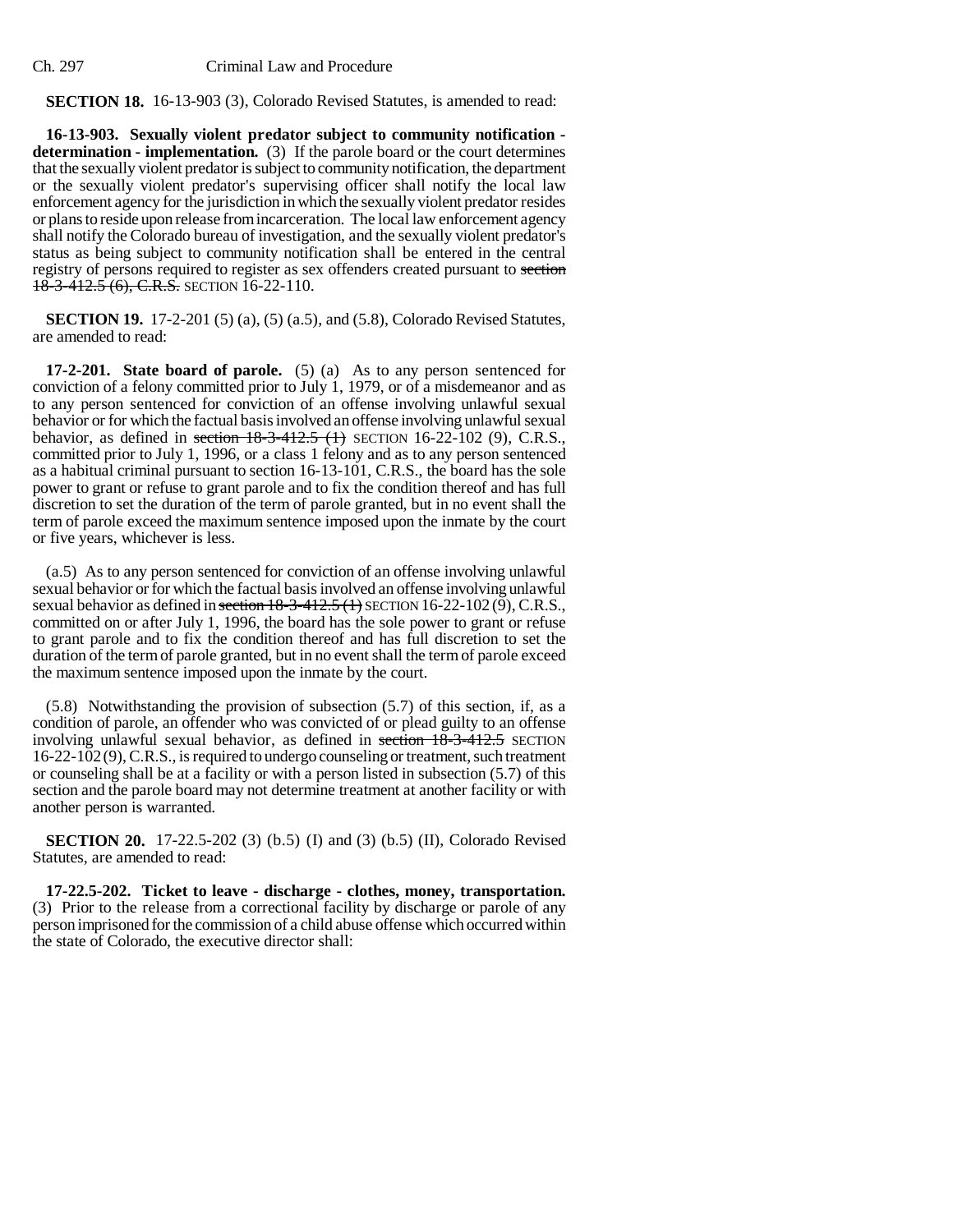(b.5) (I) On and after July 1, 1994, direct appropriate personnel with the department of corrections to require any offender who is released from the custody of the department of corrections having completed serving a sentence for an offense involving unlawful sexual behavior or for which the factual basis involved unlawful sexual behavior as defined in section  $18-3-412.5$  (1) SECTION 16-22-102 (9), C.R.S., who is under their jurisdiction to sign a notice that informs the offender of the duty to register with local law enforcement agencies in accordance with section 18-3-412.5 THE PROVISIONS OF ARTICLE 22 OF TITLE 16, C.R.S. The same persons, after obtaining a signed notice from an offender, shall notify local law enforcement agencies where the offender plans to reside of the offender's address within forty-eight hours after an offender has been placed on parole or probation when such an address is provided in the signed notice. Department of corrections personnel shall provide such notice no later than two days before the offender is to be released from the department of corrections.

(II) In addition, the department shall require any offender convicted of or who pleads guilty or nolo contendere to an offense involving unlawful sexual behavior or for which the factual basis involved unlawful sexual behavior as defined in section 18-3-412.5 (1) SECTION 16-22-102 (9), C.R.S., to submit to chemical testing of the offender's blood to determine the genetic markers thereof and to chemical testing of the offender's saliva to determine the secretor status thereof. Such testing shall occur prior to the offender's release from incarceration, and the results thereof shall be filed with and maintained by the Colorado bureau of investigation. The results of such tests shall be furnished to any law enforcement agency upon request.

**SECTION 21.** 18-1-106 (3) (b) (VI), Colorado Revised Statutes, is amended to read:

**18-1-106. Misdemeanors classified - penalties.** (3) (b) Misdemeanors that present an extraordinary risk of harm to society shall include the following:

(VI) Misdemeanor failure to register as a sex offender, as described in section 18-3-412.5 (4) (b) (II) SECTION 18-3-412.5.

**SECTION 22.** 18-3-414.5 (2) and (3), Colorado Revised Statutes, are amended to read:

**18-3-414.5. Sexually violent predator.** (2) At the time a presentence investigation report is conducted for a defendant who is convicted of one of the offenses specified in subparagraph (II) of paragraph (a) of subsection (1) of this section, the probation department shall, in coordination with the evaluator completing the mental health sex offense specific evaluation, complete the sexually violent predator risk assessment. Based on the results of such assessment, the court shall make specific findings of fact and enter an order concerning whether the defendant is a sexually violent predator. If the defendant is found to be a sexually violent predator, the defendant shall be required to register pursuant to section 18-3-412.5  $(3.5)$  THE PROVISIONS OF SECTION 16-22-108, C.R.S.

(3) When considering release on parole for an offender who was convicted of one of the offenses specified in subparagraph (II) of paragraph (a) of subsection (1) of this section, the parole board shall make specific findings concerning whether the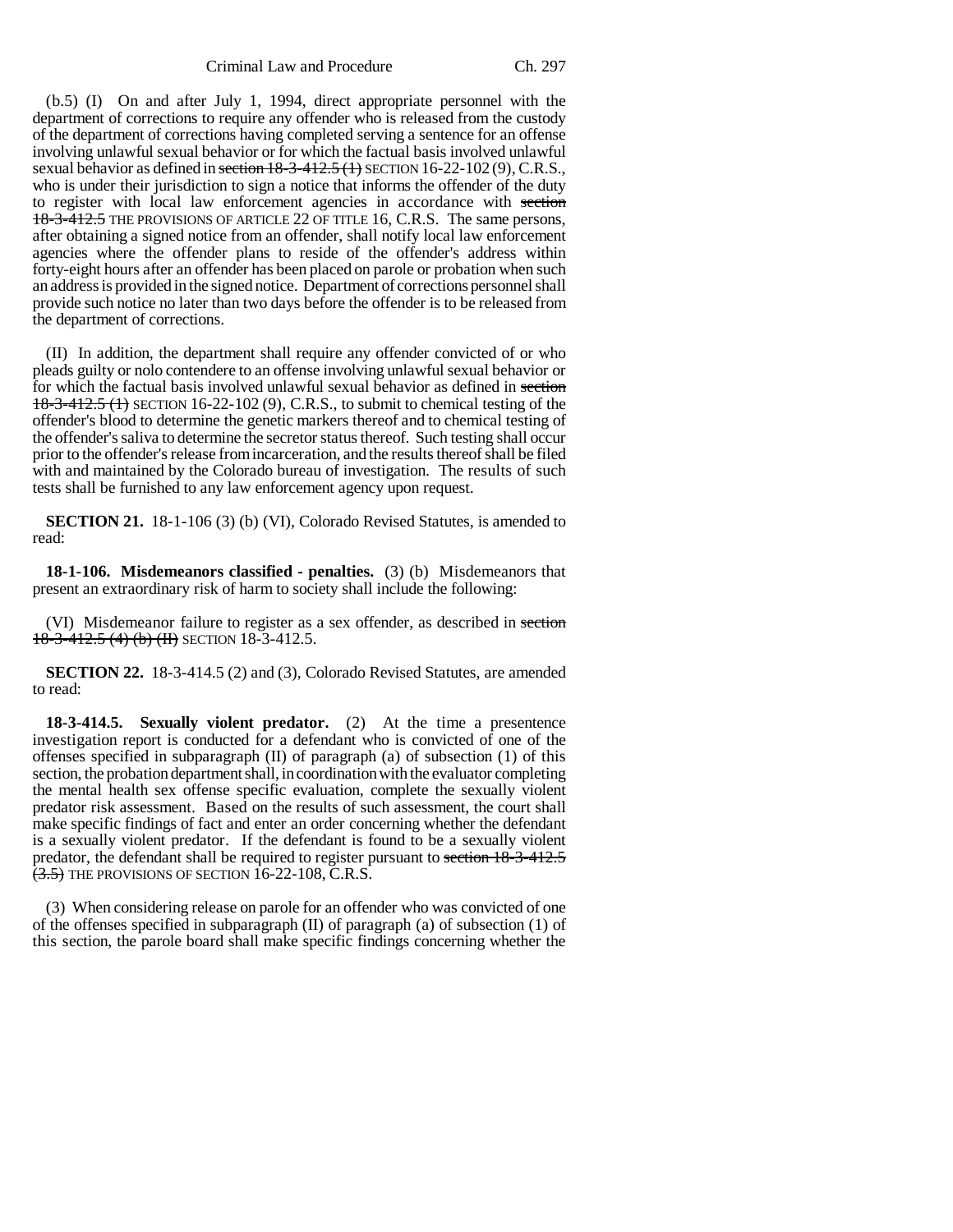offender is a sexually violent predator, based on the results of a sexually violent predator assessment conducted by the department of corrections. If the parole board finds that the offender is a sexually violent predator, the offender shall be required to register pursuant to section  $18-3-412.5$   $(3.5)$  THE PROVISIONS OF SECTION 16-22-108, C.R.S.

**SECTION 23.** 19-1-304 (5), Colorado Revised Statutes, is amended to read:

**19-1-304. Juvenile delinquency records.** (5) **Direct filings - arrest and criminal records open.** Whenever a petition filed in juvenile court alleges that a juvenile between the ages of twelve to eighteen years has committed an offense that would constitute unlawful sexual behavior, as defined in section  $18-3-412.5(1)(b)$ SECTION 16-22-102 (9), C.R.S., or a crime of violence, as defined in section 16-11-309, C.R.S., if committed by an adult or whenever charges filed in district court allege that a juvenile has committed such an offense, then the arrest and criminal records information, as defined in section 24-72-302 (1), C.R.S., and including a juvenile's physical description, concerning such juvenile shall be made available to the public. The information is available only from the investigative law enforcement agency, the agency responsible for filing a petition, and the court, and shall not include records of investigation as such records are described in section 24-72-305 (5), C.R.S. Basic identification information, as defined in section 24-72-302 (2), C.R.S., along with the details of the alleged delinquent act or offense, shall be provided immediately to the school district in which the juvenile is enrolled. Such information shall be used by the board of education for purposes of section 22-33-105 (5), C.R.S., but information made available to the school district and not otherwise available to the public shall remain confidential.

**SECTION 24.** 19-1-306 (7) (d), Colorado Revised Statutes, is amended to read:

**19-1-306. Expungement of juvenile delinquent records.** (7) The following persons are not eligible to petition for the expungement of any juvenile record:

(d) Any person who has been adjudicated for an offense involving unlawful sexual behavior as defined in section  $18-3-412.5$  (1) SECTION 16-22-102 (9), C.R.S.

**SECTION 25.** 19-2-905 (1) (a) (IV) and (1) (b), Colorado Revised Statutes, are amended to read:

**19-2-905. Presentence investigation.** (1) (a) Prior to the sentencing hearing, the juvenile probation department for the judicial district in which the juvenile is adjudicated shall conduct a presentence investigation unless waived by the court on its own determination or on recommendation of the prosecution or the juvenile. The presentence investigation shall take into consideration and build on the intake assessment performed by the screening team. The presentence investigation may address, but is not limited to, the following:

(IV) The juvenile's previous criminal record, if any, if the juvenile has not been adjudicated for an act that constitutes unlawful sexual behavior as defined in section  $18-3-412.5$  (1) (b) SECTION 16-22-102 (9), C.R.S.;

(b) If the juvenile has been adjudicated for an act that constitutes unlawful sexual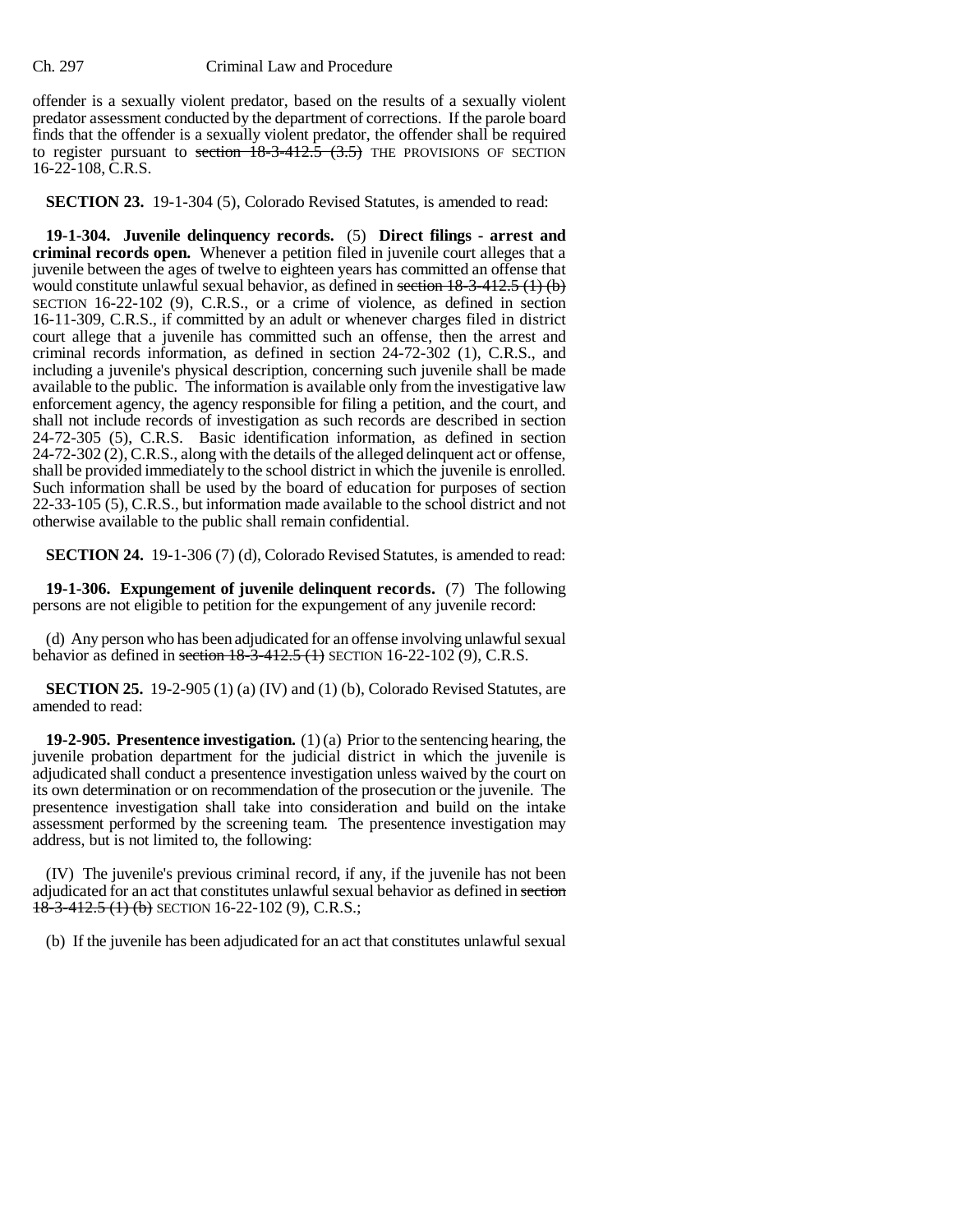behavior as defined in section 18-3-412.5 (1) (b) SECTION 16-22-102 (9), C.R.S., then the report on the presentence investigation shall include the juvenile's previous criminal and juvenile delinquency records, if any.

**SECTION 26.** 19-2-906 (1) (b), Colorado Revised Statutes, is amended to read:

**19-2-906. Sentencing hearing.** (1) (b) In those cases in which the juvenile is adjudicated a juvenile delinquent for an act that constitutes unlawful sexual behavior as defined in section  $18-3-412.5$  (1) (b) SECTION 16-22-102 (9), C.R.S., the court shall consider the juvenile's previous criminal and juvenile delinquency records, if any, set forth in the presentence investigation report prepared pursuant to section 19-2-905 (1) (b) in determining the proper disposition for the juvenile and the public.

**SECTION 27.** 19-2-924.5 (1) (a), Colorado Revised Statutes, is amended to read:

**19-2-924.5. Juveniles committed to department of human services - genetic testing.** (1) (a) Any juvenile who is committed to the department of human services following adjudication for an offense involving unlawful sexual behavior, as defined in section  $18-3-412.5$  (1) (b) SECTION 16-22-102 (9), C.R.S., or for which the underlying factual basis involved an offense involving unlawful sexual behavior, shall submit to and pay for a chemical testing of the juvenile's blood to determine the genetic markers thereof.

**SECTION 28.** 19-2-925.5 (1) (a), Colorado Revised Statutes, is amended to read:

**19-2-925.5. Genetic testing.** (1) (a) As a condition of probation or supervision, any juvenile who is adjudicated or receives a deferred adjudication for an offense involving unlawful sexual behavior, as defined in section  $18-3-412.5(1)(b)$  SECTION 16-22-102 (9), C.R.S., or for which the underlying factual basis involved an offense involving unlawful sexual behavior, shall submit to and pay for a chemical testing of the juvenile's blood to determine the genetic markers thereof.

**SECTION 29.** 22-33-105 (5) (a), Colorado Revised Statutes, is amended to read:

**22-33-105. Suspension, expulsion, and denial of admission.** (5) (a) Whenever a petition filed in juvenile court alleges that a child at least twelve years of age but under eighteen years of age has committed an offense that would constitute unlawful sexual behavior, as defined in section  $18-3-412.5$  (1) (b) SECTION 16-22-102 (9), C.R.S., or a crime of violence, as defined in section 16-11-309, C.R.S., if committed by an adult or whenever charges filed in district court allege that a child has committed such an offense, basic identification information concerning such child and the details of the alleged delinquent act or offense shall be provided immediately to the school district in which the child is enrolled in accordance with the provisions of section 19-1-304 (5), C.R.S. Upon receipt of such information, the board of education of the school district or its designee shall determine whether the student has exhibited behavior that is detrimental to the safety, welfare, and morals of the other students or of school personnel in the school and whether educating the student in the school may disrupt the learning environment in the school, provide a negative example for other students, or create a dangerous and unsafe environment for students, teachers, and other school personnel. The determination may be made in executive session to the extent allowed by section 24-6-402 (4) (h), C.R.S. If the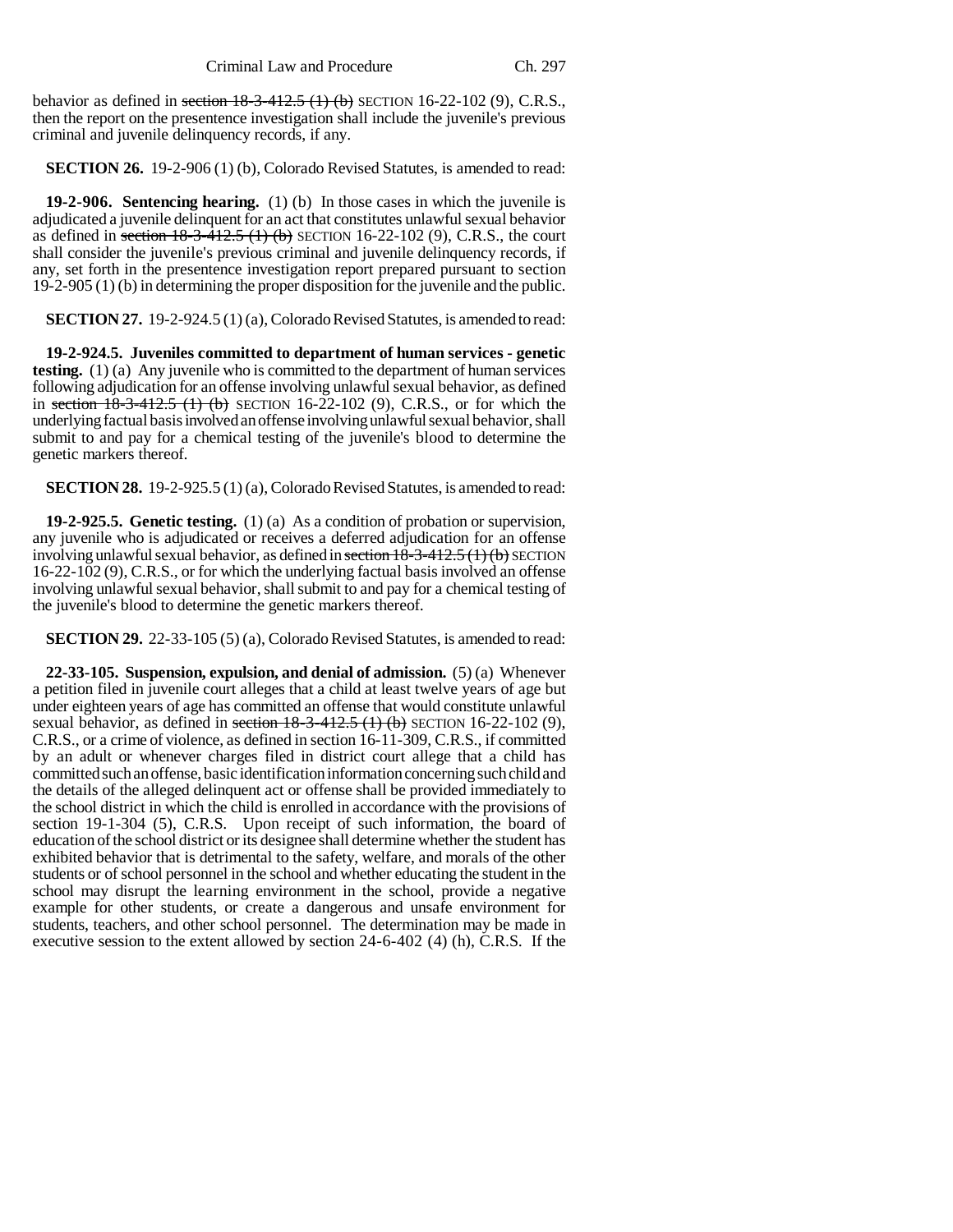board of education or its designee, in accordance with the provisions of this subsection (5), makes a determination that the student should not be educated in the school, it may proceed with suspension or expulsion in accordance with subsection (2) of this section and section 22-33-106. Alternatively, the board of education or its designee may determine that it will wait until the conclusion of the juvenile proceedings to consider the expulsion matter, in which case it shall be the responsibility of the district to provide the student with an appropriate alternate education program, including but not limited to an on-line program authorized pursuant to section 22-33-104.6, or a home-based education program during the period pending the resolution of the juvenile proceedings. Information made available to the school district and not otherwise available to the public pursuant to the provisions of section 19-1-304, C.R.S., shall remain confidential.

**SECTION 30.** 22-33-106.5 (2), Colorado Revised Statutes, is amended to read:

**22-33-106.5. Information concerning offenses committed by students.** (2) Upon adjudication or conviction of a person under the age of eighteen years for an offense that constitutes a crime of violence, as defined in section 16-11-309, C.R.S., or for an offense involving controlled substances, or, for a person under eighteen years of age but at least twelve years of age, for an offense that would constitute unlawful sexual behavior, as defined in section  $18-3-412.5(1)(b)$  SECTION 16-22-102 (9), C.R.S., if committed by an adult the adjudicating or convicting court shall notify the school district in which the person is enrolled of the person's adjudication or conviction.

**SECTION 31.** 24-33.5-412 (1) (k), Colorado Revised Statutes, is amended to read:

**24-33.5-412. Functions of bureau - legislative review.** (1) The bureau has the following authority:

(k) To carry out the duties described in section  $18-3-412.5$  ARTICLE 22 OF TITLE 16, C.R.S., including but not limited to promptly transmitting to the federal bureau of investigation upon receipt any fingerprints and conviction data concerning a person convicted of unlawful sexual behavior, as defined in section  $18-3-412.5$  (1) (b) SECTION 16-22-102 (9), C.R.S.;

**SECTION 32.** 24-72-305.3 (2) (b) (III), Colorado Revised Statutes, is amended to read:

**24-72-305.3. Private access to criminal history records of volunteers and employees of charitable organizations.** (2) (b) For the purpose of implementing the provisions of the "Volunteers for Children Act", contained in Public Law 105-251, as amended, on and after July 1, 2000, each qualified entity in the state may contact an authorized agency for the purpose of determining whether a provider has been convicted of, or is under pending indictment for, a crime that bears upon the provider's fitness to have responsibility for the safety and well-being of children, the elderly, or individuals with disabilities. Such crimes shall include, but need not be limited to:

(III) Any felony offenses involving unlawful sexual behavior, as defined in section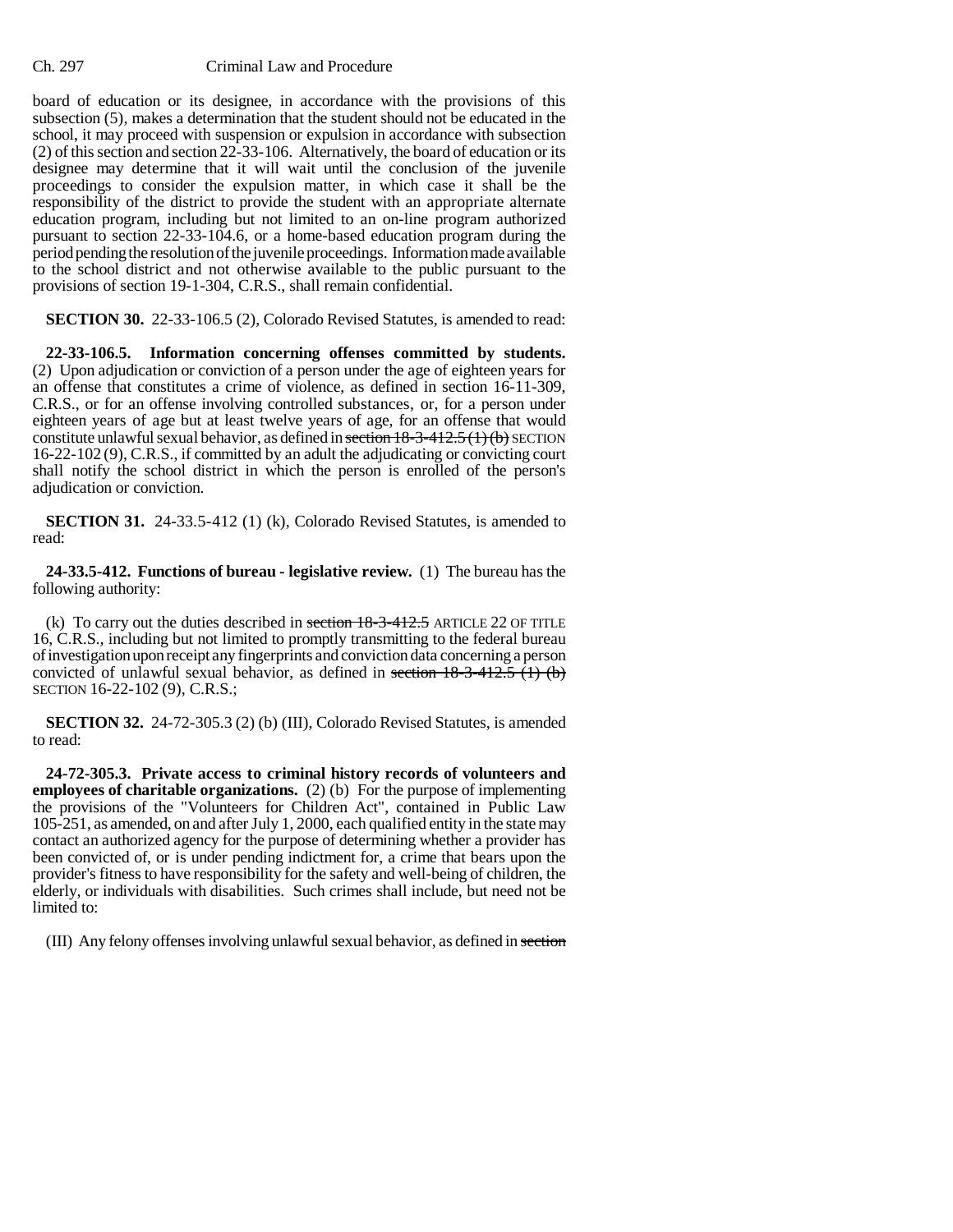18-3-412.5 SECTION 16-22-102 (9), C.R.S.;

**SECTION 33.** 24-72-308 (3) (c), Colorado Revised Statutes, is amended to read:

**24-72-308. Sealing of records.** (3) **Exceptions.** (c) This section shall not apply to records pertaining to a conviction of an offense for which the factual basis involved unlawful sexual behavior, as defined in section 18-3-412.5 (1) SECTION 16-22-102 (9), C.R.S.

**SECTION 34.** 26-6-104 (7) (a) (I) (C), Colorado Revised Statutes, is amended to read:

**26-6-104. Licenses - out-of-state notices and consent.** (7) (a) (I) No license or certificate to operate a family child care home, a foster care home, a child care center, a residential child care facility, a secure residential child care facility, or a child placement agency shall be issued by the state department, a county department or a child placement agency licensed under the provisions of this part 1 if the person applying for such a license or certificate has been convicted of:

(C) Any felony offenses involving unlawful sexual behavior, as defined in section 18-3-412.5 SECTION 16-22-102 (9), C.R.S.;

**SECTION 35.** 27-1-110 (7) (b) (II), Colorado Revised Statutes, is amended to read:

**27-1-110. Employment of personnel - screening of applicants disqualifications from employment.** (7) (b) Except as otherwise provided in paragraph (d) of this subsection (7), a person shall be disqualified from employment either as an employee or as a contracting employee regardless of the length of time that may have passed since the discharge of the sentence imposed for any of the following criminal offenses:

(II) Any felony offense involving unlawful sexual behavior, as defined in section 18-3-412.5 SECTION 16-22-102 (9), C.R.S.;

**SECTION 36.** 16-11-214 (1), Colorado Revised Statutes, is amended to read:

**16-11-214. Fund created - probation services - repeal.** (1) (a) There is hereby created in the state treasury the offender services fund to which shall be credited one hundred percent of any cost of care payments or probation supervision fees paid to the state pursuant to section 16-11-204 (2) (a) (V) or section 19-2-114 (1), C.R.S., and from which the general assembly shall make annual appropriations for administrative and personnel costs for adult and juvenile probation services as well as for adjunct adult and juvenile probation services in the judicial department, including treatment services, contract services, drug and alcohol treatment services, and program development, and for associated administrative and personnel costs. Any moneys remaining in said fund at the end of any fiscal year shall not revert to the general fund.

(b) (I) FOR THE 2003-04, 2004-05, AND 2005-06 FISCAL YEARS, IN ADDITION TO THE PURPOSES SPECIFIED IN PARAGRAPH (a) OF THIS SUBSECTION (1), THE GENERAL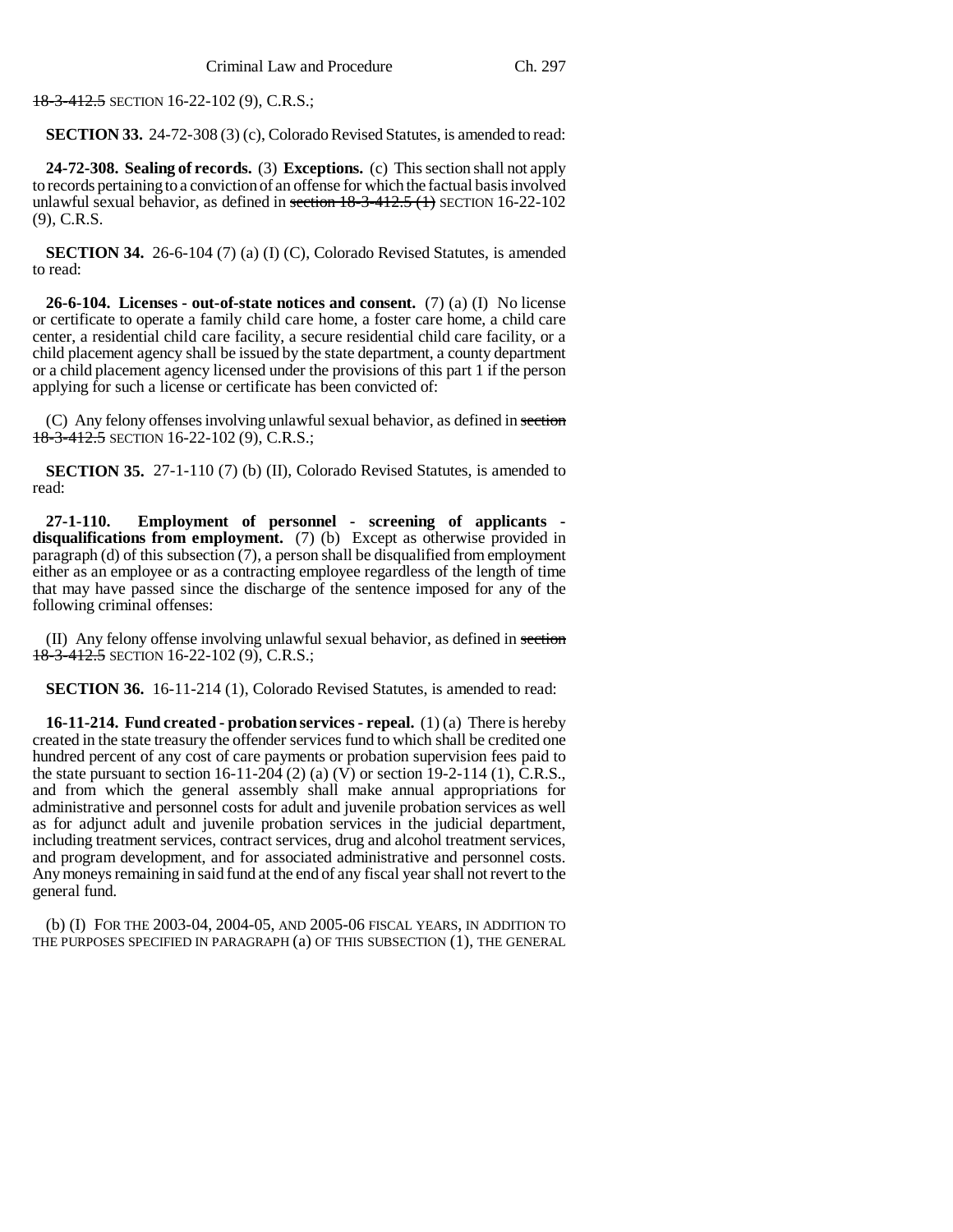ASSEMBLY MAY APPROPRIATE FROM THE OFFENDER SERVICES FUND TO THE COLORADO BUREAU OF INVESTIGATION CREATED IN SECTION 24-33.5-401,C.R.S., AN ANNUAL AMOUNT OF UP TO ONE HUNDRED FIFTY-NINE THOUSAND EIGHT HUNDRED EIGHTY-THREE DOLLARS AND 2.2 FTE, FOR THE COSTS INCURRED IN OPERATING AND MAINTAINING THE COLORADO SEX OFFENDER REGISTRY PURSUANT TO ARTICLE 22 OF THIS TITLE. MONEYS FOR SUCH PURPOSE MAY BE APPROPRIATED FROM THE OFFENDER SERVICES FUND ONLY IN FISCAL YEARS IN WHICH THE MONEYS APPROPRIATED FROM THE SEX OFFENDER REGISTRY FUND CREATED IN SECTION 16-22-110(7) AND MONEYS REMAINING AFTER THE PAYMENT OF PROGRAM COSTS FROM THE AMOUNT COLLECTED BY THE COLORADO BUREAU OF INVESTIGATION PURSUANT TO SECTION 24-72-306, C.R.S., ARE INSUFFICIENT TO OFFSET THE COSTS INCURRED BY THE BUREAU IN OPERATING AND MAINTAINING THE COLORADO SEX OFFENDER REGISTRY.

(II) THIS PARAGRAPH (b) IS REPEALED, EFFECTIVE JULY 1, 2006.

**SECTION 37.** 16-8-115 (4) (f), Colorado Revised Statues, as enacted by House Bill 02-1019, enacted at the Second Regular Session of the Sixty-third General Assembly, is amended to read:

**16-8-115. Release from commitment after verdict of not guilty by reason of insanity or not guilty by reason of impaired mental condition.** (f) The local law enforcement agency shall transmit any registrations received pursuant to paragraph (e) of this subsection (4) to the Colorado bureau of investigation within three business days following receipt. The Colorado bureau of investigation shall include any registration information received pursuant to this section in the central registry established pursuant to section 18-3-412.5, C.R.S. SECTION 16-22-110, and shall specify that the information applies to a defendant required to register as a condition of release pursuant to this section. The forms completed by defendants required to register as a condition of release pursuant to this subsection (4) shall be confidential and shall not be open to inspection except as provided in paragraph (e) of subsection (3) of this section and except as provided for release of information to the public pursuant to section  $18-3-412.5(6.5)$ , C.R.S. SECTIONS 16-22-110(6) AND 16-22-112.

**SECTION 38.** 16-8-118 (2) (c), Colorado Revised Statues, as enacted by House Bill 02-1019, enacted at the Second Regular Session of the Sixty-third General Assembly, is amended to read:

**16-8-118. Temporary removal for treatment and rehabilitation.** (2) (c) Any defendant required to register pursuant to this subsection (2) shall register as provided in section 16-8-115 (4). The local law enforcement agency shall transmit any registrations received pursuant to this subsection (2) to the Colorado bureau of investigation within three business days following receipt. The Colorado bureau of investigation shall include any registration information received pursuant to this section in the central registry established pursuant to <del>section 18-3-412.5, C.R.S.</del> SECTION 16-22-110, and shall specify that the information applies to a defendant required to register as a condition of temporary physical removal from an institution. The forms completed by defendants required to register pursuant to this subsection (2) shall be confidential and shall not be open to inspection except as otherwise provided in section 16-8-115 (3) (e) for information pertaining to persons granted conditional release and except as provided for release of information to the public pursuant to section  $18-3-412.5(6.5)$ , C.R.S. SECTIONS 16-22-110(6) AND 16-22-112.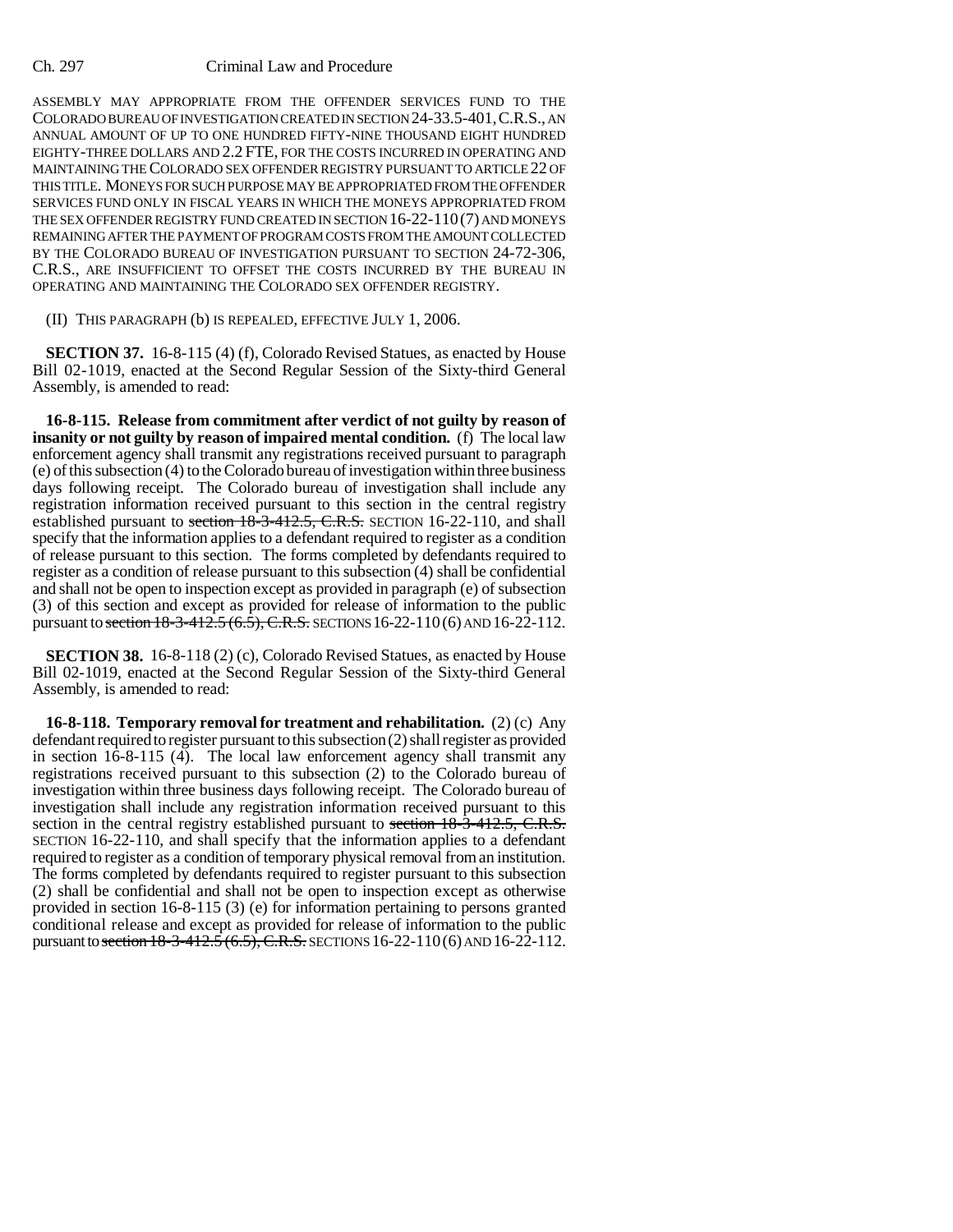**SECTION 39.** 23-5-124, Colorado Revised Statues, as enacted by House Bill 02-1114, enacted at the Second Regular Session of the Sixty-third General Assembly, is amended to read:

**23-5-124. Campus sex offender information.** Each institution of postsecondary education in the state shall provide a statement to its campus community identifying the name and location at which members of the community may obtain the law enforcement agency information collected pursuant to section  $18-3-412.5(6.3)$ SECTION 16-22-110 (3.5), C.R.S., concerning registered sex offenders.

**SECTION 40.** 17-2-201 (5) (a.6), Colorado Revised Statues, as enacted by House Bill 02-1223, enacted at the Second Regular Session of the Sixty-third General Assembly, is amended to read:

**17-2-201. State board of parole.** (5) (a.6) As to any person who is sentenced for conviction of an offense committed on or after July 1, 2002, involving unlawful sexual behavior, as defined in section  $18-3-412.5(1)$  SECTION  $16-22-102(9)$ , C.R.S., or for conviction of an offense committed on or after July 1, 2002, the underlying factual basis of which involved unlawful sexual behavior, and who is not subject to the provisions of part 8 of article 13 of title 16, C.R.S., such person shall be subject to the mandatory period of parole set forth in section  $18-1-105$  (1) (a) (V) (A), C.R.S.

**SECTION 41.** 18-1-105 (1) (a) (V) (C.7), Colorado Revised Statues, as enacted by House Bill 02-1223, enacted at the Second Regular Session of the Sixty-third General Assembly, is amended to read:

**18-1-105. Felonies classified - presumptive penalties.** (1) (a) (V) (C.7) Any person sentenced for a felony committed on or after July 1, 2002, involving unlawful sexual behavior, as defined in section  $18-3-412.5$  (1) SECTION 16-22-102(9), C.R.S., or for a felony, committed on or after July 1, 2002, the underlying factual basis of which involved unlawful sexual behavior, and who is not subject to the provisions of part 8 of article 13 of title 16, C.R.S., shall be subject to the mandatory period of parole specified in sub-subparagraph (A) of this subparagraph (V).

**SECTION 42.** 26-6-404 (1) (a) (I) (C), Colorado Revised Statues, as enacted by House Bill 02-1361, enacted at the Second Regular Session of the Sixty-third General Assembly, is amended to read:

**26-6-404. Denial of original license application - required.** (1) (a) (I) No license or certificate to operate a foster care home, a residential child care facility, a secure residential child care facility, or a child placement agency shall be issued by the division of child welfare services in the department of human services, a county department, or a child placement agency licensed under the provisions of this part 4 if the person applying for such a license or certificate has been convicted of:

(C) Any felony offenses involving unlawful sexual behavior, as defined in section 18-3-412.5 SECTION 16-22-102 (9), C.R.S.;

**SECTION 43.** 19-1-103 (1) (a) (II), Colorado Revised Statues, as amended by Senate Bill 02-187, enacted at the Second Regular Session of the Sixty-third General Assembly, is amended to read: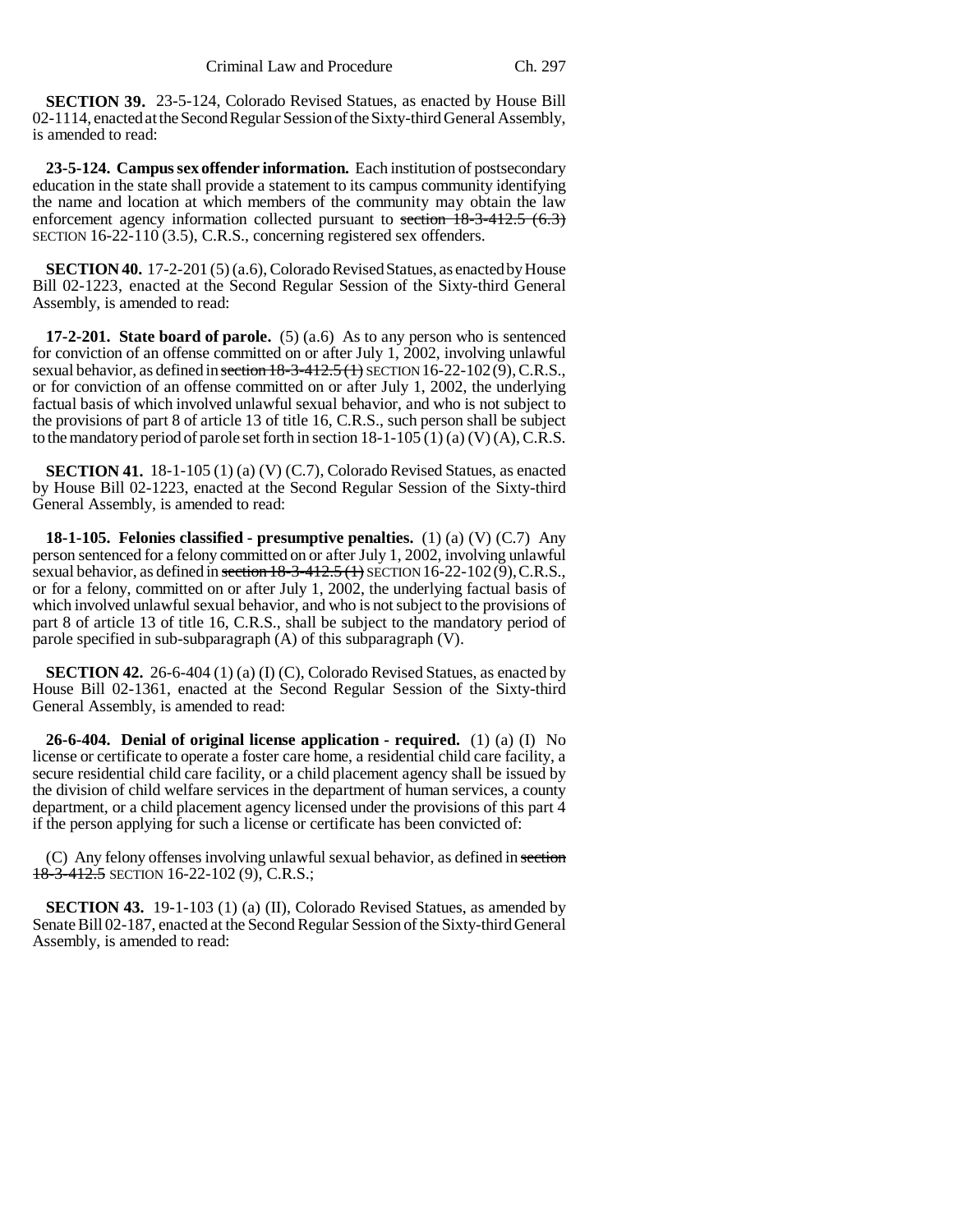**19-1-103. Definitions.** As used in this title or in the specified portion of this title, unless the context otherwise requires:

(1) (a) "Abuse" or "child abuse or neglect", as used in part 3 of article 3 of this title, means an act or omission in one of the following categories that threatens the health or welfare of a child:

(II) Any case in which a child is subjected to unlawful sexual behavior as defined in section  $18-3-412.5$  (1) (b) SECTION 16-22-102 (9), C.R.S.;

**SECTION 44.** 22-60.5-107 (2.5) (c), Colorado Revised Statues, as enacted by Senate Bill 02-228, enacted at the Second Regular Session of the Sixty-third General Assembly, is amended to read:

**22-60.5-107. Grounds for denying, annulling, suspending, or revoking license, certificate, endorsement, or authorization.** (2.5) Any license, certificate, endorsement, or authorization shall be denied, annulled, suspended, or revoked in the manner prescribed in section 22-60.5-108, notwithstanding the provisions of subsection (1) of this section to the contrary, if the person applying for or holding such license, certificate, endorsement, or authorization has been convicted of, pled nolo contendere to, or received a deferred sentence or a deferred prosecution for a violation of any law of this state involving unlawful behavior pursuant to any of the following statutory provisions:

(c) Any felony offense involving unlawful sexual behavior, as defined in section 18-3-412.5 SECTION 16-22-102, C.R.S.;

**SECTION 45. No general fund appropriation.** The general assembly has determined that this act can be implemented within existing state general fund appropriations, and therefore no separate appropriation of state general fund moneys is necessary to carry out the purposes of this act.

**SECTION 46. Future appropriations.** (1) Although no appropriation is included in this act for the fiscal year beginning July 1, 2002, it appears that this act will require appropriations for subsequent fiscal years. The amount required to be appropriated from any moneys in the sex offender registry fund, created in section 16-22-110 (7), Colorado Revised Statutes, not otherwise appropriated for the fiscal year beginning July 1, 2003, is estimated to be one hundred fifty-nine thousand eight hundred eighty-three dollars (\$159,883) and 2.2 FTE.

(2) For the fiscal year beginning July 1, 2003, if there are insufficient moneys in the sex offender registry fund, created in section 16-22-110 (7), Colorado Revised Statutes, to fully fund the costs incurred by the department of public safety, Colorado bureau of investigation in implementing the provisions of this act, up to one hundred fifty-nine thousand eight hundred eighty-three dollars (\$159,883) and 2.2 FTE may be appropriated from any moneys not otherwise appropriated that are received by the Colorado bureau of investigation pursuant to section 24-72-306, Colorado Revised Statutes, for fingerprint and name check processing fees for services collected from non-state agencies.

**SECTION 47. Effective date - applicability.** This act shall take effect July 1,